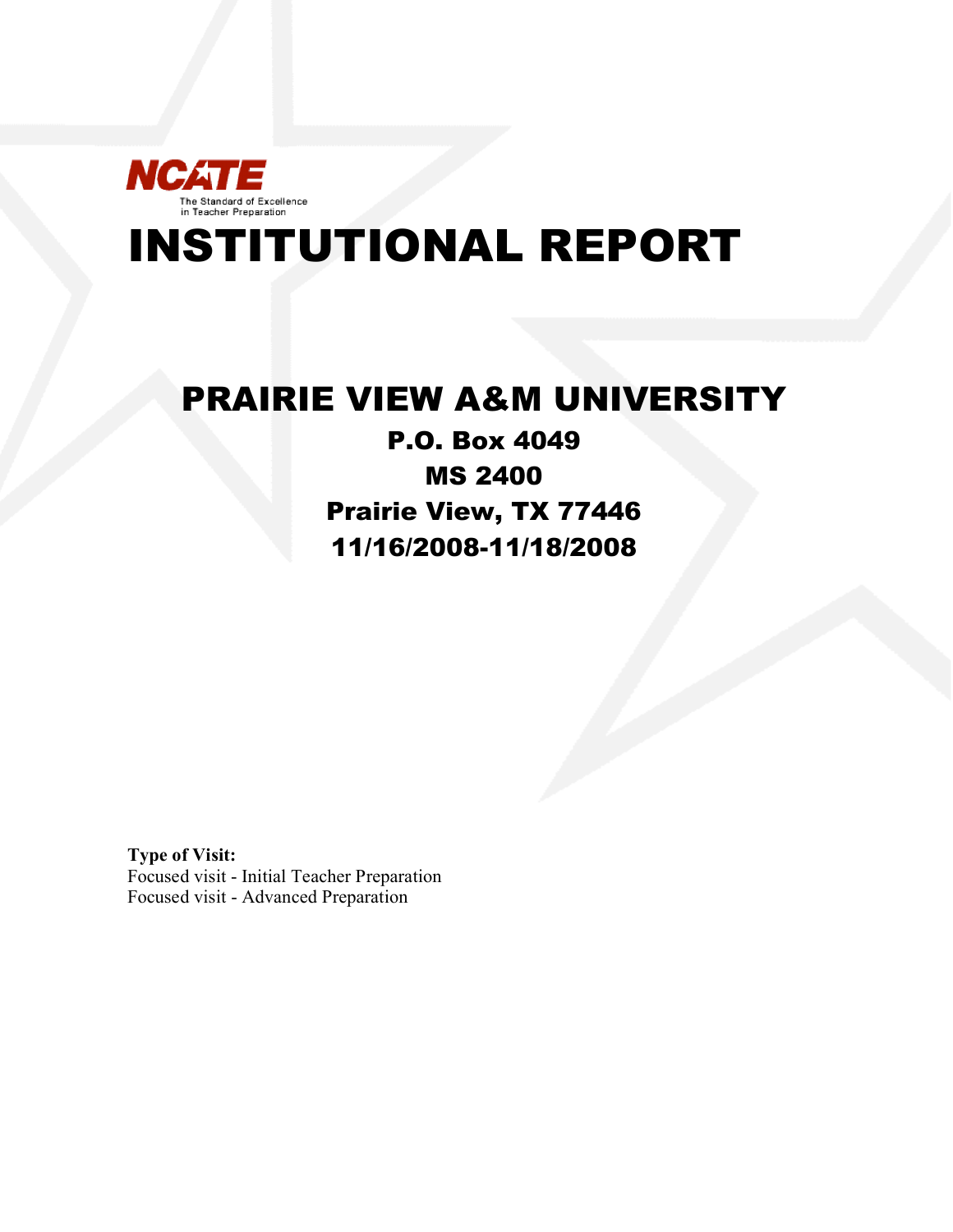## **Institutional Report**

#### **OVERVIEW**

 This section sets the context for the visit. It should clearly state the mission of the institution. It should also describe the characteristics of the unit and identify and describe any branch campuses, off-campus sites, alternate route programs, and distance learning programs for professional school personnel.

#### **A. Institution**

#### **1. What is the institution's historical context?**

Prairie View A&M University, the second oldest public institution of higher education in Texas, originated in the Texas Constitution of 1876. On August 14, 1876, the Texas Legislature established the "Agricultural and Mechanical College of Texas for Colored Youths" and placed responsibility for its management with the Board of Directors of the Agricultural and Mechanical College at Bryan. The A&M College of Texas for Colored Youths opened at Prairie View, Texas on March 11, 1878. In 1879 the curriculum expanded to include arts and sciences, home economics, agriculture, mechanical arts, and nursing after the University was established as a branch of the Agricultural Experiment Station (Hatch Act, 1887) and as a Land Grant College (Morrill Act, 1890). In 1919, the four-year senior college program was begun and, in 1937, a division of graduate studies was added, offering master's degrees in agricultural economics, rural education, agricultural education, school administration and supervision, and rural sociology.

In 1945, the name of the institution was changed from Prairie View Normal and Industrial College to Prairie View University, and the school was authorized to offer, "as need arises," all courses offered at the University of Texas. On August 27, 1973, the name of the institution was changed to Prairie View A&M University, and its status as an independent unit of the Texas A&M University System was confirmed. In 1981, the Texas Legislature identified various statewide needs which the University should address including the assistance of students of diverse ethnic and socioeconomic backgrounds to realize their full potential. In 1983, the Texas Legislature proposed a constitutional amendment to restructure the Permanent University Fund to include Prairie View A&M University as a beneficiary of its proceeds. In 1983 an amendment was added to identify the University as an "institution of the first class" under the governing board of the Texas A&M University System. In addition, the University was to receive its share of the Available University Fund, as previously agreed to by Texas A&M University and the University of Texas. Consequently, the University's enrollment now exceeds 8,500 including more than 2,000 graduate students and has awarded some 46,000 academic degrees during the University's 130-year history.

#### **2. What is the institution's mission?**

Prairie View A&M University is dedicated to excellence in teaching, research and service. It is committed to achieving relevance in each component of its mission by addressing issues and proposing solutions through programs and services designed to respond to the needs and aspirations of individuals, families, organizations, agencies, schools, and communities-both rural and urban. Prairie View A&M University is a state-assisted institution by legislative designation, serving a diverse ethnic and socioeconomic population. Having been designated by the Texas constitution as one of the three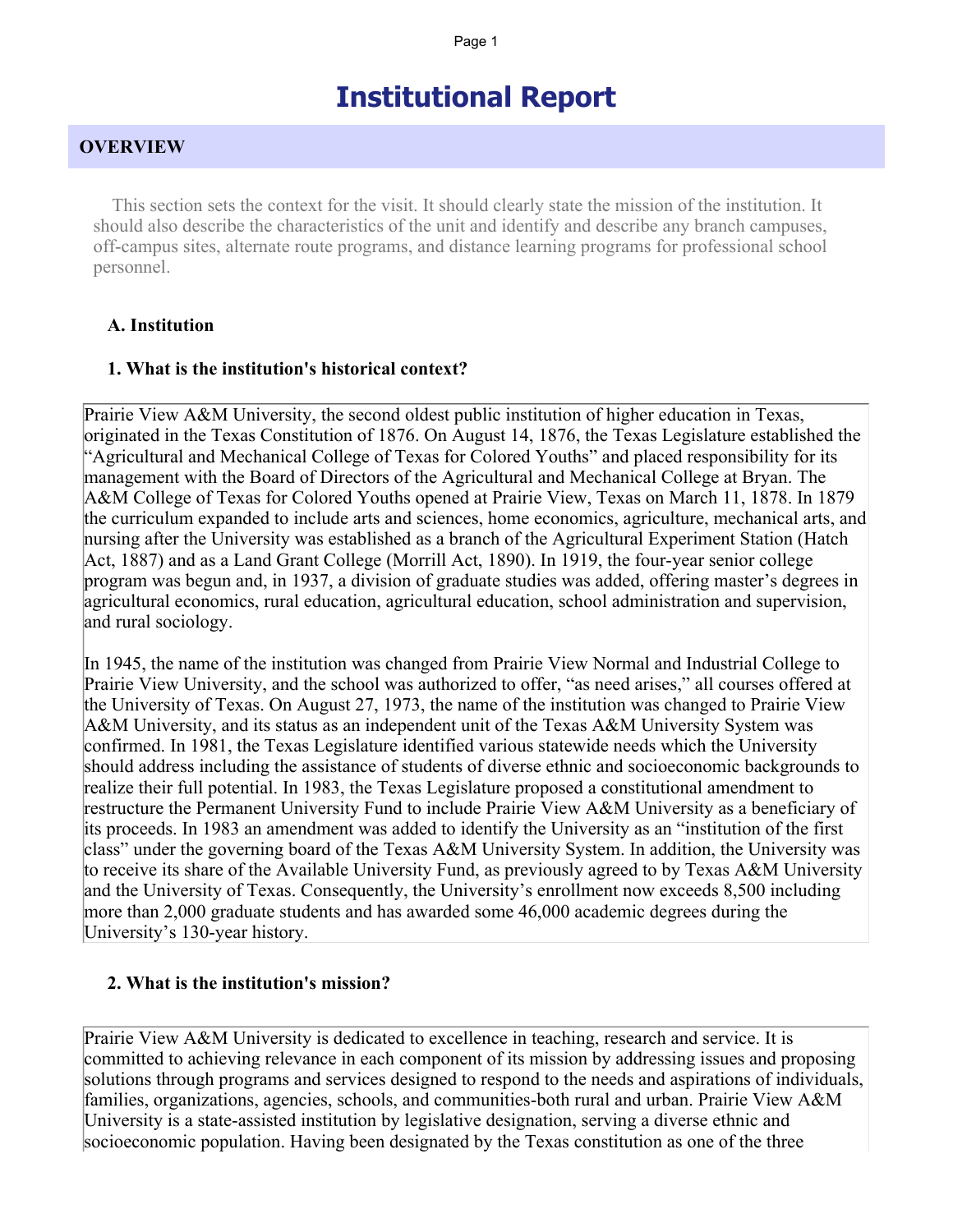"institutions of the first class" (1984), the University is committed to preparing undergraduates in a range of careers including but not limited to engineering, computer science, natural sciences, architecture, business technology, criminal justice, the humanities, education, agricultural sciences, nursing, mathematics, and the social sciences. It is committed to advanced education through the master's degree in education, engineering, natural sciences, nursing, selected social sciences, agriculture, business, and human sciences. It is committed to expanding its advanced educational offerings to include multiple doctoral programs. The University's research foci include extending knowledge in all disciplines offered and incorporating research-based experiences in both undergraduate and graduate academic development.

#### **3. What are the institution's characteristics [e.g., control and type of institution such as private, land grant, or HBI; location (e.g., urban, rural, or suburban area)]?**

Prairie View A&M University is accredited by the Southern Association of Colleges and Schools as a comprehensive public institution of higher education authorized to award Bachelor's, Master's and Doctoral degrees. The institution is on the U.S. Department of Education's list of Historically Black Colleges and Universitys and is a member of the Texas A&M University System. It is a land-grant university authorized under the Morrill Acts of 1862 and 1890. The main campus is located in Waller County approximately 40 miles northwest of Houston with the Nursing facility being located in the Texas Medical Center in Houston.

Prairie View A&M University's target service area includes the Texas Gulf Coast Region; the Northwest Houston Corridor. Prairie View A&M University's offers specialized programs and initiatives in nursing, juvenile justice, architecture, education, and social work. Public service programs are offered primarily through the Cooperative Extension Program in both rural and urbam Texas counties.

 **4. (Optional) Links and key exhibits related to the institutional context could be attached here. (Links with descriptions must be typed into a Word document that can be uploaded here. The number of attached exhibits should be limited in number; BOE members can access other exhibits in the unit's electronic exhibit room.)**

Links to COE.doc

See **Attachments** panel below.

#### **B. The unit**

#### **1. How many candidates are enrolled in programs preparing them to work in P-12 schools at the following levels: initial teacher preparation, advanced teacher preparation, and other school professionals?**

An analysis of the data on candidate enrollment data from spring 2008 indicates that there are approximately 363 candidates enrolled in the Unit's 23 initial programs: Bachelor of Arts in Health, 9 candidates (2.5%); Bachelor of Arts in Special Education, 44 candidates, (12.1%); Bachelor of Arts in Generalist (EC-4), 158 candidates (43.5%); and a Bachelor of Arts in Physical Education , 9 candidates, (2.5%). The Unit also offers initial teaching certification in the following areas: Social Studies (4-8), 38 candidates (10.5%); English Language Arts (4-8), 30 candidates (8.3%); English Language Arts (8-12), 6 candidates (1.7%); Mathematics (4-8), 6 candidates (1.5%); Secondary Art, 0 candidates at this time; Bilingual (EC4), 1 candidate, (.3%); Spanish Oral Pro, 0 candidates at this time; Health All (8-12), 9 candidates, (2.5%); History (8-12), 2 candidates (. 6%); as well as Life Sciences (8-12), 2 candidates (.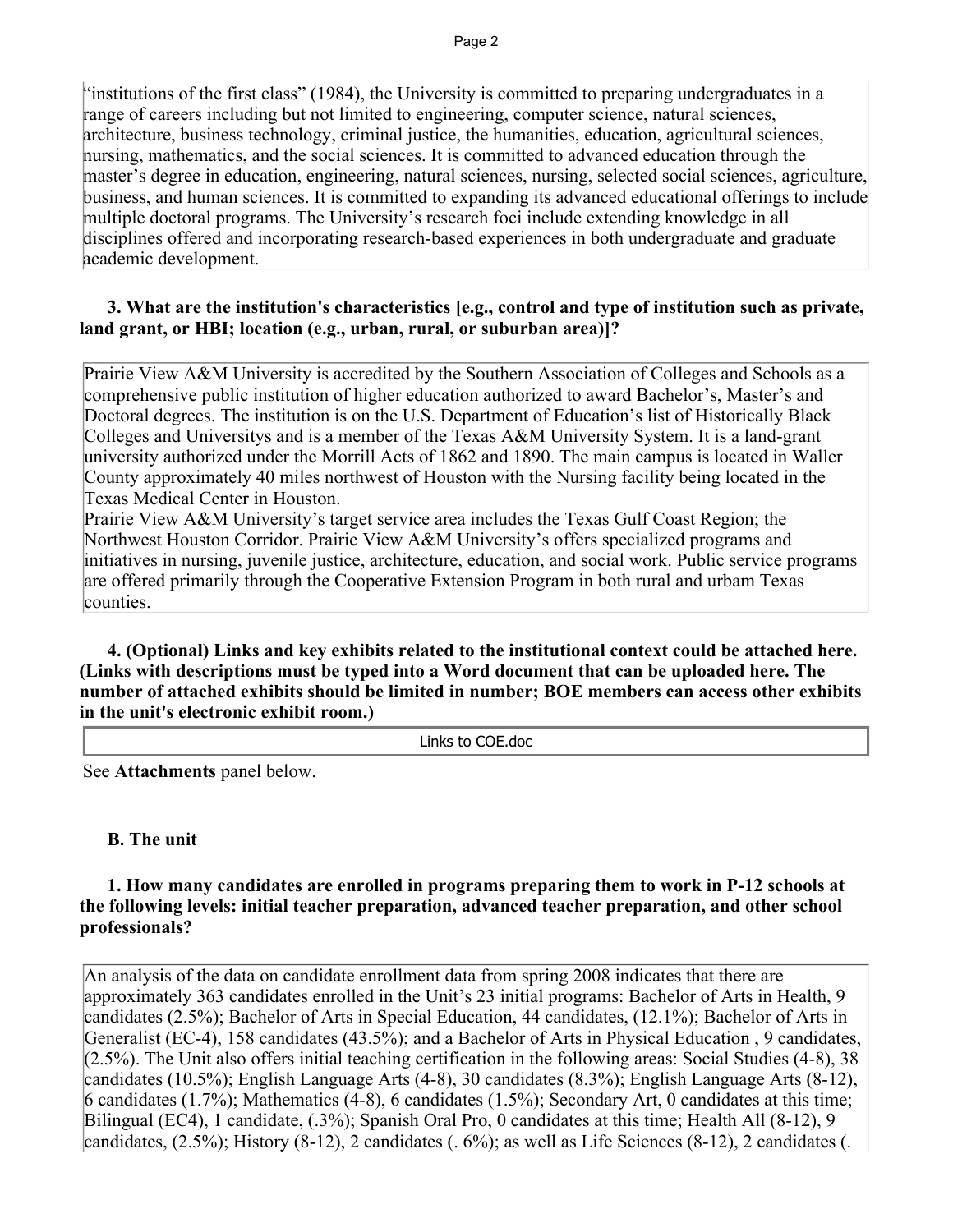6%). Other certification programs include Music (all levels), 5 candidates (1.4%); Physics (8-12), 0 candidates at this time; Science (4-8), 7 candidates, (1.9%); Science (8-12), 3 candidates, (.8%); and Generalist ESL, 0 candidates at this time. Our final certification programs include Social Studies (8-12), 3 candidates, (.8%); Mathematics (8-12), 5 candidates, (1.4%); Secondary Spanish, 2 candidates, (.6%); and Generalist  $(4-8)$ , 24 candidates,  $(6.6\%)$ .

At the advanced level for other school professionals, the Unit currently has approximately 1512. This figure breaks down to Educational Administration with 671 candidates enrolled, the School Counseling Program with approximately 816 candidates, and the Educational Diagnostician Program has approximately twenty-five.

#### **1a. (Optional) A table with these data could be attached here. A summary of what the data tell the unit about its candidates should be included in the response to B1a above.**

| Initial Teacher Preparation Table.doc |
|---------------------------------------|
| Advanced Program Table.doc            |

See **Attachments** panel below.

## **2. Please complete the following table (Table 1) to indicate the size of the professional education faculty.**

| Table 1                                                                |  |
|------------------------------------------------------------------------|--|
| <b>Professional Education Faculty and Graduate Teaching Assistants</b> |  |

| Academic Rank        | $#$ of Faculty who are full-<br>time in the unit | the institution, but part-time in<br>the unit | # of faculty who are full-time in $\#$ of faculty who are part-time at $\#$ of graduate teaching assistants<br>the institution $\&$ assigned to the $\ $ teaching or supervising clinical<br>unit (e.g., adjunct faculty) | practice |
|----------------------|--------------------------------------------------|-----------------------------------------------|---------------------------------------------------------------------------------------------------------------------------------------------------------------------------------------------------------------------------|----------|
| Professors           |                                                  |                                               |                                                                                                                                                                                                                           |          |
| Associate Professors |                                                  |                                               |                                                                                                                                                                                                                           |          |
| Assistant Professors |                                                  |                                               |                                                                                                                                                                                                                           |          |
| Instructors          |                                                  |                                               | 38                                                                                                                                                                                                                        |          |
| Lecturers            |                                                  |                                               |                                                                                                                                                                                                                           |          |
| <b>Other</b>         |                                                  |                                               |                                                                                                                                                                                                                           |          |
| Total                |                                                  |                                               | 38                                                                                                                                                                                                                        |          |

## **2a. (Substitute Table 1) If the titles for academic ranks at your institution do not match the table above, a substitute table reflecting your titles could be attached here.**

## **3. What do the data in above table (Table 1) tell the unit about its faculty?**

Table 1 shows that the Unit's number of adjunct faculty slightly exceeds the number of full-time professors. Nevertheless, the faculty count for fall semester 2008 shows a movement to increase the number of full-time faculty in order to (1) reduce the number of adjunct faculty and (2) reduce the faculty to candidate ratio. For example, for the fall 2008 semester, three new faculty positions have been allocated to the Unit. Education Leadership and Counseling was allocated two new faculty positions and one new faculty position in Health and Human Performance. In addition the number of full-time to the university, but part-time to the Unit reflects the Unit's continuing collaboration with the arts and science departments.

## **4. Please complete the following table (Table 2) to indicate the programs offered at your institution at the initial teacher preparation level.**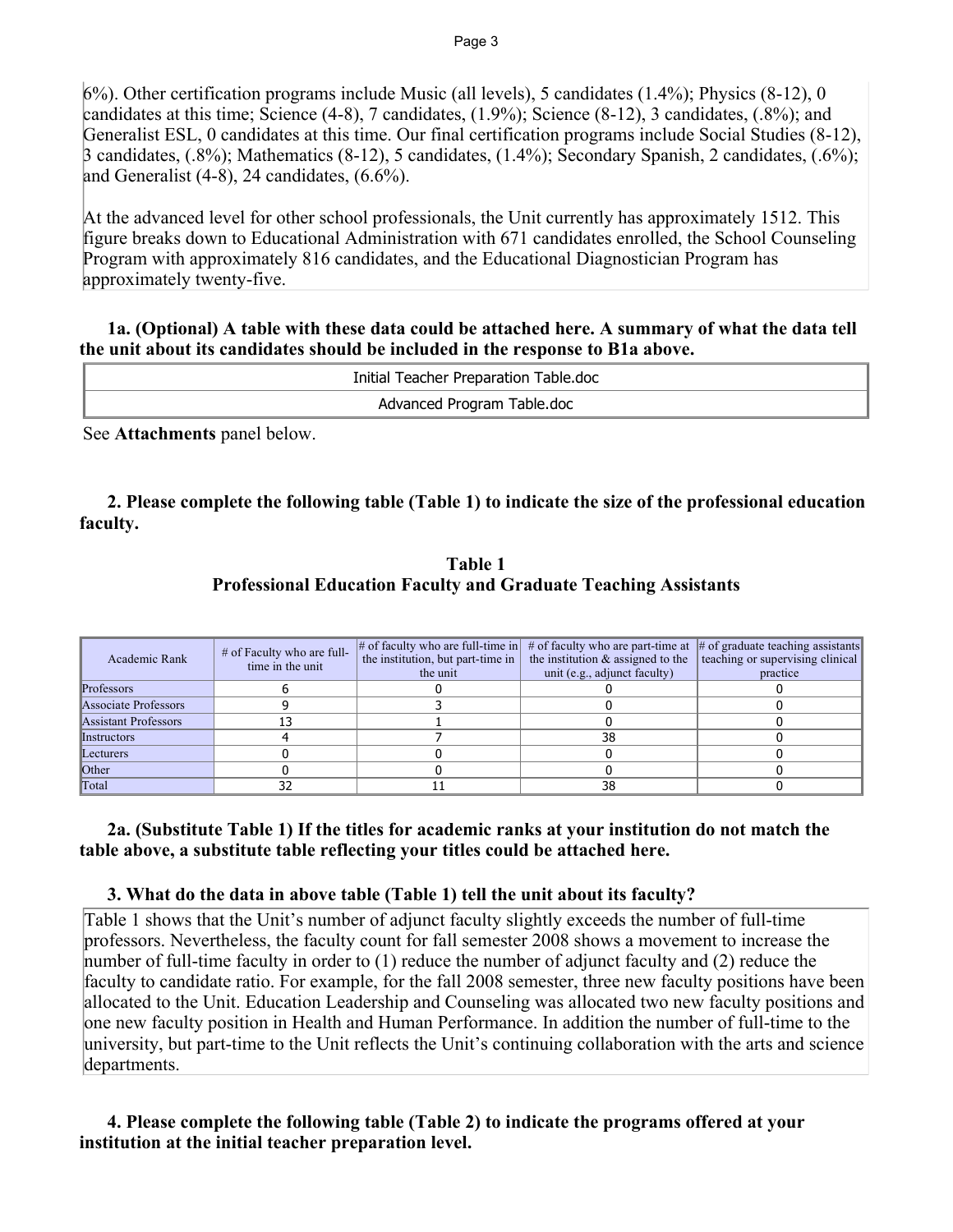Page 4

## **Table 2 Initial Teacher Preparation Programs and Their Review Status**

| Program Name                                  | Award Level (e.g.,<br>Bachelor's or<br>Master's) | Number of<br><b>Candidates Enrolled</b><br>or Admitted | Agency or<br>Association<br>Reviewing<br>Programs (e.g.,<br>State, NAEYC, or<br>Bd. of Regents) | Program Report<br>Submitted for<br><b>National Review</b><br>(Yes/No) | State Approval<br>Status (e.g.,<br>approved or<br>provisional) | <b>Status of National</b><br>Recognition of<br>Programs by<br><b>NCATE</b> |
|-----------------------------------------------|--------------------------------------------------|--------------------------------------------------------|-------------------------------------------------------------------------------------------------|-----------------------------------------------------------------------|----------------------------------------------------------------|----------------------------------------------------------------------------|
| Health $(8-12)$                               | <b>Bachelor</b>                                  | $9(2.5\%)$                                             | AHE                                                                                             | Yes                                                                   | Appoved                                                        | Further<br>Development<br>Required                                         |
| Special Education<br>$EC-12$                  | <b>Bachelor</b>                                  | 44 (12.1%)                                             | <b>CEC</b>                                                                                      | Yes                                                                   | Appoved                                                        | Further<br>Development<br>Required                                         |
| Generalist (EC-4)                             | <b>Bachelor</b>                                  | 158 (43.5%)                                            | <b>NAEYC</b>                                                                                    | Yes                                                                   | Appoved                                                        | Further<br>Development<br>Required                                         |
| Physical Education<br>$(EC-12)$               | <b>Bachelor</b>                                  | $9(2.5\%)$                                             | <b>NASPE</b>                                                                                    | Yes                                                                   | Appoved                                                        | Further<br>Development<br>Required                                         |
| Social Studies (4-<br>8)                      | Certification                                    | 38 (10.5%)                                             | <b>NCSS</b>                                                                                     | Yes                                                                   | Appoved                                                        | Further<br>Development<br>Required                                         |
| English Language<br>Arts Education (4-<br>8)  | Certification                                    | 30 (8.3%)                                              | <b>NCTE</b>                                                                                     | Yes                                                                   | Appoved                                                        | Further<br>Development<br>Required                                         |
| Secondary<br>Mathematics (4-8)                | Certification                                    | $6(1.7\%)$                                             | <b>NCTM</b>                                                                                     | Yes                                                                   | Appoved                                                        | Further<br>Development<br>Required                                         |
| Secondary Art                                 | Certification                                    | 0                                                      | <b>NA</b>                                                                                       | No                                                                    | Appoved                                                        | <b>NA</b>                                                                  |
| Bilingual (EC4)                               | Certification                                    | 1(.3%)                                                 | <b>NA</b>                                                                                       | No                                                                    | Appoved                                                        | <b>NA</b>                                                                  |
| Spanish Oral Pro                              | Certification                                    | 0                                                      | <b>NA</b>                                                                                       | No                                                                    | Appoved                                                        | <b>NA</b>                                                                  |
| History $(8-12)$                              | Certification                                    | $2(.6\%)$                                              | <b>NA</b>                                                                                       | No                                                                    | Appoved                                                        | <b>NA</b>                                                                  |
| Life Sciences (8-<br>12)                      | Certification                                    | $2(.6\%)$                                              | <b>NA</b>                                                                                       | No                                                                    | Appoved                                                        | <b>NA</b>                                                                  |
| Music (all levels)                            | Certification                                    | 5 (1.4%)                                               | <b>NA</b>                                                                                       | No                                                                    | Appoved                                                        | <b>NA</b>                                                                  |
| Physics (8-12)                                | Certification                                    | 0                                                      | <b>NA</b>                                                                                       | No                                                                    | Appoved                                                        | <b>NA</b>                                                                  |
| Science (4-8)                                 | Certification                                    | 7 (1.9%)                                               | NА                                                                                              | No                                                                    | Appoved                                                        | <b>NA</b>                                                                  |
| Science (8-12)                                | Certification                                    | $3(.8\%)$                                              | <b>NA</b>                                                                                       | No                                                                    | Appoved                                                        | <b>NA</b>                                                                  |
| Generalist ESL                                | Certification                                    | 0                                                      | <b>NA</b>                                                                                       |                                                                       | Appoved                                                        | <b>NA</b>                                                                  |
| English Language<br>Arts Education (8-<br>12) | Certification                                    | $6(1.7\%)$                                             | <b>NA</b>                                                                                       | Yes                                                                   | Appoved                                                        | Further<br>Development<br>Required                                         |
| Social Studies (8-<br>12)                     | Certification                                    | $3(.8\%)$                                              | <b>NCSS</b>                                                                                     | Yes                                                                   | Approved                                                       | Further<br>Development<br>Required                                         |
| Mathematics (8-<br>12)                        | Certification                                    | $5(1.4\%)$                                             | <b>NCTM</b>                                                                                     | Yes                                                                   | Approved                                                       | Further<br>Development<br>Required                                         |
| Secondary<br>Spanish                          | Certification                                    | $2(.6\%)$                                              | <b>NA</b>                                                                                       | No                                                                    | Appoved                                                        | <b>NA</b>                                                                  |
| Generalist (4-8)                              | Bachelor                                         | 24 (6.6%)                                              | <b>NAEYC</b>                                                                                    | Yes                                                                   | Approved                                                       | Development<br>Required                                                    |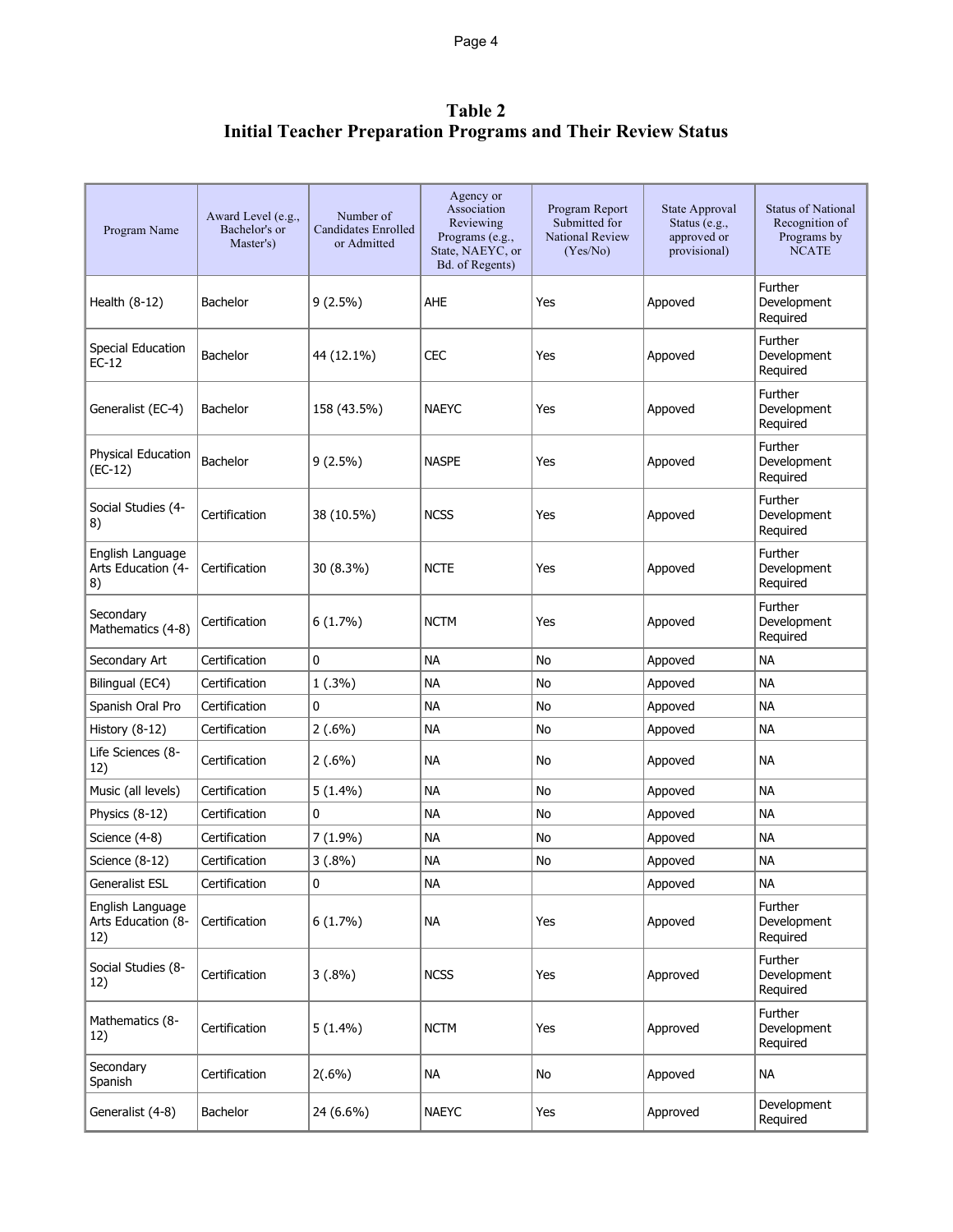#### **5. What do the data in above table (Table 2) tell the unit about its initial teacher preparation programs?**

An analysis of the data on candidate enrollment data from spring 2008 indicates that there are approximately 363 candidates enrolled in the Unit's 23 initial programs: Bachelor of Arts in Health, 9 candidates (2.5%); Bachelor of Arts in Special Education, 44 candidates, (12.1%); Bachelor of Arts in Generalist (EC-4), 158 candidates (43.5%); and a Bachelor of Arts in Physical Education , 9 candidates, (2.5%). The Unit also offers initial teaching certification in the following areas: Social Studies (4-8), 38 candidates (10.5%); English Language Arts (4-8), 30 candidates (8.3%); English Language Arts (8-12), 6 candidates (1.7%); Mathematics (4-8), 6 candidates (1.5%); Secondary Art, 0 candidates at this time; Bilingual (EC4), 1 candidate, (.3%); Spanish Oral Pro, 0 candidates at this time; Health All (8-12), 9 candidates, (2.5%); History (8-12), 2 candidates (. 6%); as well as Life Sciences (8-12), 2 candidates (. 6%). Other certification programs include Music (all levels), 5 candidates (1.4%); Physics (8-12), 0 candidates at this time; Science (4-8), 7 candidates, (1.9%); Science (8-12), 3 candidates, (.8%); and Generalist ESL, 0 candidates at this time. Our final certification programs include Social Studies (8-12), 3 candidates, (.8%); Mathematics (8-12), 5 candidates, (1.4%); Secondary Spanish, 2 candidates, (.6%); and Generalist  $(4-8)$ , 24 candidates,  $(6.6\%)$ .

These data show that a number of the Unit's initial programs such as Bachelor of Arts in Health, 9 candidates (2.5%); Bachelor of Arts in Physical Education , 9 candidates, (2.5%); English Language Arts (8-12), 6 candidates (1.7%); Mathematics (4-8), 6 candidates (1.5%); Secondary Art, 0 candidates at this time; Bilingual (EC4), 1 candidate, (.3%); Spanish Oral Pro, 0 candidates at this time; Health All (8-12), 9 candidates, (2.5%); History (8-12), 2 candidates (. 6%); as well as Life Sciences (8-12), 2 candidates (. 6%). In addition, Music (all levels), 5 candidates (1.4%); Physics (8-12), 0 candidates at this time; Science (4-8), 7 candidates, (1.9%); Science (8-12), 3 candidates, (.8%); and Generalist ESL, 0 candidates at this time. Our final certification programs include Social Studies (8-12), 3 candidates,  $(0.8\%)$ ; Mathematics (8-12), 5 candidates, (1.4%); Secondary Spanish, 2 candidates, (.6%) also have poor enrollment. Consequently, the programs in question will benefit from ongoing recruitment programs within the college and University. The Unit is also working with the Arts and Science Departments to substitute CUIN Education courses with the current requirement for a minor in order to increase enrollment in the secondary programs.

In addition, all educator preparation programs offered by the Unit are aligned with the standards of the State Board for Educator Certification (SBEC) and have received full accreditation from SBEC based on candidate performance on the state licensure examinations.

## **6. Please complete the following table (Table 3) to indicate the advanced programs offered at your institution for the advanced preparation of licensed teachers and other school professionals.**

| <b>Table 3</b>                                               |
|--------------------------------------------------------------|
| <b>Advanced Preparation Programs and Their Review Status</b> |

| Program Name                                                           | Award Level (e.g.,<br>Master's or<br>Doctorate) | Number of<br>Candidates Enrolled<br>or Admitted | Agency or<br>Association<br>Reviewing<br>Programs (e.g.,<br>State, NAEYC, or<br>Bd. of Regents) | Program Report<br>Submitted for<br><b>National Review</b><br>(Yes/No) | State Approval<br>Status $(e.g.,$<br>approved or<br>provisional) | <b>Status of National</b><br>Recognition of<br>Programs by<br><b>NCATE</b> |
|------------------------------------------------------------------------|-------------------------------------------------|-------------------------------------------------|-------------------------------------------------------------------------------------------------|-----------------------------------------------------------------------|------------------------------------------------------------------|----------------------------------------------------------------------------|
| Preparation of<br>Educational<br>Leaders -Building<br>Leadership Level | Master                                          | 671                                             | <b>ELCC</b>                                                                                     | Yes                                                                   | Approved                                                         | Further<br>Development<br>Required                                         |
| School Counseling                                                      | Master                                          | 816                                             | <b>SBEC</b>                                                                                     | No                                                                    | Approved                                                         | <b>NA</b>                                                                  |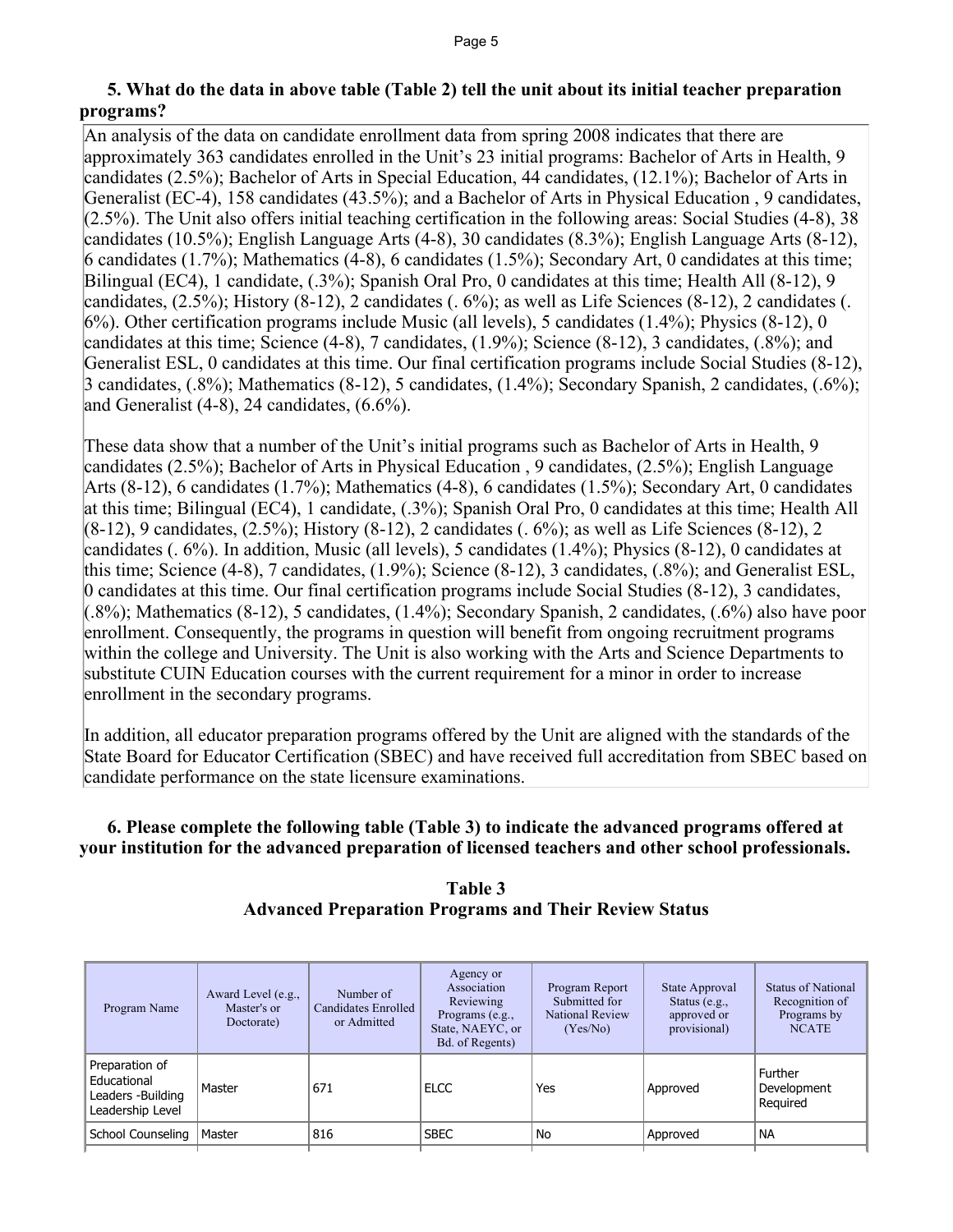| $ -$<br>Educational | Master | つに | <b>SBEC</b> | .No | Approved | <b>NA</b> |
|---------------------|--------|----|-------------|-----|----------|-----------|
| Diagnostician       |        | بے |             |     |          |           |

#### **7. What do the data in above table (Table 3) tell the unit about its advanced programs?**

At the advanced level for other school professionals, the Unit currently has approximately 1512. This figure breaks down to Educational Administration with 671 candidates enrolled, the School Counseling Program with approximately 816 candidates, and the Educational Diagnostician Program has approximately twenty-five. These data suggest that enrollment for the Unit's advanced programs is satisfactory. However, the advanced programs will benefit from becoming nationally recognized by the programs' respective SPAs. Currently, work toward this goal is progressing.

#### **8. What programs are offered off-campus or via distance learning technologies? What alternate route programs are offered?**

The Unit offers master's level graduate degree programs in Educational Administration and Counseling at the satellite campus at the Northwest Graduate Center in Houston as well as in the Urban League Center. Master's level graduate courses are also offered at the University Center, the Woodlands, TX. Candidates enrolled at any of the off-campus or distance learning centers cannot take more than fifty percent of their coursework off campus.

The Unit offers Alternative Certification Programs (ACP) in Secondary Content Areas, grades 8-12 and Generic Special Education, grades EC-12. The following Secondary Content area certification fields require applicants to have at least 24 semester hours in the desired discipline (12 hours must be upper division course work): Art (All Levels), Business Administration, Computer Information Systems, Dance, French, German, Health Education, History 8-12, Journalism, Latin, Life Science 8-12, Mathematics 8-12, Music (All Levels), Physical Education (All Levels), Physical Science 8-12, Speech Communication, Spanish, and Theater Arts.

The following Secondary ACP Content Areas require 48 semester hours in the desired discipline with (24 must be upper division course work): Composite Business, English Language Arts and Reading 8- 12, Industrial Technology, Industrial Education 8-12, Science 8-12, Social Studies 8-12. For the Generic Special Education ACP, applicants are required to have at least 24 semester hours, with a minimum of 3 semester hours per course, in English, Mathematics, Social Studies, and Science.

#### **9. (Continuing Visit Only) What substantive changes have taken place in the unit since the last visit (e.g., added/dropped programs/degrees; significant increase/decrease in enrollment; major reorganization of the unit, etc.)? (These change could be compiled from those reported in Part C of the AACTE/NCATE annual reports since the last visit.)**

Since the November, 2006 NCATE visit, the Unit has undergone a number of substantive changes in:

• A new dean was hired for the College of Education in January 2008.

• An Associate Dean was hired for the College of Education in January 2008.

• An Interim Director of Teacher Education was hired in September 2008.

• The Office of Data Management, Accreditation, and Assessment was established in November 2007 and its roles continue to be clarified.

• In June 2008, the Dean's Executive Council assumed temporary responsibility for data analysis and decision in until a viable, permanent committee can be established.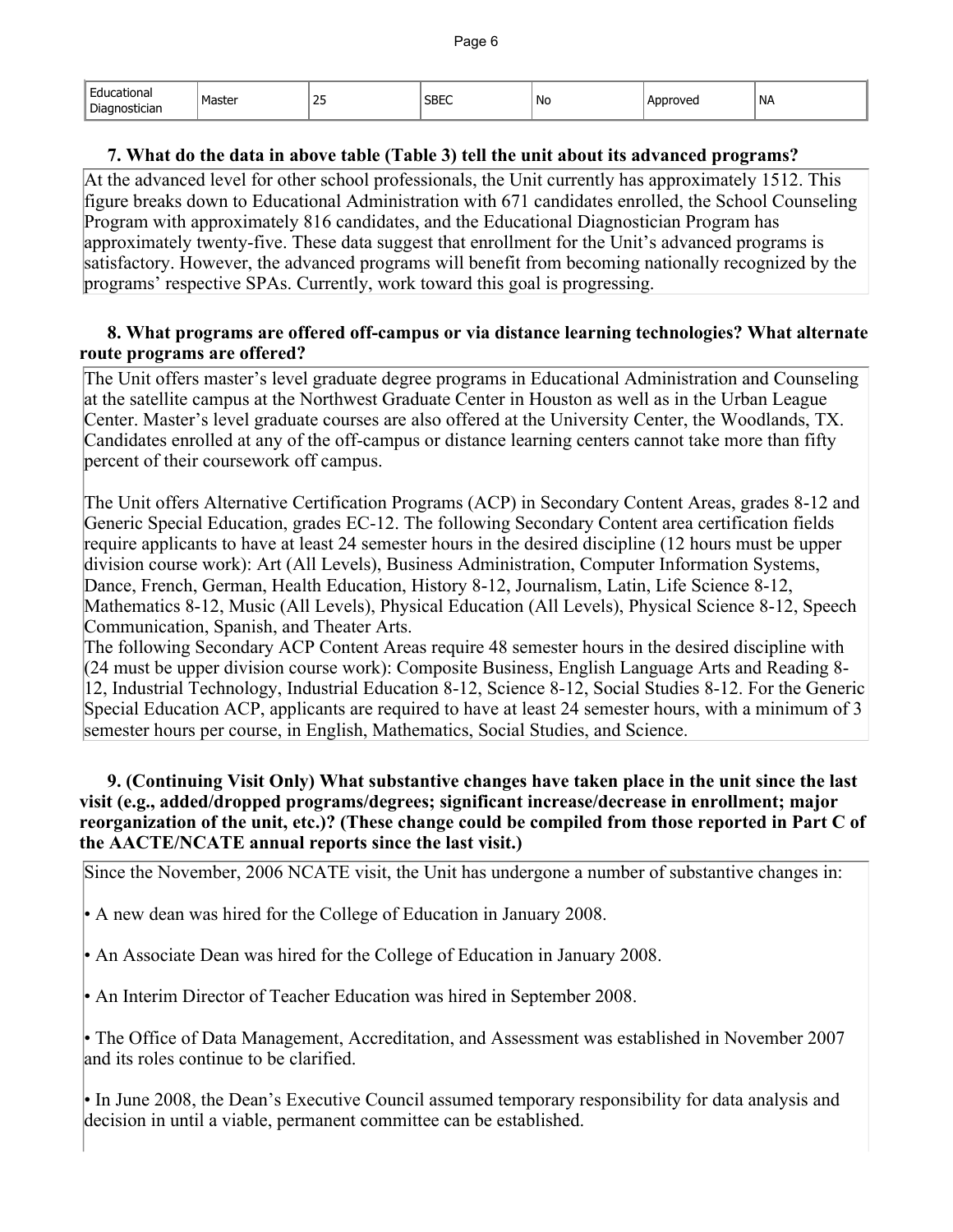• TrueOutcomes Professional Electronic Portfolio (PEP) and data management system was adopted by the Unit and implemented in January 2008.

• The Dallas Campus was closed in August 2008.

 **10. (Optional) Links and key exhibits related to the unit context could be attached here. (Links with descriptions must be typed into a Word document that can be uploaded here. The number of attached exhibits should be limited in number; BOE members can access other exhibits in the unit's electronic exhibit room.)**

Links to COE.doc

See **Attachments** panel below.

## **CONCEPTUAL FRAMEWORK**

This section provides an overview of the unit's conceptual framework $(s)$ . The overview should include a brief description of the framework(s) and its development.

**1. Briefly summarize the following elements of the unit's conceptual framework:** 

- ! **the vision and mission of the unit**
- ! **philosophy, purposes, goals, and institutional standards of the unit**
- ! **knowledge bases, including theories, research, the wisdom of practice, and educational policies that drive the work of the unit**
- ! **candidate proficiencies related to expected knowledge, skills, and professional dispositions, including proficiencies associated with diversity and technology, that are aligned with the expectations in professional, state, and institutional standards**
- ! **summarized description of the unit's assessment system**

The mission of the Unit is predicated on the philosophy that the Unit prepares educators to work in a multicultural world where change occurs constantly. A guiding philosophy of Unit is that all candidates must be encouraged to invest in their own learning processes. The conceptual framework is anchored by the shared vision of, "Educator as facilitator of learning for a diverse population." This theme is central to the mission of the Unit as it works together in the preparation programs in the College of Education and the College of Arts and Sciences.

The Accountability System for Educator Preparation (ASEP) mandated by Senate Bill 1 and adopted by the State Board for Educator Certification became effective September 1, 1998. The Educator preparation entities must meet the minimum standards of TExESpass rates in all seven demographic groups-All, Female, Male, African-American, White, Hispanic, and Other. The Unit has met these standards for all demographic groups and has earned state Accredited status since September 1, 2000. The Unit's philosophy is articulated in the core dispositions that drive the conceptual framework. These core dispositions were born of consideration for the Unit's goals for excellence in teaching; the examination of established national and state standards for teaching and learning; and the review of curriculum experiences and expectations.

The Unit's core disposition beliefs maintain that candidates must : (1) Use self-reflection; (2)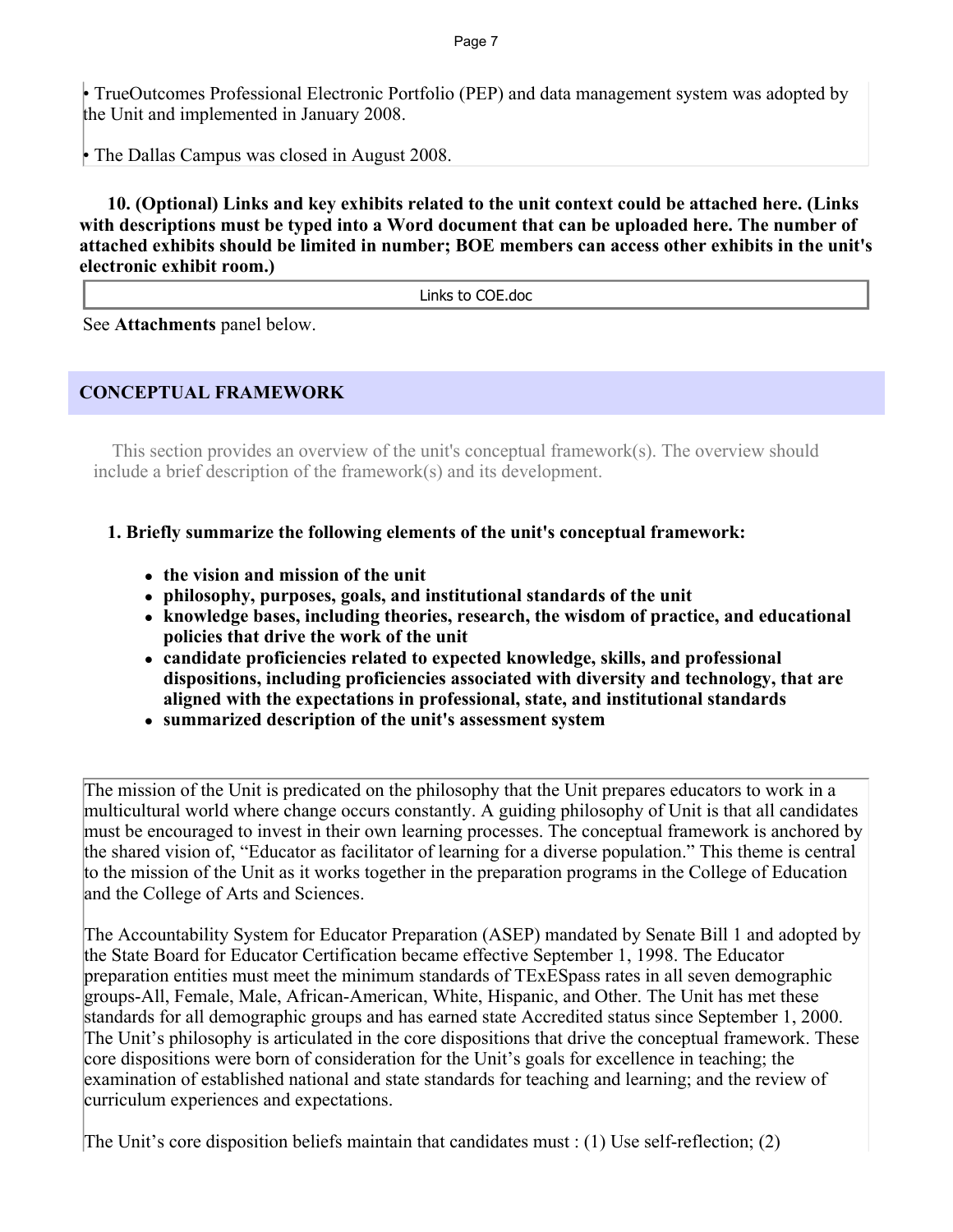Understand candidate learning is the goal; (3) Demonstrate instructional strategies; (4) Acknowledge diverse characteristics of all candidates; (5) Knowledgeable of ones' subject area (6) Use on-going assessments; (7) Use technology in the classroom; (8) Seek a variety of methodologies, strategies, and technologies; (9) Recognize the importance of parents, staff, and community members; (10) Demonstrate ethical behavior in personal and professional relationships; (11) Seek research based educational practices; (12) believe that that all children can learn. These dispositions illustrate the importance of preparing skilled professionals to work with all children.

At the initial and advance levels, the Continuous Assessment System has been designed to measure both candidate and program performance and serve as a guide for candidate development and program refinement. This system involves multiple assessments at multiple transition points, providing both formative and summative evaluations. Consequently, at each designated program juncture the system provides definitive points of reflection by the candidate as well as an opportunity for prescriptive interventions. In addition, each candidate receives oral and written feedback regarding strengths, progress in the program, and growth areas. The system also provides systematic feedback for reviewing and refining Unit programs, helps to ensure effective alignment of policy and practice, and provides data for program improvement.

 **1a. (Optional) Links to key exhibits related to the conceptual framework could be attached here. (Links with descriptions must be typed into a Word document that can be uploaded here. The number of attached exhibits should be limited in number; BOE members should access most of the exhibits in the unit's electronic exhibit room.)**

#### **2. (Continuing Visits Only) What changes have been made to the conceptual framework since the previous visit?**

In the summer of 2004 the Unit's committee on conceptual framework recommended the substitution of "Educator" for "Teacher" in the title of the conceptual framework. It also recommended modifications to reflect the importance of technology. The new title "Educator as Facilitators of Learning for Diverse Populations" (E-FOLD-P) depicts educator as a teacher, administrator, counselor, or any other educational professional. In January 2008, the Unit developed a new visual depiction of the conceptual framework, which was adopted by the Teacher Education faculty, in February 2008.

## **3. (First Visits Only) How was the conceptual framework developed and who was involved in its development?**

#### **STANDARDS**

 This section is the focus of the institutional report. **A description of how the unit meets each standard element must be presented.** Significant differences among programs should be described as the response is written for each element under subheadings of initial teacher preparation, advanced teacher preparation, and other school professionals. Links to key exhibits to support the descriptions may be included in the text for each standard.

#### **STANDARD 1: CANDIDATE KNOWLEDGE, SKILLS, AND DISPOSITIONS**

**Candidates preparing to work in schools as teachers or other professional school personnel know and demonstrate the content, pedagogical content knowledge, pedagogical, and professional**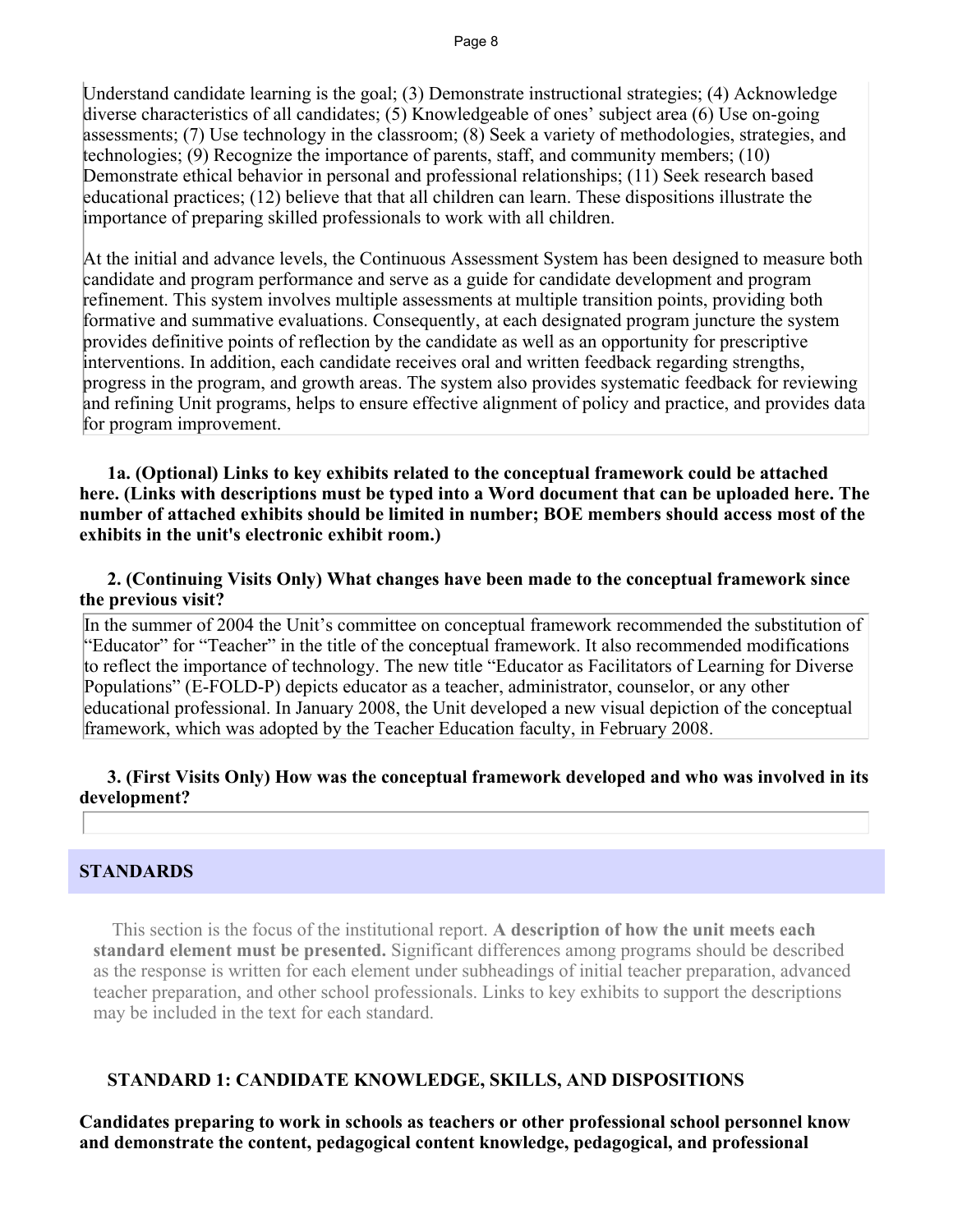Page 9

**knowledge and skills, and professional dispositions necessary to help all students learn. Assessments indicate that candidates meet professional, state, and institutional standards.**

#### **1. What content knowledge tests are used for the purpose of state licensure and/or program completion? If the state has a licensure test for content, what is the overall pass rate? What programs do not have an 80% or above pass rate?**

The state of Texas requires individuals seeking teaching certification to pass the Texas Examination of Educator Standards (TExES). TExES is a comprehensive examination of content knowledge in the certification areas offered by the state as part of the requirements for teacher certification. Candidate performance on these content examinations serves as an indicator of candidates' proficiency related to content knowledge necessary to succeed in an increasingly challenging social, political, and professional milieu of public school systems. Candidates who pass the required TExES examinations and complete all program requirements at Prairie View A&M University (PVAMU) meet the requirements for teacher certification in the state of Texas.

Initial candidates are required to pass two TExES examinations, one for content and one for professional and pedagogical knowledge and skills. Program areas including Math, Science, History, English Language, these program areas are outside the College of Education in other colleges within the University, the TExES subject matter examinations are especially useful in that they provide a robust, uniform measurement of how external programs are meeting the needs of candidates. These TExES pass rates are used by the Unit as a general measurement of how well candidates in each area are being prepared, and to set general expectations for program improvement.

During 2005-2007, the aggregate pass rates of the Unit's graduates on the state certification TExES examinations was approximately 88%. Sixteen of the Unit's twenty-two programs (55%) had pass rates greater than 80%. Nine other programs (31%) including Science (4-8), Superintendent, Life Science (8- 12), Mathematics (8-12), Music (EC-12), Social Studies (4-8), English Language Arts and Reading (4- 8), Generalist (4-8), and Physical Education (EC-12) fell below a 80% pass rate. Four programs (approximately 14%), Secondary Art, Generalist ESL (EC-4), Physics/Mathematics (8-12), and Secondary Spanish had no candidates take the test during 2006-2007 period.

Those programs with pass rates less that 80% percent have been targeted for review by the Assessment Committee and Executive Council to assess program data and way to improve test scores and enrollment.

 **2. Please complete the following table (Table 4) to indicate pass rates on content licensure tests program by program and across all programs (i.e., overall pass rate). (This information could be compiled from Title II data submitted to the state or program reports prepared for national review.)**

#### **Table 4 Pass Rates on Content Licensure Tests for Initial Teacher Preparation**

**For Period:** FALL 2006- FALL 2007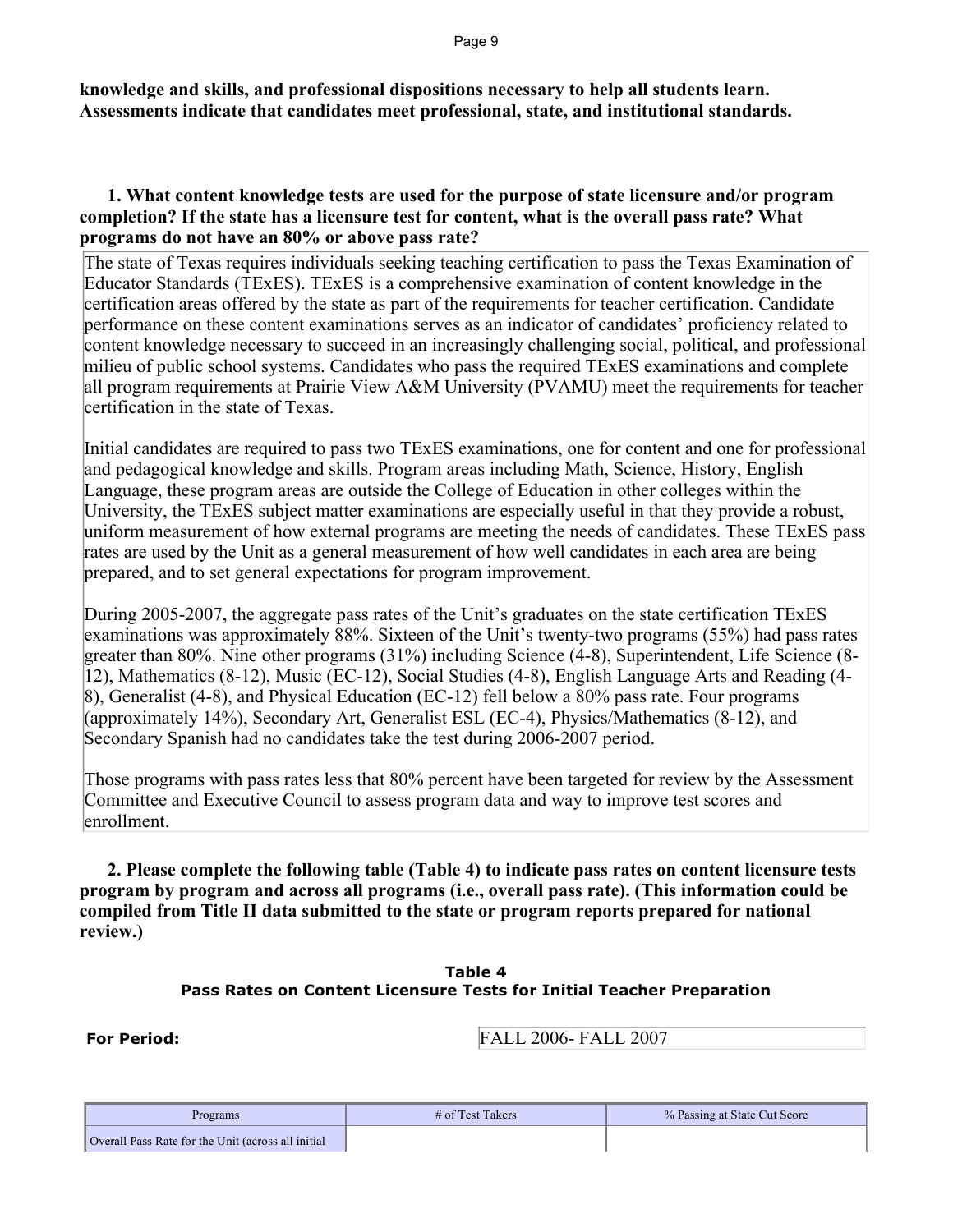| teacher preparation programs) | 392            | 88.7      |
|-------------------------------|----------------|-----------|
| Art Secondary                 | <b>NA</b>      | <b>NA</b> |
| Bilingual (EC-4)              | 4              | 100       |
| Spanish                       | 4              | 100       |
| English Lang (4-8)            | 10             | 70        |
| English Lang (8-12)           | 3              | 100       |
| Generalist (4 -8)             | 4              | 75        |
| Generalist ESL(EC-4)          | 0              | <b>NA</b> |
| Generalist (EC-4)             | 21             | 95.2      |
| Health All (8-12)             | 1              | 100       |
| History (8-12)                | 1              | 100       |
| Life Science (8-12)           | 1              | 50        |
| Mathematics (4-8)             | 6              | 83        |
| Mathematics (8-12)            | 1              | 50        |
| Music (all levels)            | 3              | 67.7      |
| Physical Ed.(EC-12)           | 77             | 76.6      |
| Physics (8-12)                | <b>NA</b>      | <b>NA</b> |
| Science (4-8)                 | 4              | 25        |
| Science (8-12)                | 3              | 100       |
| Secondary Spanish             | <b>NA</b>      | <b>NA</b> |
| Social Studies (4-8)          | 3              | 67.7      |
| Social Studies(8-12)          | $\overline{2}$ | 100       |
| Special Ed. (EC-12)           | 16             | 100       |

## **3. What do the data in the above table (Table 4) tell the unit about the content knowledge of initial teacher candidates?**

Pass Rate data shows that although most of the Unit's initial programs' overall pass rates on the state certification TExES examinations were approximately 88% and 22 programs (50%) had pass rates greater than 80%. Nine other programs (40%) including Science (4-8), Superintendent, Life Science (8- 12), Mathematics (8-12), Music (EC-12), Social Studies (4-8), English Language Arts and Reading (4- 8), Generalist (4-8), and Physical Education (EC-12) fell below a 80% pass rate. Moreover, four programs (approximately 18%), Secondary Art, Generalist ESL (EC-4), Physics/Mathematics (8-12), and Secondary Spanish had no candidates take the test during 2006-2007 period. Consequently, several of the Unit's programs have some areas that are in need of improvement and efforts need to be made to improve the pass rates of these programs by conducting practice tests and study sessions.

#### **4. What data from other key assessments indicate that candidates in initial teacher preparation programs demonstrate the content knowledge delineated in professional, state, and institutional standards? (Institutions that have submitted programs for national review or a similar state review are required to respond to this question only for programs not reviewed.)**

Key assessments used in addition to the TExES indicating that the Unit's candidates in initial teacher preparation programs demonstrate the content knowledge delineated by professional, state, and institutional standards include GPA, Professional Development and Appraisal System (PDAS), TrueOutcoems electronic portfolio, as well as graduate and employer surveys.

The unit utilizes GPAs to convert numerical percentages of examinations and assignments to grades that identify students' mastery of the respective instructional areas within the unit. GPAs are applied in good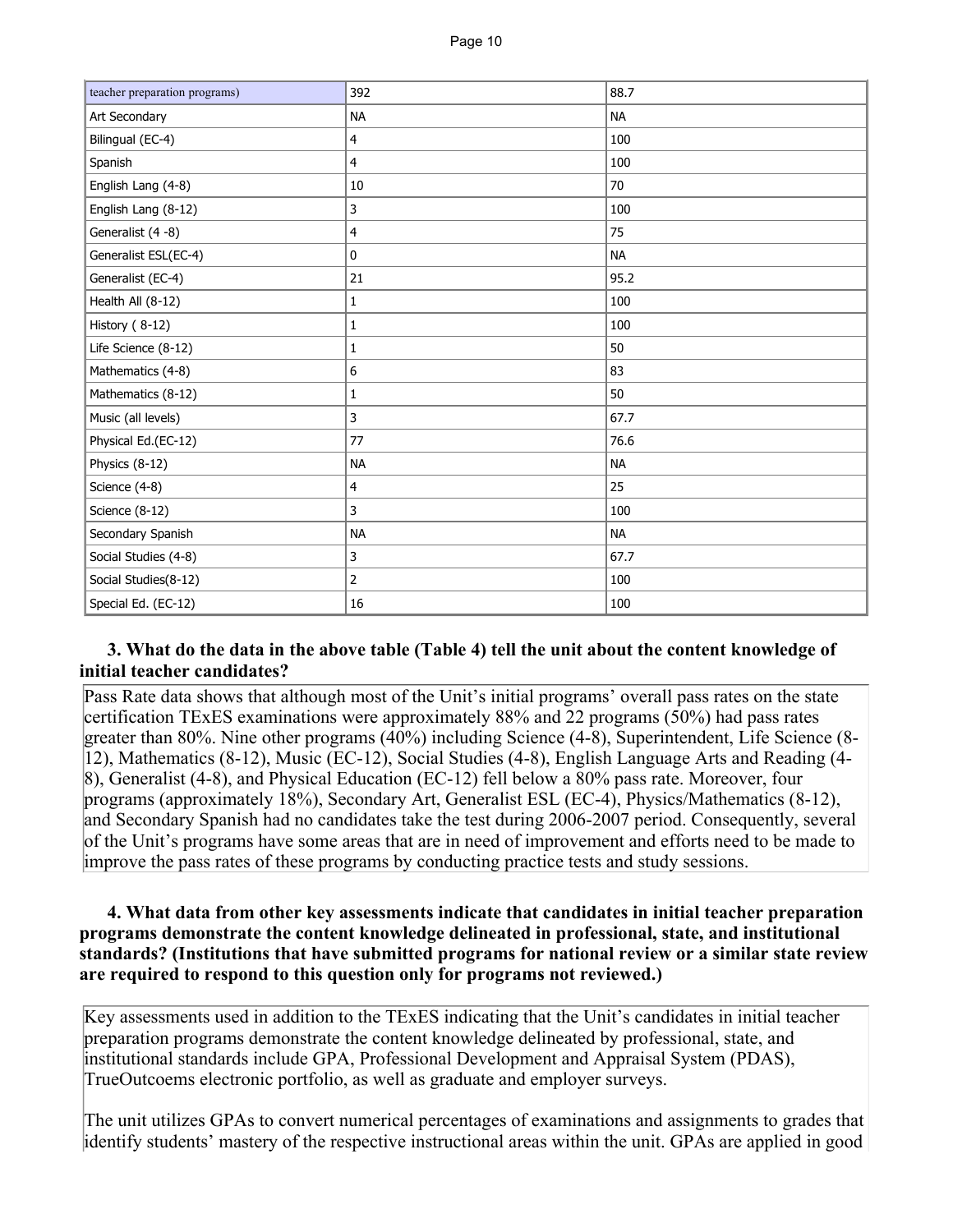faith by instructors to critique candidates' performance, which allows the instructor to identify categories of performance.(i.e. A=Excellent, B=Good, C=Average, D=Poor, and F=failing). Ultimately, GPA determines if candidates demonstrate of their respective subject areas or academic failure. Consequently, GPA produces data that allows dentification of a range of students' mastery of various content areas and will identify gaps in achievement; identifying areas for program improvement

GPA is collected for the major or area of concentration at the first transition point, admission to the program. Candidates must complete all core curriculum requirements with a minimum overall 2.50 grade point average with a grade of "C" or higher in English and Mathematics. The professional GPA is calculated from all of the courses in candidates' content areas. Coursework with the Curriculum and Instruction (CUIN) prefix includes the domains of content knowledge for those candidates in all of the Genralist prgrams. The average major GPA is consistently above 2.50 indicating strength across all of the program areas.

An evaluation of the candidate's GPA in the Major Content Area occurs at transition point II. The minimum GPA required for candidates' Major is 2.50 on a 4-point scale. Candidates who do not satisfy this requirement are denied admission into Student Teaching and advised of a course of action in order to correct any deficiencies or, in extreme cases, advised out of the program. Analysis of transition point II indicates that 91.5% of our candidates' average Major GPA are consistently 3.00 or higher. In order to continue in the program, Initial candidates are monitored throughout their programs of study and are required to maintain a grade point average of 2.50 in both professional education courses and content area.

The Professional Development and Appraisal System (PDAS) is the State's approved instrument for appraising its teachers and identifying areas in need of improvement. This instrument is used by the Unit to assess teacher candidates' performance during student teaching. Domains II and VII are the principal domains that address Content Knowledge. Analysis of these PDAS domains from fall semester 2005 to fall semester 2007 indicate that over 95% of the Unit's initial candidates scored 3.5 or above on a scale of 4.00. These scores suggest that our candidates' content knowledge falls within the "Target" area.

TrueOutcomes, an electronic data management system, was implemented by the Unit in the spring semester 2008. TrueOutcomes allows candidates to keep a record of completed artifacts, the courses they have completed, create a Professional Electronic Portfolio (PEP), and plan future courses to helpmeet their career goals. The PEP provides faculty members with a copy of the candidate's work. The PEP is comprehensive in nature and addresses institutional, state, SPA, and NCATE standards identified within the candidate's program or area of study,

The PEP contains candidate-generated artifacts directly aligned with the program area for review by the faculty. Faculty members review the PEPs and identify areas of improvement for the candidate and area (s) for program improvement determined by "Closing the Loop." This process ensures the quality or our graduates. PEP artifacts are graded using rubrics that faculty members have developed for each artifact. In addition, the PEPs are accessible throughout their academic careers' and into their professional career. Artifacts included in the PEPs include candidates' experiences, written and oral work, videos of candidates teaching and their reflections, as well as evidence of their professional interactions.

Although implemented in spring 2008, the artifacts entered and evaluated for the spring and summer semesters have provided some preliminary data for analysis. Planned to start in the spring 2009 semester, the Arts and Science programs do not yet require teacher education candidates to submit Artifacts in TrueOutcomes. Nevertheless, approximately 1,000 candidates in the initial programs have submitted artifacts for the spring and summer semesters that relate to Content Knowledge. Analysis of these artifacts indicate that over 95% of the Unit's initial candidates scored 3.5 or above on a scale of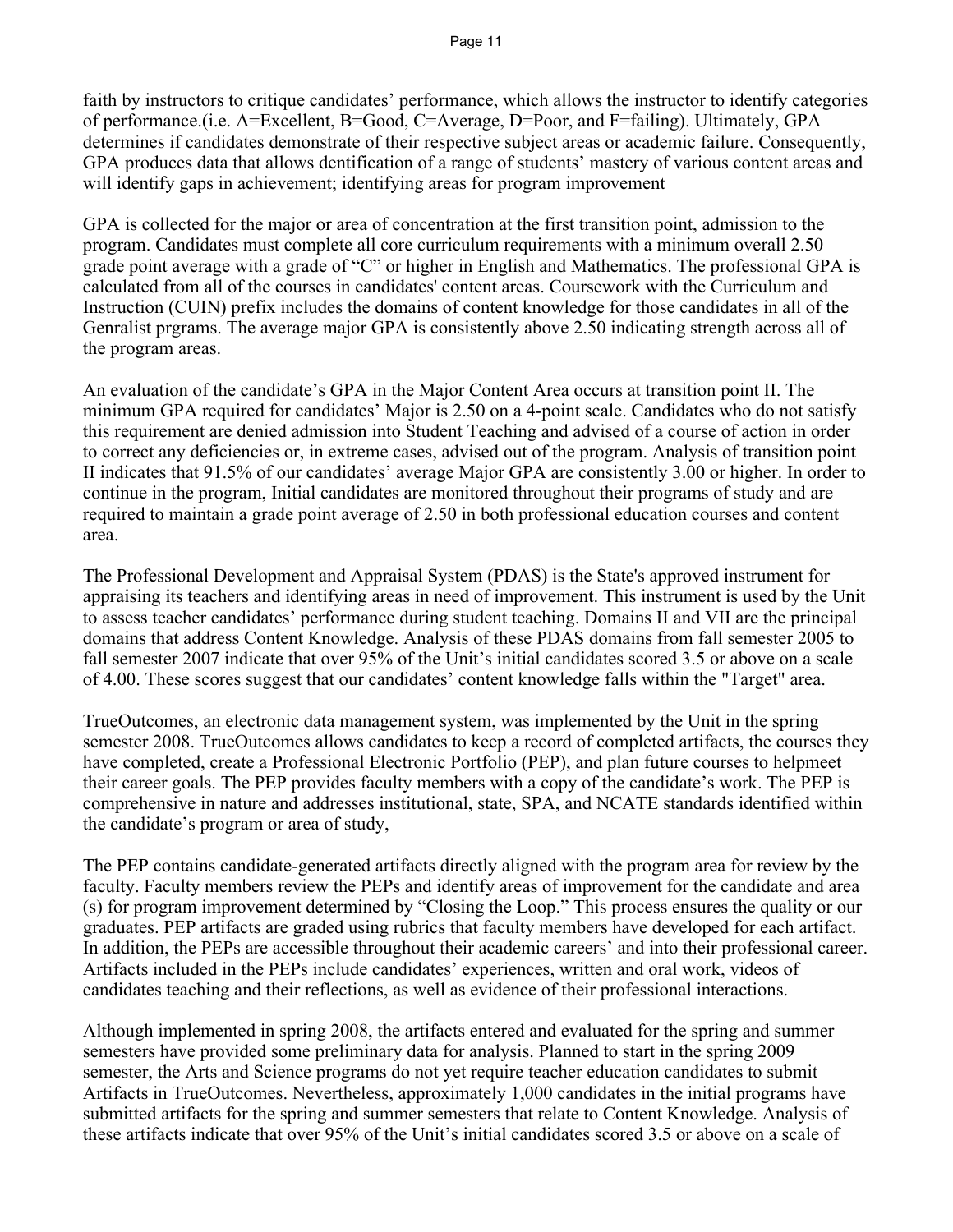4.0.

Education graduates were surveyed to determine their opinion about their preparation in the areas of content, content knowledge and skills, professional and pedagogical knowledge, their ability to help all students learn, preparation related to knowledge and skills in their Field, and their ability to create positive environments for student learning. The return rate for the initial level graduates was approximately 98%. The mean for content knowledge is approximately 2.6 with a mode of 3.0 with an N return of 33. The survey results suggest that our candidates at the initial level perceive their preparation for content knowledge as between "Acceptable" and "Target" on a 1-3 scale.

Surveys were also sent to employers to evaluate our graduates' performance on the job about their preparation in content area, content knowledge and skills, professional and pedagogical knowledge, their ability to help all students learn, preparation related to knowledge and skills in their field, and their ability to create positive environments for student learning. Approximately 350 surveys were mailed to area schools with a return rate of 10%. The low return rate was a result of number of schools receiving the survey did not have any of our graduates employed on their campus at that time. With a mean for content Knowledge of approximately 2.4 and a mode of 2.0 results of the employer survey suggest that our candidates are rated by employers as "Acceptable" or above in the area of content knowledgea 1-3 scale.

## **4a. (Optional) One or more tables of key assessment data related to content knowledge of initial teacher candidates could be attached here. What the data tell the unit about content knowledge should be discussed in the response to 1a4 above.**

| Adm Stu Teaching Major GPA.doc     |
|------------------------------------|
| PDAS Domain 2and 8.doc             |
| Content Initial Surveys.doc        |
| Advanced Content Surveys.doc       |
| Overall Pass Rates Trend Chart.doc |

See **Attachments** panel below.

 **5. What data from key assessments indicate that advanced teaching candidates demonstrate an in-depth knowledge of the content knowledge delineated in professional, state, and institutional standards? (Institutions that have submitted advanced teaching programs for national review or a similar state review are required to respond to this question only for programs not reviewed.)**

At this time, the unit does not have any advanced teaching programs. However, starting in fall 2009, the Unit is planning a program to assist local teachers become National Board Certified, and starting a Master of Arts in Teaching.

## **5a. (Optional) One or more tables of key assessment data related to content knowledge of advanced teacher candidates could be attached here. What the data tell the unit about content knowledge should be discussed in the response to 1a5 above.**

## **6. What do follow-up studies of graduates and employers indicate about graduates' preparation in the content area? If survey data are being reported, what was the response rate?**

At the initial level, teacher graduates were surveyed to determine their opinion about their preparation in the areas of content area, content knowledge and skills, professional and pedagogical knowledge, their ability to help all students learn, preparation related to knowledge and skills in their field, and their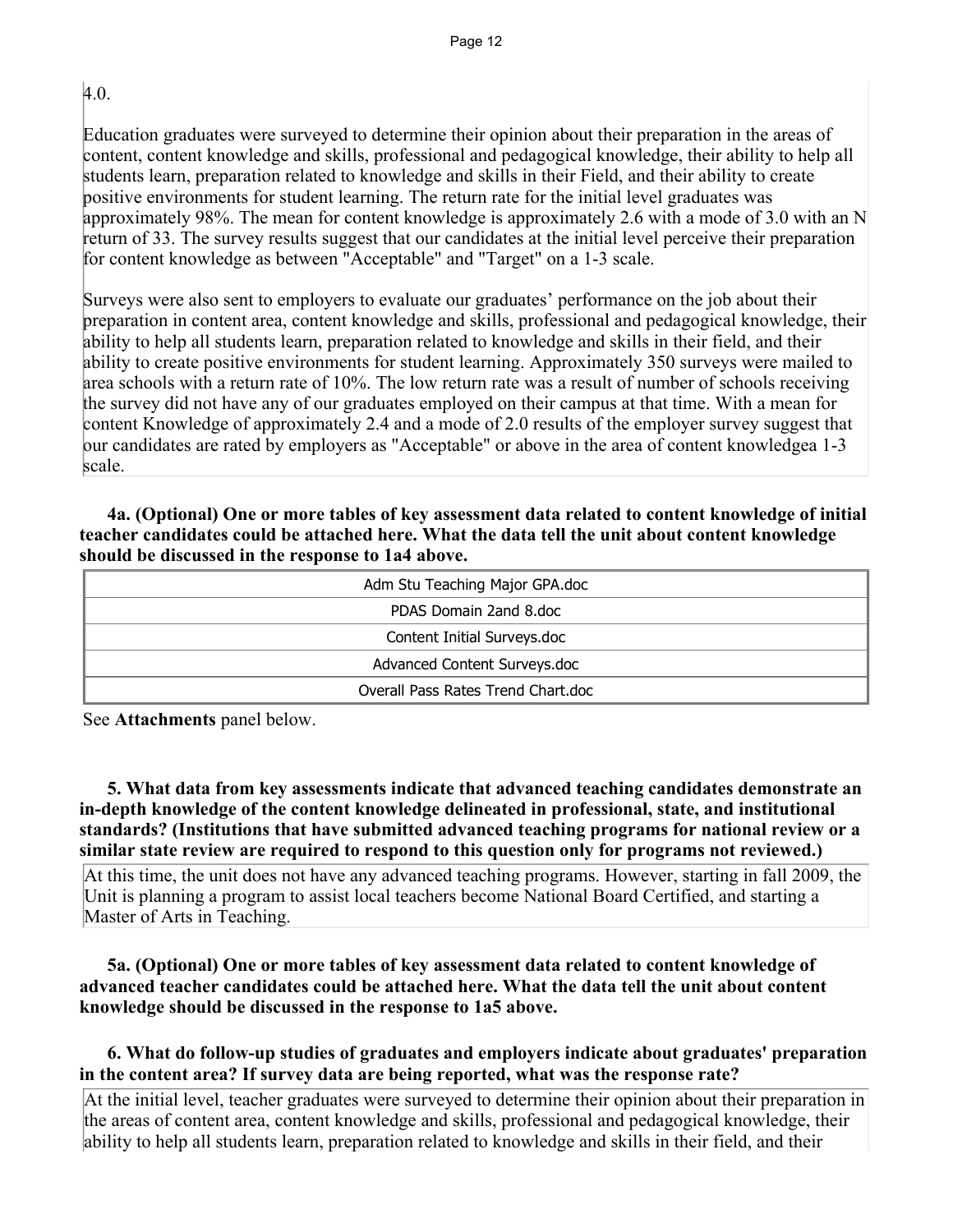ability to create positive environments for student learning. The return rate for the initial level graduates was approximately 98%. The mean for content knowledge is approximately 2.6 with a mode of 3.0 with an N return of 33. The survey results suggest that our candidates at the initial level rate their preparation for content knowledge as between "Acceptable and Target on a scale 1-3 scale.

Surveys were also sent to employers to evaluate our graduates' performance on the job about their preparation in content area, content knowledge and skills, professional and pedagogical knowledge, their ability to help all students learn, preparation related to knowledge and skills in their field, and their ability to create positive environments for student learning. Approximately 350 surveys were mailed to area schools with a return rate of 10%. The low return rate is because several of these schools did not have any of our graduates working on their campus. With a mean for content knowledge of approximately 2.4 and a mode of 2.0 results of the employer survey suggest that our candidates are rated by employers as "Acceptable" or above in the area of content knowledge on a 1-3 scale.

#### **7. A table summarizing the results of follow-up studies related to content knowledge could be attached here.**

Content Knowledge Surveys.doc

See **Attachments** panel below.

 **8. (Optional) Links to key exhibits related to the content knowledge of teacher candidates could be attached here. (Links with descriptions must be typed into a Word document that can be uploaded here. The number of attached exhibits should be limited in number; BOE members should access most of the exhibits in the unit's electronic exhibit room.)**

#### **1b. Pedagogical Content Knowledge and Skills for Teacher Candidates**

 Note: In this section, institutions must address both (1) initial teacher preparation programs at the undergraduate and graduate levels and (2) licensure and non-licensure graduate programs for teachers who already hold a teaching license.

#### **1. What data from key assessments indicate that candidates in initial teacher preparation programs demonstrate the pedagogical content knowledge and skills delineated in professional, state, and institutional standards? (Institutions that have submitted programs for national review or a similar state review are required to respond to this question only for programs not reviewed.)**

One key assessment to evaluate candidates' knowledge of pedagogy is the state's Pedagogy and Professional Responsibility (PPR) exam. The PPR focuses on pedagogy knowledge of those individuals seeking teaching certification in Texas. The examination includes the following domains: Domain 1- Designing Instruction and Assessment to Promote Student Learning (approximately 31% of the test); Domain II- Creating a Positive, Productive Classroom Environment (approximately 15% of the test); Domain III- Implementing Effective, Responsive Instruction and Assessment (approximately 31% of the test); and Domain IV.- Fulfilling Professional Roles and Responsibilities (approximately 23% of the test). For the 2006-2007 school year, the overall PPR pass rate for the Unit is approximately 85%. This percentage suggests that most of initial candidates are well versed in pedagogy. These pass rates are used by the Unit as a general measurement of how well candidates in each area are being prepared in pedagogy as well as means to set general expectations for programs.

Another key assessment is the the Professional Development and Appraisal System (PDAS). This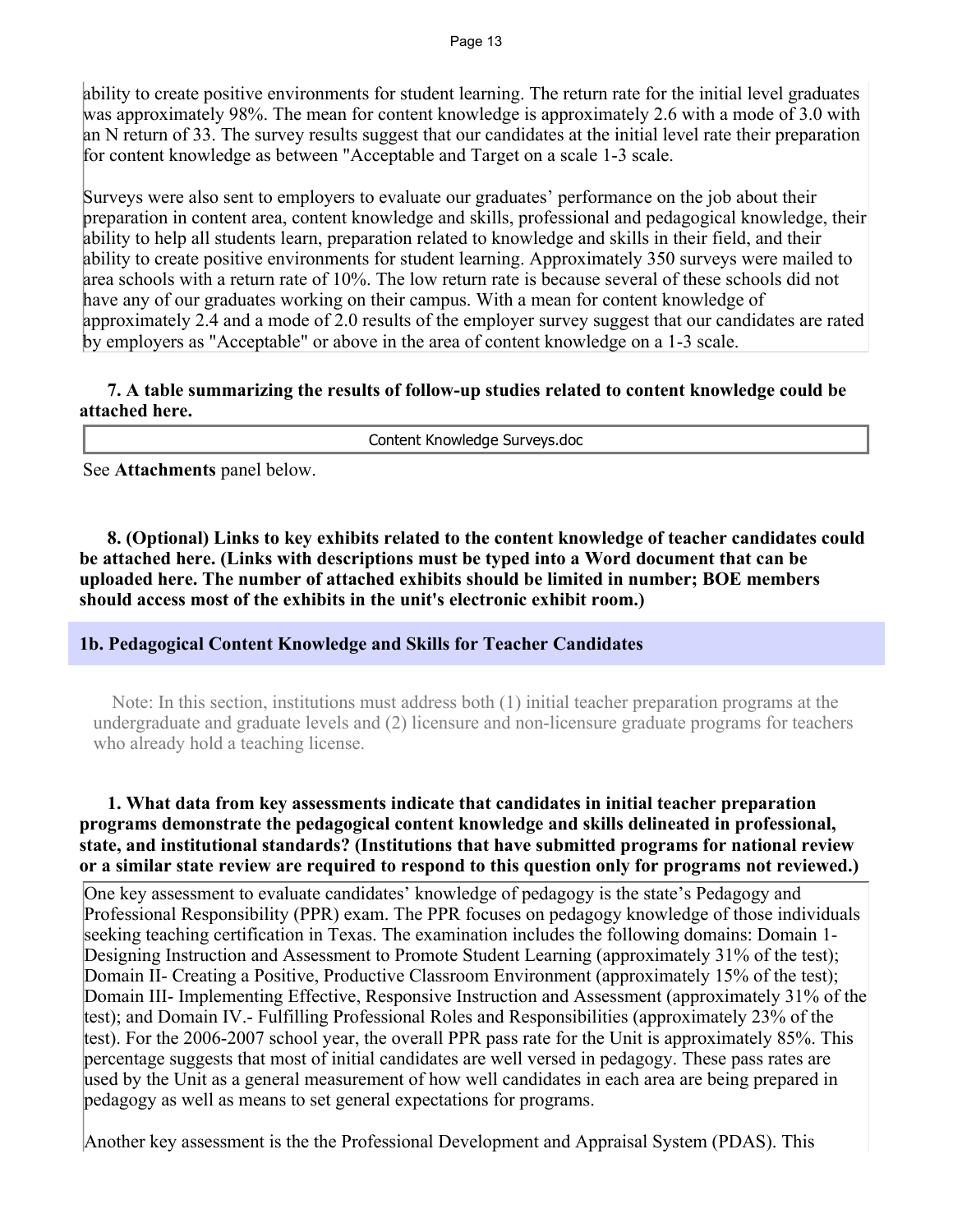system is the State's approved instrument for appraising its teachers and identifying areas in need of improvement is used by the Unit to assess teacher candidates' performance during student teaching. The PDAS was developed under a legislative mandate to establish a fair and practical appraisal process that acknowledges and reinforces good teaching practices and quality professional development. The PDAS includes 51 criteria within eight domains reflecting the Proficiencies for Learner-centered Instruction adopted by the State Board for Educator Certification (SBEC).

The eight domains include Active, Successful Student Participation in the Learning Process; Learnercentered Instruction; Evaluation and feedback on Student Progress; Management of Student Discipline, Instructional Strategies, Time/Materials; Professional Communication; Professional Development; Compliance with Policies, Operating Procedures and Requirements; and Improvement of All Students' Academic Performance.

The overall mean score of the candidates by program for fall semester 2005 though fall semester 2007shows that over 95% of the scores lie above 3.5, on a 4.00 scale. These scores suggest that our candidates' pedagogical performance in the classroom is in the "Target" area on a scale of 1-3.

 **1a. (Optional) One or more tables of key assessment data related to pedagogical content knowledge and skills of initial teacher candidates could be attached here. What the data tell the unit about pedagogical content knowledge and skills should be discussed in the response to 1b1 above.**

| Overall PDAS Mean Scores by Program.doc |
|-----------------------------------------|
| PPR Data Resusts 2005-2007.doc          |

See **Attachments** panel below.

 **2. What data from key assessments indicate that advanced teaching candidates know and apply theories related to pedagogy and learning, including the use of a range of instructional strategies and the ability to explain the choices they make in their practice. (Institutions that have submitted advanced teaching programs for national review or a similar state review are required to respond to this question only for programs not reviewed.)**

At this time, the unit does not have any advanced teaching programs. However, starting in fall 2009, the Unit is planning a program to assist local teachers become National Board Certified

 **2a. (Optional) One or more tables of key assessment data related to pedagogical content knowledge and skills of advanced teacher candidates could be attached here. What the data tell the unit about pedagogical content knowledge and skills should be discussed in the response to 1b2 above.**

## **3. What data indicate that candidates can integrate technology in their teaching?**

Domain II-9 on the Professional Development Assessment System (PDAS) illustrates that all of the candidates evaluated on the use of technology in the various programs had a mean value greater than 3.00 on a four point scale. This score suggests that our candidates are rated proficient in the use of technology in the classroom. Moreover, greater than 50% of the candidates scored over 3.5 on the use of technology in the classroom. this higher score indicates that the majority of our candidates have an excellent understanding of the purpose and understanding of using technology in the classroom. The highest ratings are in the Social Studies 4-8, Bilingual EC-4, and generalist EC-4 programs.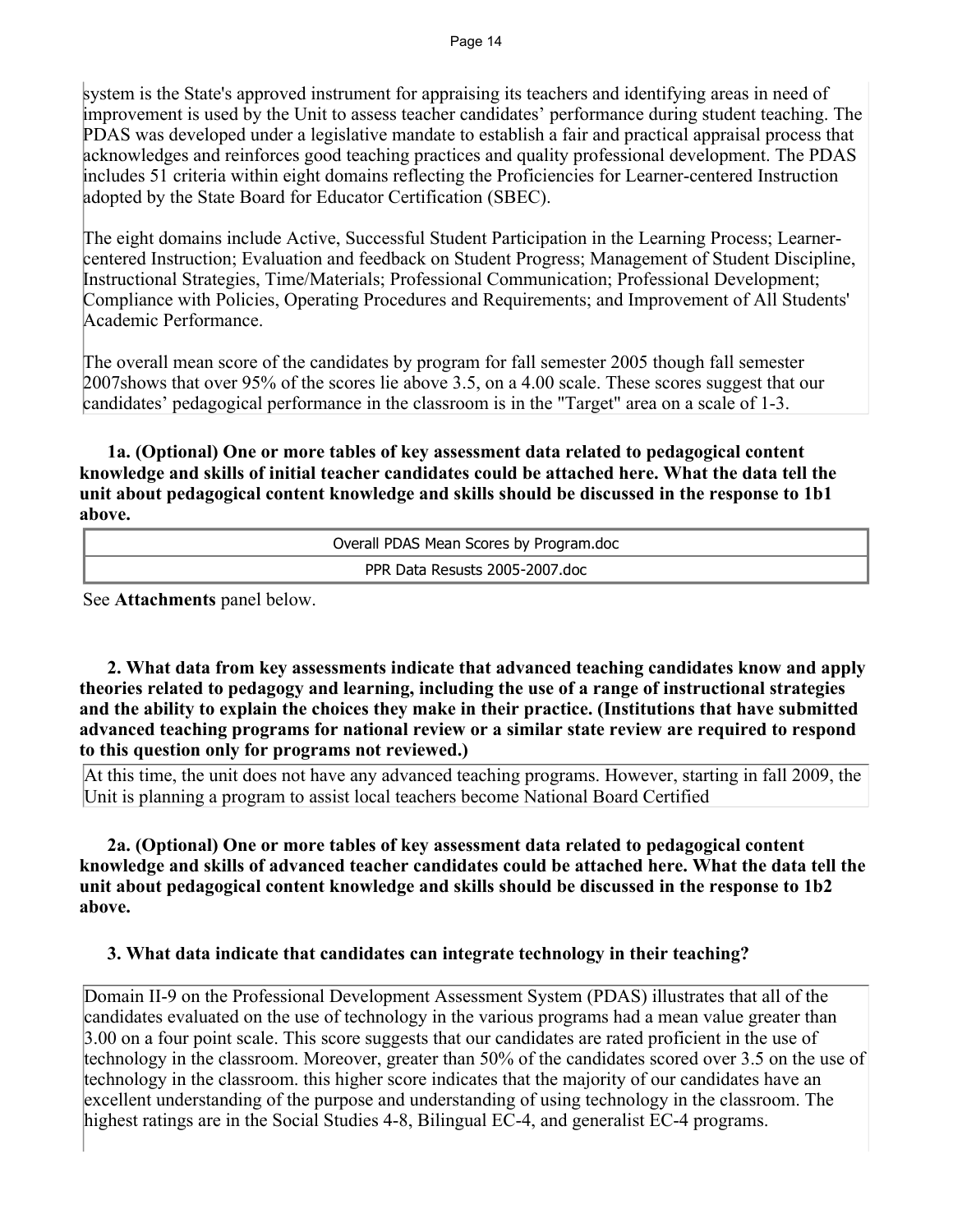Another means the Unit employes to integrate technology into our candidates' teaching is TrueOutcomes. TrueOutcomes is an electronic data management system implemented by the Unit in the spring semester 2008. TrueOutcomes allows candidates to keep a record of completed artifacts, the courses they have completed, create a Professional Electronic Portfolio (PEP), and plan future courses to help them meet their career goals. The PEP provides the faculty member a copy of the candidate's work. It is comprehensive in nature and addresses institutional, state, SPA, and NCATE standards identified within the candidate's program area of study.

The PEP contains candidate-generated artifacts directly aligned with the program area for review by the faculty. Faculty members review the PEPs and identify areas of improvement for the candidate and area (s) for program improvement determined by "Closing the Loop." This process ensures the quality or our graduates. PEP artifacts are graded using rubrics that faculty members have developed for each artifact. In addition, the PEPs are accessible throughout their academic careers' and into their professional career. Artifacts included in the PEPs include candidates' field journals, written and oral work, and evidence of professional interactions.

Although implemented in spring 2008, the artifacts entered and evaluated for the spring and summer semesters have provided some preliminary data for analysis. Planned to start in the spring 2009 semester, the Arts and Science programs do not yet require teacher education candidates to submit Artifacts in TrueOutcomes. At this time, approximately 1,000 candidates in the initial programs have submitted artifacts for the spring and summer semesters that relate to content knowledge. Analysis of preliminary artifacts indicate that over 95% of the Unit's initial candidates scored 3.5 or above on a scale of 4.0.

 **3a. (Optional) One or more tables of key assessment data related to candidates' ability to integrate technology in their teaching could be attached here. What the data tell the unit about candidates' technology skills should be discussed in the response to 1b3 above.**

Use\_of\_Technology\_in\_Teaching.doc

See **Attachments** panel below.

 **4. What do follow-up studies of graduates and employers indicate about graduates' preparation in pedagogical content knowledge and skills? If survey data are being reported, what was the response rate?** 

The results of the analysis of the follow-up survey for initial teacher educators (100% response rate) on the quality of our program and their level of preparation in the areas of knowledge, skills and dispositions indicates that overall 95 percent of the Unit's initial candidates perceive their respective programs as preparing them well for their job assignments (above acceptable). Areas of concern even though acceptable are the graduates' satisfaction with their ability to work with students with disabilities, their effective use of technology and their use of data to improve teaching. As a result, efforts are currently underway to revise the related courses, write a grant to create a virtual classroom, and infuse more technology related assignments into courses to give the candidates greater exposure to the use of modern technology in teaching. For example, the Unit has recently been awarded a Title III grant in order to renovate room 240 in the Delco into a "Smart Classroom.

## **5. A table summarizing the results of follow-up studies related to pedagogical content knowledge and skills could be attached here.**

Table only Initial Teachers Graduation Survey.doc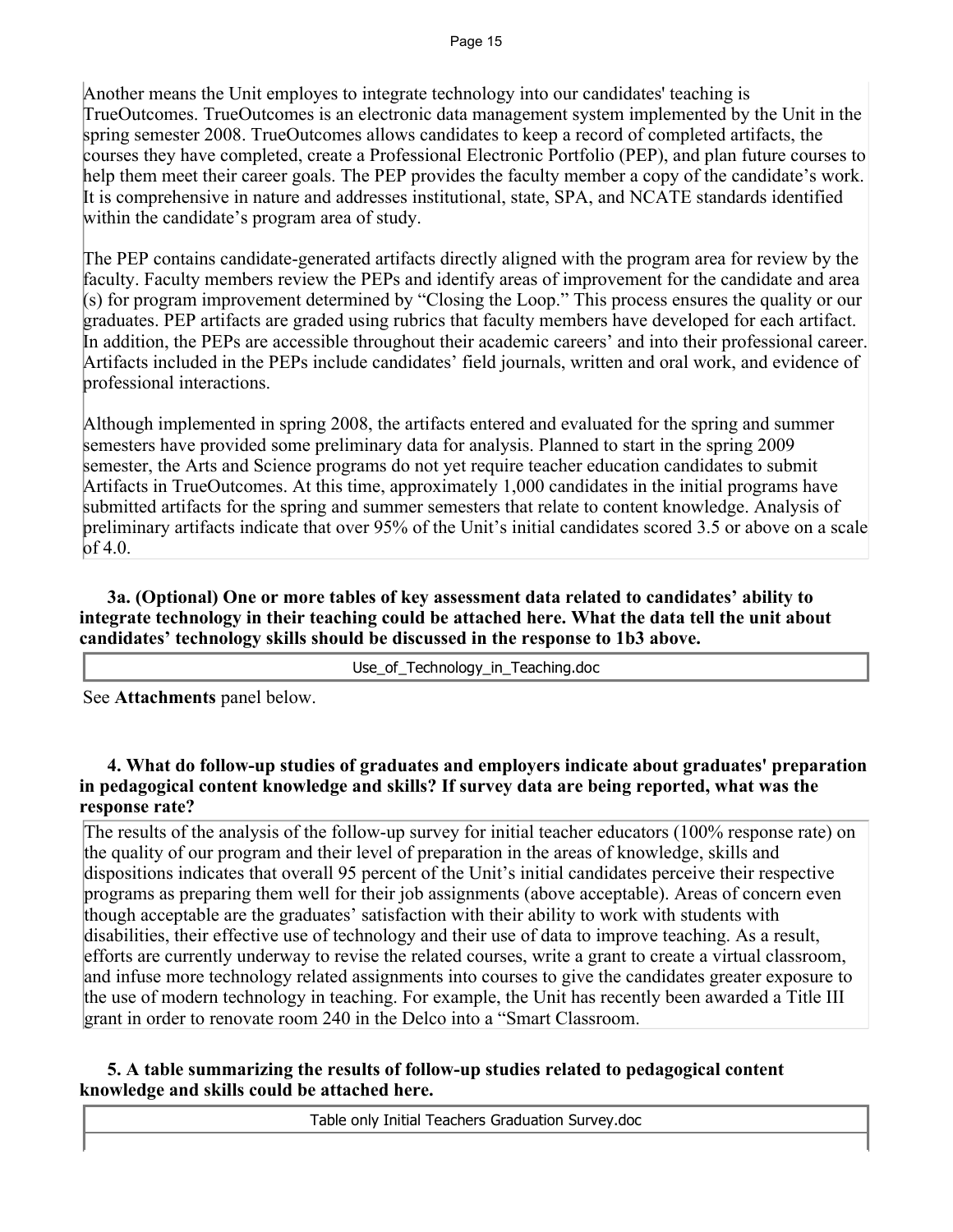Pedagogy Employer Survey.doc

See **Attachments** panel below.

 **6. (Optional) Links to key exhibits related to the pedagogical content knowledge of teacher candidates could be attached here. (Links with descriptions must be typed into a Word document that can be uploaded here. The number of attached exhibits should be limited in number; BOE members should access most of the exhibits in the unit's electronic exhibit room.)**

#### **1c. Professional and Pedagogical Knowledge and Skills for Teacher Candidates**

 Note: In this section, institutions must address both (1) initial teacher preparation programs at the undergraduate and graduate levels and (2) licensure and non-licensure graduate programs for teachers who already hold a teaching license.

 **1. What data from key assessments indicate that candidates in initial teacher preparation programs demonstrate the professional and pedagogical knowledge and skills related to foundations of education; the ways children and adolescents develop and the relationship to learning; professional ethics, laws, and policies; the use of research in teaching; the roles and responsibilities of the professional communities; diversity of student populations, families and communities (this one may be addressed in the first element of Standard 4); and the consideration of school, family, and community contexts and the prior experiences of students? If a licensure test is required in this area, how are candidates performing on it?** 

Key assessments used to demonstrate initial teacher preparation programs candidates' professional and pedagogical knowledge and skills related to foundations of education; the ways children and adolescents develop and the relationship to learning; professional ethics, laws, and policies; the use of research in teaching; the roles and responsibilities of the professional communities knowledge of pedagogy include GPA, Professional Development and Appraisal System (PDAS), as well as graduate and employer surveys.

The unit utilizes GPAs to convert numerical percentages of examinations and assignments to grades that identify students' mastery of the respective instructional areas within the unit. GPAs are applied in good faith by instructors to critique candidates' performance, which allows the instructor to identify categories of performance.(i.e. A=Excellent, B=Good, C=Average, D=Poor, and F=failing). Ultimately, GPA determines if candidates demonstrate of their respective subject areas or academic failure. Consequently, GPA produces data that allows dentification of a range of students' mastery of various content areas and will identify gaps in achievement; identifying areas for program improvement

One primary key assessment used to assess candidates' pedagogical content knowledge and skills is GPA. An evaluation of initial program candidates' GPA in their Professional Education Core, (CUIN), occurs at Transition Point II. The minimum GPA required for candidates' Professional Education Cores 2.50 on a 4-point scale. Candidates who do not satisfy this requirement are denied admission into student teaching and advised of a course of action in order to correct any deficiencies or, in extreme cases, advised out of the program. Analysis of Transition Point II indicates that 91.5% of our candidates' average GPAs are consistently 3.00 or higher. In order to continue in the program, Initial candidates are monitored throughout their programs of study and are required to maintain a grade point average of 2.50 in both professional education courses and content area.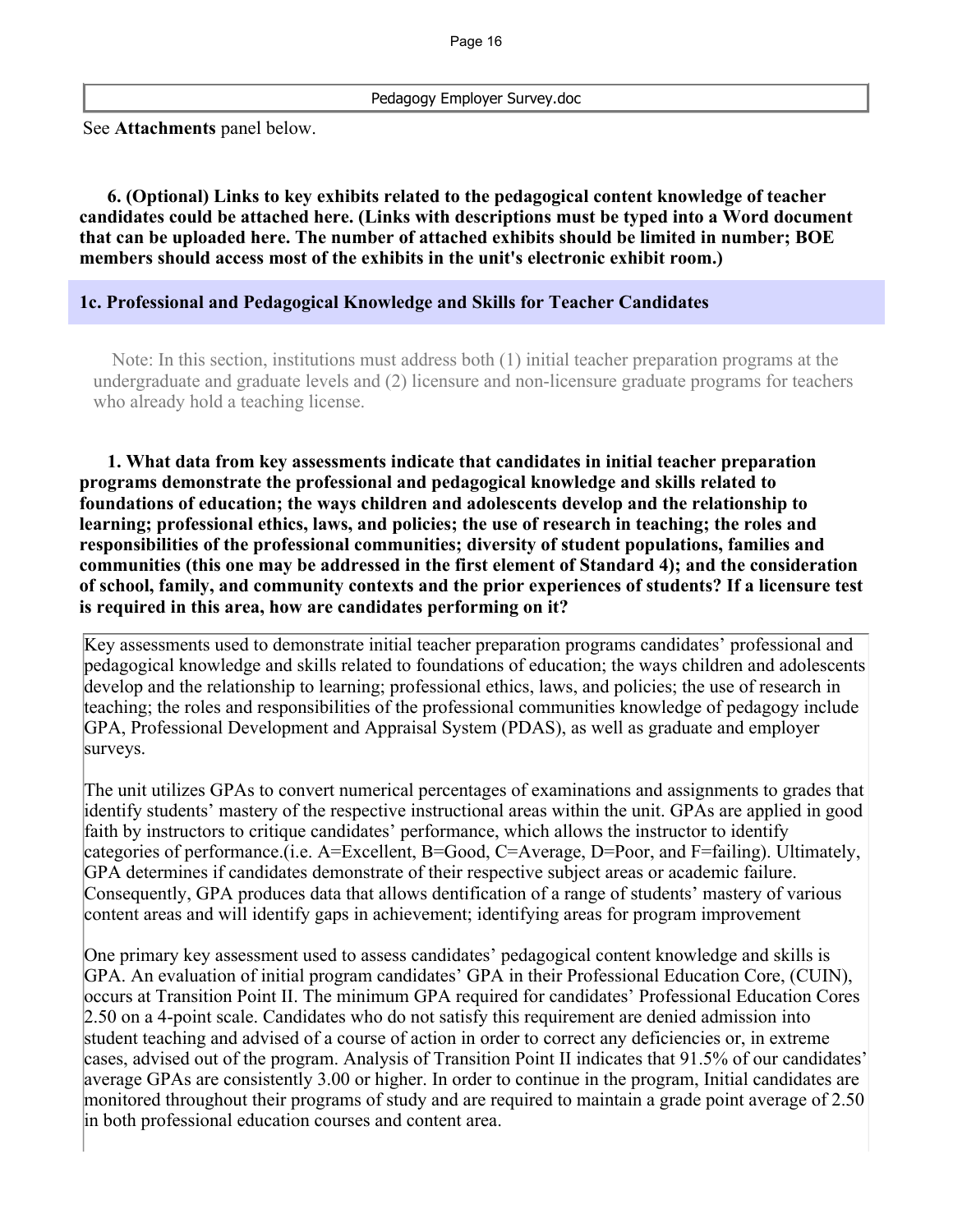The Professional Development and Appraisal System (PDAS) is the State's approved instrument for appraising its teachers and identifying areas in need of improvement. This instrument is used by the Unit to assess teacher candidates' performance during student teaching. Domains II and IV are the principal domains that address Pedagogy Content Knowledge. Analysis of these PDAS domains from fall semester 2005 to fall semester 2007 indicate that the majority of the Unit's initial candidates scored 3.6 or above on a scale of 4.00. These scores suggest that our candidates' pedagogy content knowledge falls within the Target area.

TrueOutcomes, an electronic data management system was implemented by the Unit in the spring semester 2008. TrueOutcomes allows candidates to keep a record of completed artifacts, the courses they have completed, create a Professional Electronic Portfolio (PEP), and plan future courses to help them meet their career goals. The PEP provides the faculty member a copy of the candidate's work. It is comprehensive in nature and addresses institutional, state, SPA, and NCATE standards identified within the candidate's program area of study.

The PEP contains candidate-generated artifacts directly aligned with the program area for review by the faculty. Faculty members review the PEPs and identify areas of improvement for the student and area(s) for program improvement determined by "Closing the Loop." This process ensures the quality or our graduates. PEP artifacts are graded using rubrics that faculty members have developed for each artifact. In addition, the PEPs are accessible throughout their academic careers' and into their professional career. Artifacts included in the PEPs include candidates' field journals, written and oral work, and evidence of professional interactions.

Although implemented in spring 2008, the artifacts entered and evaluated for the spring and summer semesters have provided some preliminary data for analysis. Planned to start in the spring 2009 semester, the Arts and Science programs do not yet require teacher education candidates to submit Artifacts in TrueOutcomes. At this time, approximately 1,000 candidates in the initial programs have submitted artifacts for the spring and summer semesters that relate to content knowledge. Analysis of these artifacts indicate that over 95% of the Unit's initial candidates scored 3.5 or above on a scale of 4.0.

Education graduates were surveyed to determine their opinion about their preparation in the areas of content area, content knowledge and skills, professional and pedagogical knowledge, their ability to help all students learn, preparation related to knowledge and skills in their field, and their ability to create positive environments for student learning. The return rate for the initial level graduates was approximately 98%. The mean for content knowledge is approximately 2.6 with a mode of 3.0 with an N return of 33. The survey results suggest that our candidates at the initial level perceive their preparation for content knowledge as between acceptable and excellent.

Surveys were also sent to employers to evaluate our graduates' performance on the job about their preparation in content area, content knowledge and skills, professional and pedagogical knowledge, their ability to help all students learn, preparation related to knowledge and skills in their field, and their ability to create positive environments for student learning. Approximately 350 surveys were mailed to area schools with a return rate of 10%. The low return rate was a result of number of schools receiving the survey did not have any of our graduates employed on their campus at that time. With a mean for Pedagogy Knowledge of approximately 2.4 and a mode of 2.0 results of the employer survey suggest that our candidates are rated by employers as acceptable or above in the area of pedagogy skills and knowledge.

 **1a. (Optional) One or more tables of key assessment data related to professional and pedagogical knowledge and skills of initial teacher candidates could be attached here. What the**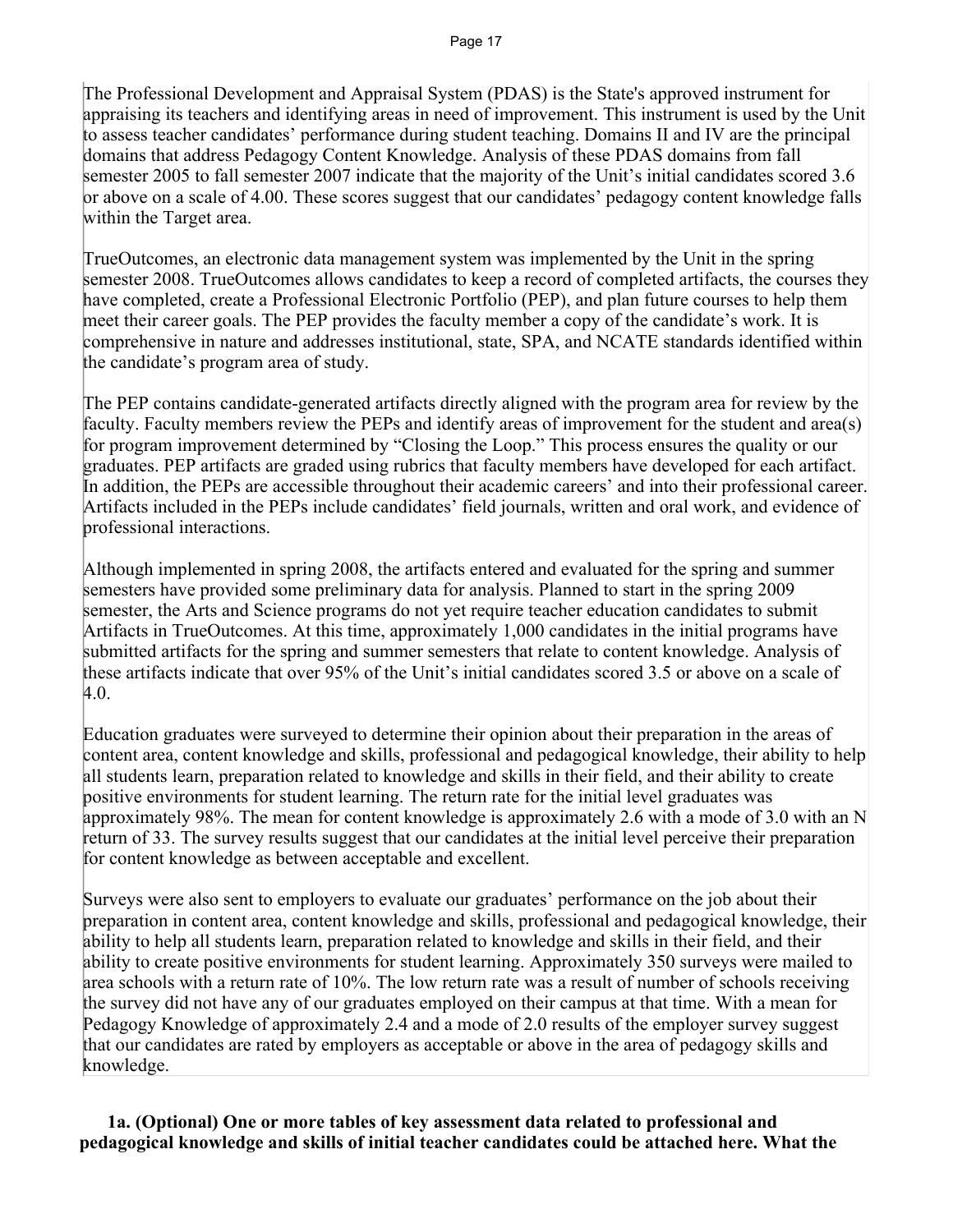#### **data tell the unit about professional and pedagogical knowledge and skills should be discussed in the response to 1c1 above.**

| GPA Initial Students.doc     |
|------------------------------|
| PDAS domains 2 and 4.doc     |
| Pedagogy Employer Survey.doc |

See **Attachments** panel below.

#### **2. What data from key assessments indicate that advanced teaching candidates demonstrate the professional and pedagogical knowledge and skills such as those delineated in the core propositions of the National Board for Professional Teaching Standards?**

At this time, the unit does not have any advanced teaching programs. However, starting in fall 2009, the Unit is planning a program to assist local teachers become National Board Certified.

 **2a. (Optional) One or more tables of key assessment data related to professional and pedagogical knowledge and skills of advanced teacher candidates could be attached here. What the data tell the unit about professional and pedagogical knowledge and skills should be discussed in the response to 1c2 above.**

## **3. What do follow-up studies of graduates and employers indicate about graduates' preparation related to professional and pedagogical knowledge and skills? If survey data are being reported, what was the response rate?**

The results of the analysis of the follow-up survey for advanced graduates (21% participation) on the quality of our program and their level of preparation in the areas of knowledge, skills and dispositions indicate that overall graduating candidates perceive their respective programs as preparing them well for their job assignments (significantly above acceptable). The mode for each response was 3, which is a further indication of the perceived competency of our advanced graduates.

There are no areas of major concern; however, efforts are currently underway to infuse more technology related assignments into courses to give our advanced and inital candidates greater exposure to the use of current technology in management. Based on input from the faculty, the current survey is being revised to include the gender and ethnicity of the respondents in order to improve our efforts to find areas for improvement in our programs.

## **4. A table summarizing the results of follow-up studies related to professional and pedagogical knowledge and skills could be attached here.**

Advanced Teachers Graduation SurveySpr2008.doc

See **Attachments** panel below.

 **5. (Optional) Links to key exhibits related to the professional and pedagogical knowledge and skills of teacher candidates could be attached here. (Links with descriptions must be typed into a Word document that can be uploaded here.)**

## **1d. Student Learning for Teacher Candidates**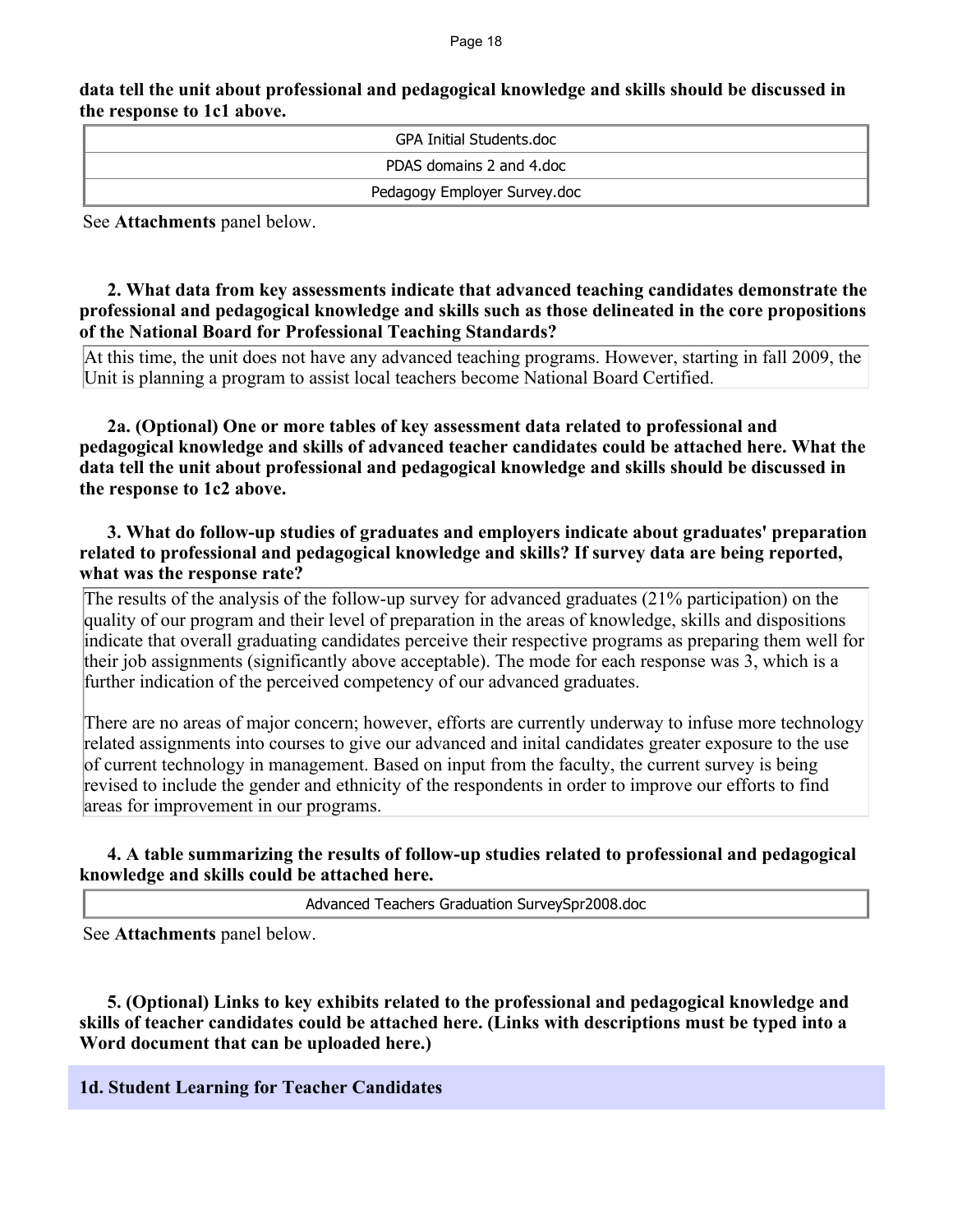Note: In this section, institutions must address both (1) initial teacher preparation programs at the undergraduate and graduate levels and (2) licensure and non-licensure graduate programs for teachers who already hold a teaching license.

#### **1. What data from key assessments indicate that candidates in initial teacher preparation programs can assess and analyze student learning, make appropriate adjustments to instruction, monitor student learning, and develop and implement meaningful learning experiences to help all students learn? (Institutions that have submitted programs for national review or a similar state review are required to respond to this question only for programs not reviewed.)**

Key assessments used to demonstrate initial teacher preparation programs candidates' professional and pedagogical knowledge and skills related to foundations of education; the ways children and adolescents develop and the relationship to learning; professional ethics, laws, and policies; the use of research in teaching; the roles and responsibilities of the professional communities knowledge of pedagogy include the Pedagogy and Professional Responsibility exam (PPR), GPA, Professional Development and Appraisal System (PDAS), as well as graduate and employer surveys.

One key assessment to evaluate candidates' knowledge of pedagogy is the state's Pedagogy and Professional Responsibility (PPR) exam. The PPR focuses on pedagogy knowledge of those individuals seeking teaching certification in Texas. The examination includes the following domains: Domain 1- Designing Instruction and Assessment to Promote Student Learning (approximately 31% of the test); Domain II- Creating a Positive, Productive Classroom Environment (approximately 15% of the test); Domain III- Implementing Effective, Responsive Instruction and Assessment (approximately 31% of the test); and Domain IV, Fulfilling Professional Roles and Responsibilities..

For the 2006-2007 school year, the overall PPR pass rate for the Unit is approximately 85%. The pass rates on the PPR are used by the Unit as a general measurement of how well candidates in each area are being prepared in these areas as well as means to set general expectations for programs

Another primary key assessment used to assess candidates' ability in this area is GPA. An evaluation of initial program candidates' GPA in their Professional Education Core, (CUIN), occurs at transition point II. The minimum GPA required for candidates' Major is 2.50 on a 4-point scale. Candidates who do not satisfy this requirement are denied admission into student teaching and advised of a course of action in order to correct any deficiencies or, in extreme cases, advised out of the program. Analysis of transition point II indicates that 91.5% of our candidates' average GPAs are consistently 3.00 or higher. In order to continue in the program, Initial candidates are monitored throughout their programs of study and are required to maintain a grade point average of 2.50 in both professional education courses and content area.

The unit utilizes GPAs to convert numerical percentages of examinations and assignments to grades that identify students' mastery of the respective instructional areas within the unit. GPAs are applied in good faith by instructors to critique candidates' performance, which allows the instructor to identify categories of performance.(i.e. A=Excellent, B=Good, C=Average, D=Poor, and F=failing). Ultimately, GPA determines if candidates demonstrate of their respective subject areas or academic failure. Consequently, GPA produces data that allows dentification of a range of students' mastery of various content areas and will identify gaps in achievement; identifying areas for program improvement

The Professional Development and Appraisal System (PDAS) is the State's approved instrument for appraising its teachers and identifying areas in need of improvement. This instrument is used by the Unit to assess teacher candidates' performance during student teaching. Domains III, V, and VII are the principal domains that address candidates' professional and pedagogical knowledge and skills related to foundations of education; the ways children and adolescents develop and the relationship to learning;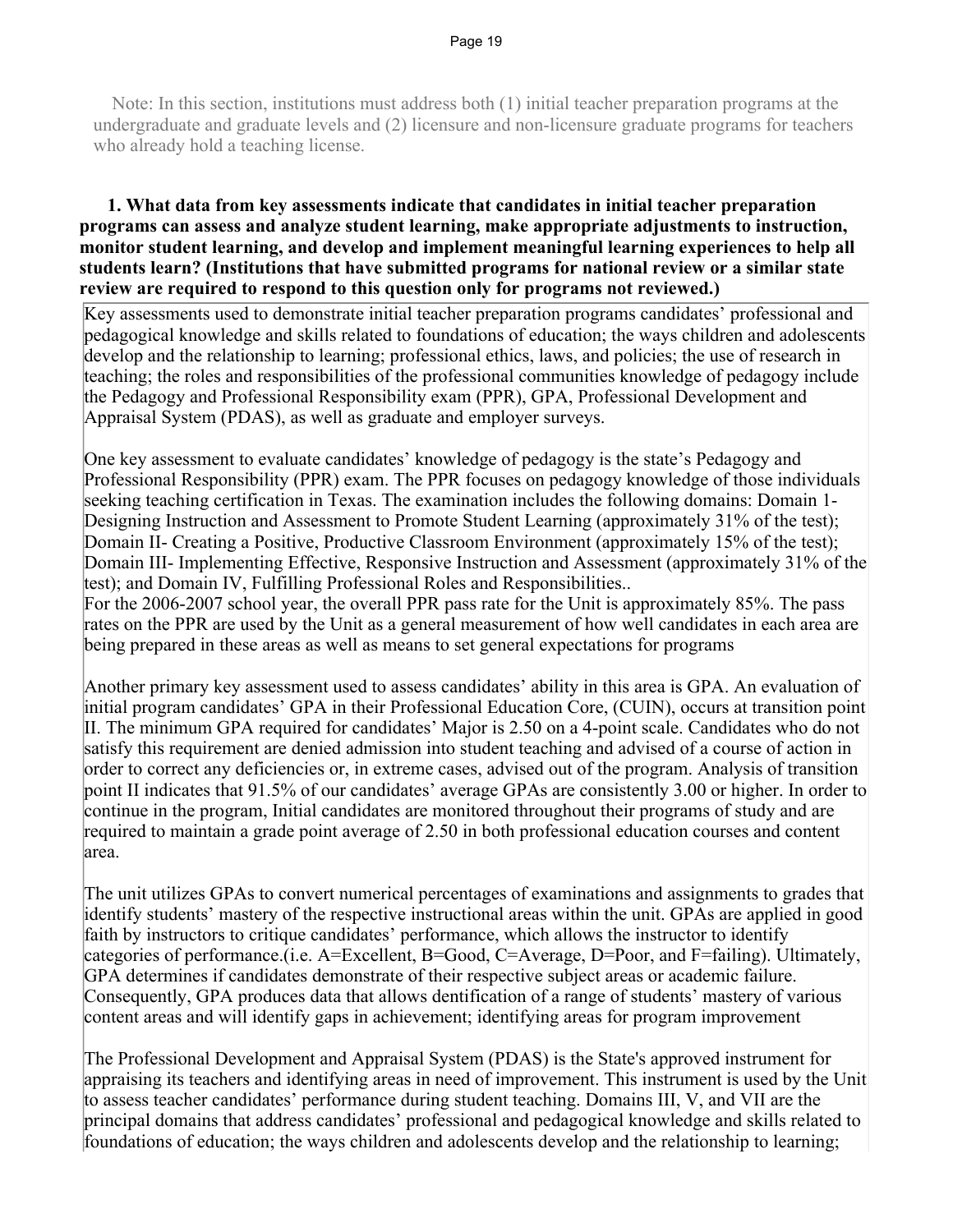professional ethics, laws, and policies; the use of research in teaching; and the roles and responsibilities of the professional communities knowledge of pedagogy. Analysis of these PDAS domains from fall semester 2005 to fall semester 2007 indicate that the majority of the Unit's initial candidates scored 3.67 or above on a scale of 4.00. These scores suggest that our candidates' knowledge of these domains

 **1a. (Optional) One or more tables of key assessment data related to student learning for initial teacher candidates could be attached here. What the data tell the unit about student learning should be discussed in the response to 1d1 above.**

| PPR DATARESULTS2005-2007.doc |
|------------------------------|
| GPA Initial Students.doc     |
| PDAS Domain 3 5 8.doc        |
| Employer survey .doc         |
| Graduate Survey.doc          |

See **Attachments** panel below.

 **2. What data from key assessments indicate that advanced teaching candidates demonstrate a thorough understanding of the major concepts and theories related to assessing student learning and regularly apply them in their practice? (Institutions that have submitted advanced teaching programs for national review or a similar state review are required to respond to this question only for programs not reviewed.)**

At this time, the unit does not have any advanced teaching programs. However, starting in fall 2009, the Unit is planning a program to assist local teachers become National Board Certified.

 **2a. (Optional) One or more tables of key assessment data related to student learning for advanced teacher candidates could be attached here. What the data tell the unit about student learning should be discussed in the response to 1d2 above.**

## **3. What do follow-up studies of employers and graduates indicate about graduates' ability to help all students learn? If survey data are being reported, what was the response rate?**

Follow up surveys were given to our initial and advanced graduates in the College of Education as well as employers of our graduates starting in the Spring Semester 2008 in order to assess their preparation in the content area, content knowledge and skills, professional and pedagogical knowledge, their ability to help all students learn preparation related to knowledge and skills in their field, and their ability to create positive environments for student learning. The return rate for the advanced level graduates was approximately 20%. The mean for positive environments for student learning was approximately 2.04 with a mode of 2.1 with an N return of 77. The survey results suggest that most of our candidates at the advanced level rate their preparation for positive environments for student learning is above the acceptable level.

At the initial level, graduates were also surveyed to determine their perception regarding content area, content knowledge and skills, professional and pedagogical knowledge, their ability to help all students learn, preparation related to knowledge and skills in their field, and their ability to create positive environments for student learning. The return rate for the initial level graduates was approximately 98%. The survey mean for graduates' ability to help all students was 2.5 with a mode of 3.0 with an N return of 33. The results of this survey suggests that our initial level candidates rate their ability to help all students learn as falling between acceptable and excellent.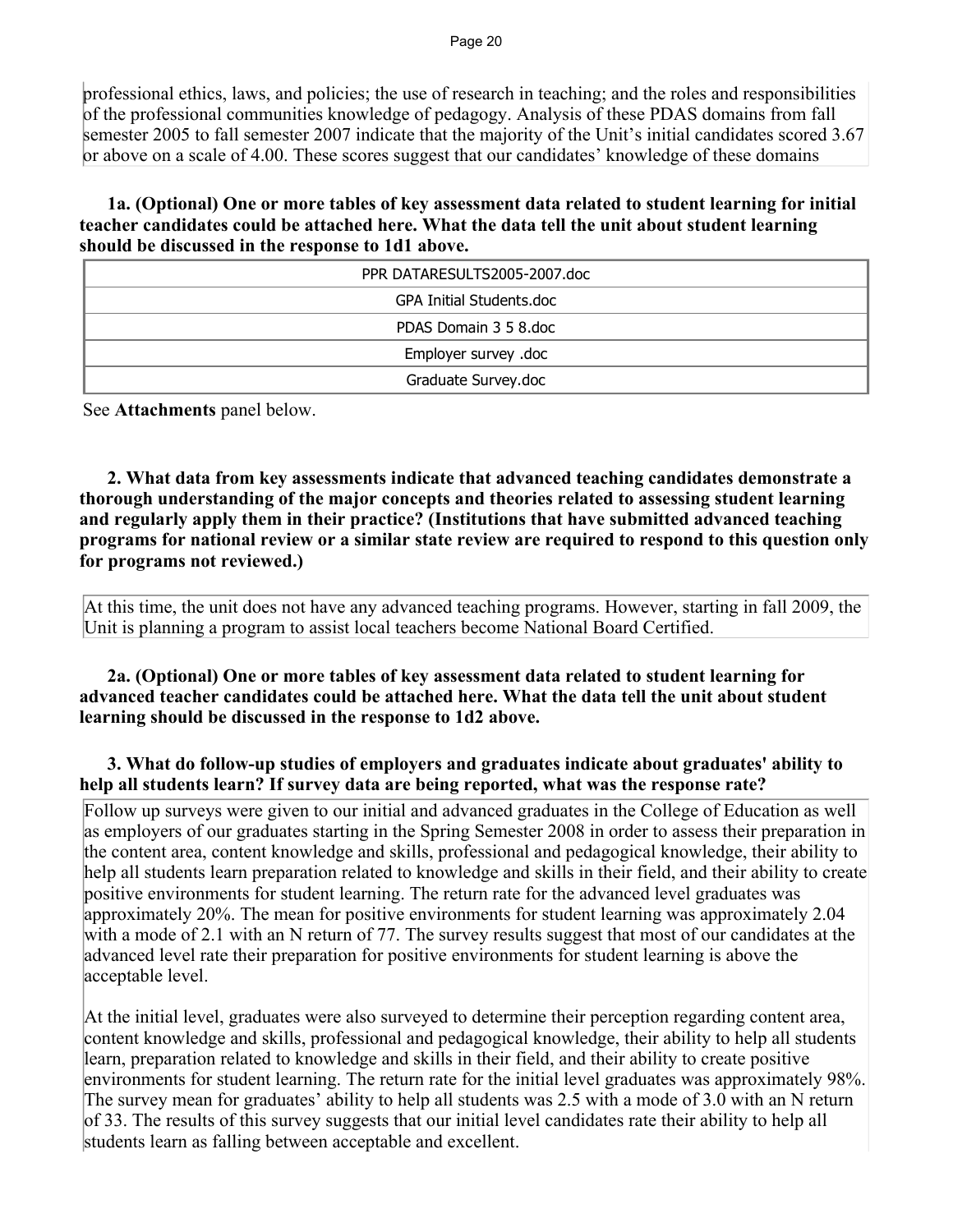We asked Employers to fill out surveys regarding our graduates' preparation in content area, content knowledge and skills, professional and pedagogical knowledge, their ability to help all students learn, preparation related to knowledge and skills in their field, and their ability to create positive environments for student learning. Approximately 350 surveys were mailed to area schools with a return rate of 10%. A low return rate resulted due to several of these schools not having any of our graduates working on their campus at that time. The mean for helping all students learn was approximately 2.3 with a mode of 2.0 with an N return of 30. The survey results suggest that most of our candidates employers at the advanced level rate their preparation for helping all students learn as above the acceptable level.

#### **4. A table summarizing the results of follow-up studies related to student learning could be attached here.**

| Employer all students learnsurvey.doc  |  |
|----------------------------------------|--|
| All students learn Initial Surveys.doc |  |

See **Attachments** panel below.

 **5. (Optional) Links to key exhibits related to student learning for teacher candidates could be attached here. (Links with descriptions must be typed into a Word document that can be uploaded here. The number of attached exhibits should be limited in number; BOE members should access most of the exhibits in the unit's electronic exhibit room.)**

**1e. Knowledge and Skills for Other School Professionals**

 **1. What content knowledge tests are used for the purpose of state licensure and/or program completion? If the state has a licensure test for content, what is the unit's overall pass rate across all programs for other school professionals? What programs do not have an 80 percent or above pass rate?**

Advanced candidates' pass rates on the TExES are used by the Unit as one measurement of candidate performance. The TExES examinations serve as an indicator of candidates' proficiency related to their chosen field of study. Analysis of the period from the fall 2005 semester until the 2007 fall semester shows an aggregate pass rate on the state certification TExES examinations for the Unit's advanced programs for approximately 90.1%. For the Counseling Program, 135 candidates took the test with 127 passing; resulting in a pass rate of 94. 1%. Similarly, 139 candidates in the Principal Program who took the state test with 121passing; resulting in a pass rate of 87. 1%. Only one candidate took the Superintendent test. Unfortunately, this single candidate failed the test resulting in a 0% pass rate.

 **2. Please complete the following table to indicate pass rates on content licensure tests for other school professionals program by program and across all programs (i.e., overall pass rate).**

#### **Table 5 Pass Rates on Content Licensure Tests for Other School Professionals**

**For Period:** 2006-2007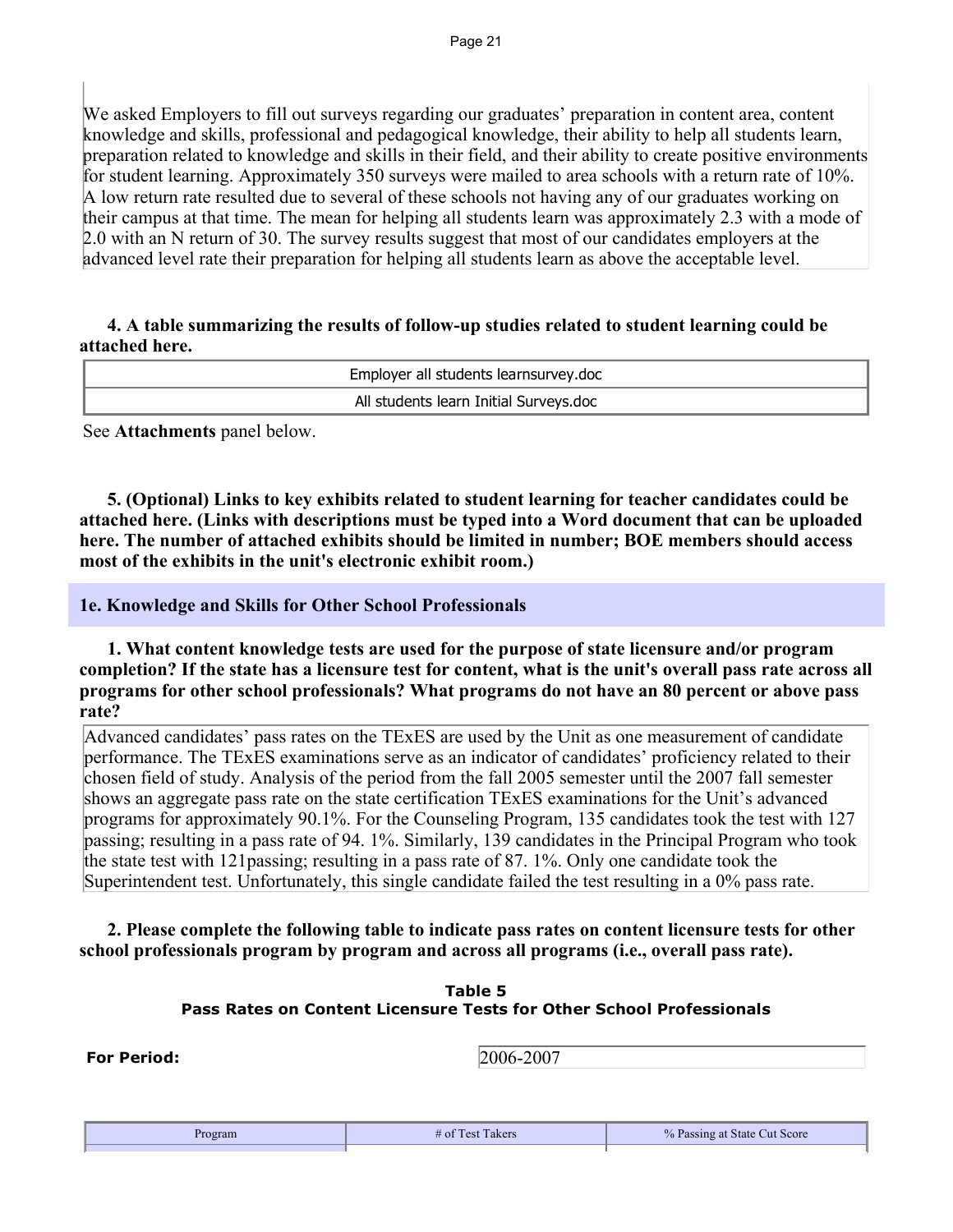| Overall Pass Rate for the Unit (across all<br>programs for the preparation of other school<br>professionals) | 275 | $90.1\%$ |
|--------------------------------------------------------------------------------------------------------------|-----|----------|
| School Counselor                                                                                             | 135 | 94.1%    |
| Principal                                                                                                    | 139 | 90.1%    |
| Superintendent                                                                                               |     | $0\%$    |
| Educational Diagnostician                                                                                    | 21  | 85.7%    |

## **3. What do the data in the above table (Table 5) tell the unit about the content knowledge of other school professionals?**

Analysis of the period from the fall 2005 semester until the 2007 fall semester shows an aggregate pass rate on the state certification TExES examinations for the Unit's advanced programs for approximately 90.1%. For the Counseling Program, 135 candidates took the test with 127 passing; resulting in a pass rate of 94. 1%. Similarly, 139 candidates in the Principal Program who took the state test with 121passing; resulting in a pass rate of 87. 1%. Only one candidate took the Superintendent test. Unfortunately, this single candidate failed the test resulting in a 0% pass rate. The Educational Diagnostician Program had 21 candidates take the test with 18 passing for a 85.7% pass rate. These pass rates suggest that our advanced programs' candidates are well prepared in their respective content areas. However, the Superintendent Program's low number of candidates merits an evaluation of the viability of the program.

#### **4. What data from other key assessments indicate that these candidates demonstrate the knowledge and skills delineated in professional, state, and institutional standards? (Institutions that have submitted programs for national review or a similar state review are required to respond to this question only for programs not reviewed.)**

Key assessments other than the state test that indicates the Unit's candidates in advanced preparation programs include GPA, TrueOutcoems electronic portfolio, internship evaluations, as well as graduate and employer surveys.

The unit utilizes GPAs to convert numerical percentages of examinations and assignments to grades that identify students' mastery of the respective instructional areas within the unit. GPAs are applied in good faith by instructors to critique candidates' performance, which allows the instructor to identify categories of performance.(i.e. A=Excellent, B=Good, C=Average, D=Poor, and F=failing). Ultimately, GPA determines if candidates demonstrate of their respective subject areas or academic failure. Consequently, GPA produces data that allows dentification of a range of students' mastery of various content areas and will identify gaps in achievement; identifying areas for program improvement

GPA is collected for advanced candidates at Transition Points one-three. GPA is calculated at Transition Point I, admission to the Graduate School, from applicants' undergraduate coursework. GPA for regular admittance is 2.75 on a 4-scale; however, candidates can be admitted into advanced programs with "Special Student Classification" with a 2.4. An analysis of Transition Point I suggests that most (approximately 92.4%) of the Unit's advanced candidates' GPAs exceed the minimum required for admission to Graduate School.

An evaluation of GPA also occurs at transition point II, advancement to candidacy.

Candidates must complete 12 semester hours of required graduate courses with an average of at least 3.0. Candidates who do not satisfy this requirement are denied admission to candidacy and advised of a course of action in order to correct any deficiencies or, in extreme cases, advised out of the program. Analysis of GPA at transition point II indicates that approximately 91.5% of our candidates' average Major GPA is consistently 3.00 or higher.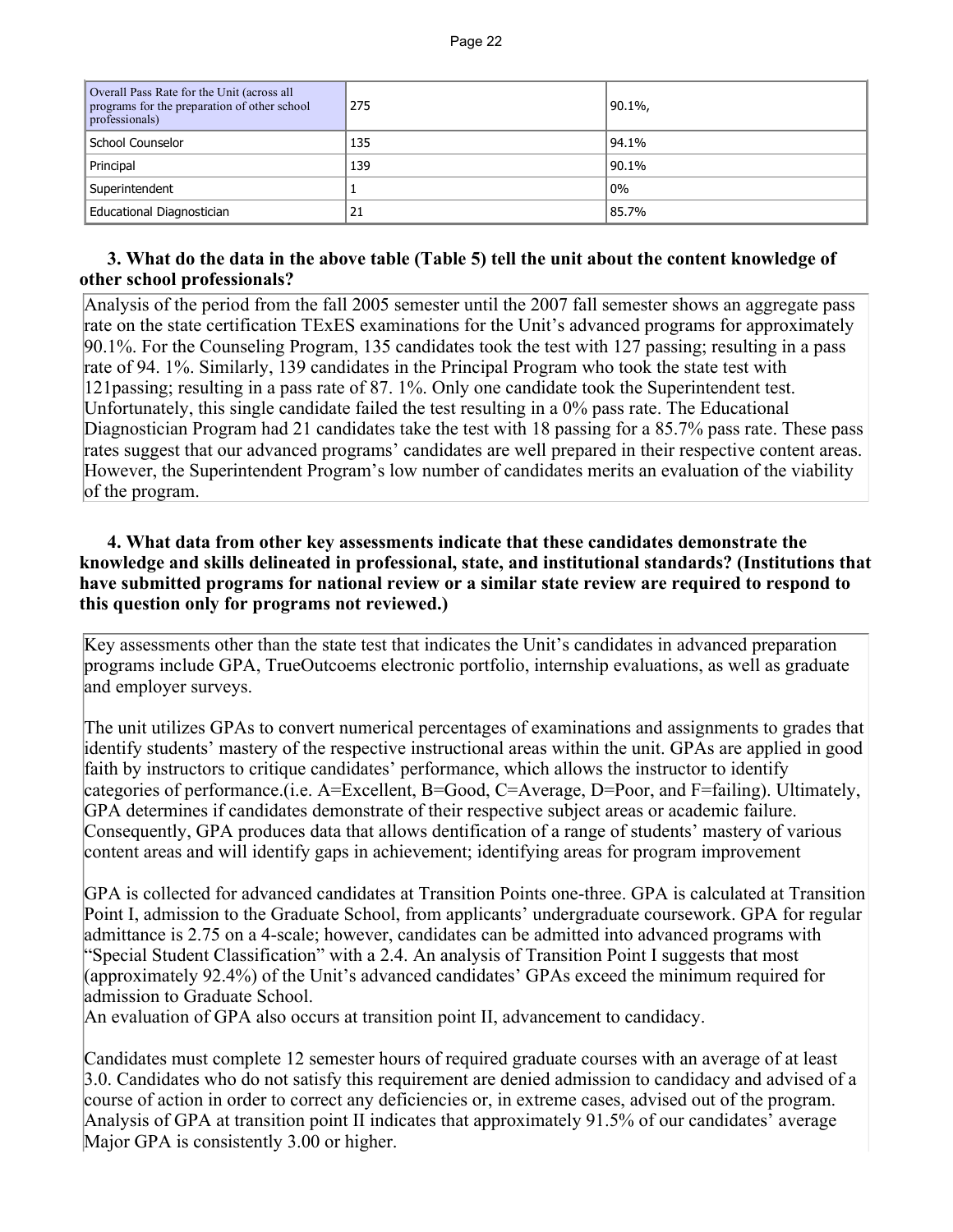Transition Point III, Admission to the Internship, requires advanced Candidates to have maintained a 3.0 in their coursework before they

are allowed to register for their respective internship. Again, candidates who do not satisfy this requirement are denied admission to internship and advised of a course of action in order to correct any deficiencies or, in extreme cases, advised out of the program.

The Unit implemented an electronic Data Management System, TrueOutcomes, in the spring semester 2008. This system creates a comprehensive Professional Electronic Portfolio (PEP) that aligns with institutional, state, SPA, and NCATE standards within candidate's program areas. The PEP contains candidate-generated artifacts evaluated by the faculty using faculty developed rubrics for each artifact. By evaluating these portfolios, faculty members are able to identify areas of improvement for the candidate as well as areas for program and unit improvement by a faculty feedback termed "Closing the Loop." Artifacts include candidates' experiences, written and oral work, reflections, and evidence of professional interactions.

Artifacts entered and evaluated for the spring, summer, and fall semesters have provided some preliminary data for analysis. Approximately 1500 candidates in advanced programs have submitted artifacts for the spring, summer, and fall semesters that relate to Content Knowledge. Analysis of these artifacts indicate that over 97.2% of the Unit's advanced candidates scored 3.5 or above on a scale of 4.0. These preliminary results suggest that our advanced candidates' are well prepared in Content Knowledge for their respective areas.

Follow-up surveys were given to our advanced spring semester 2008 graduates as well as employers of our graduates. The return rate for the advanced level graduates was approximately 20%. The mean for the Content Knowledge domain was approximately 2.8 with a mode of 3.0 with an N return of 79. These survey results suggest that most of our candidates at the advanced level rate their preparation for content knowledge as excellent.

Employers' surveys regarding our graduates' work performance were sent to approximately 350 area schools with a return rate of 10%. The survey resulted in a mean for Content Knowledge of approximately 2.4 and a mode of 2.0. These results suggest that employers rate our candidates acceptable or above in Content Knowledge.

Counseling and Principal internships use evaluation instruments to assess candidate performance. The Counseling Interns Evaluation Instrument is designed to allow supervisors a means to provide feedback about intern performance. The instrument comprises seven categories with indicators for each category. Candidates are scored on a five-point scale ranging from far below expectations to far above expectations. The overall candidate scores range between 3.86 and 4.28. This shows that our Counselors perform well in the area of Content Knowledge.

The Principal Intern Evaluation Instrument also allows field supervisors a means to evaluate intern performance. The Principal Intern Evaluation is composed of 21 categories with indicators for each category. Candidates are scored on a three-point scale that includes Target, Acceptable, and Unacceptable. The composite average of these categories show that 94% of the Principal interns scored in the "Target" range with 6% scoring in the "Acceptable" range. These percentages suggest that most of our internship candidates perform well during their internship.

 **4a. (Optional) One or more tables of key assessment data related to the knowledge and skills for other school professionals could be attached here. What the data tell the unit about content knowledge should be discussed in the response to the new 1e4 above.**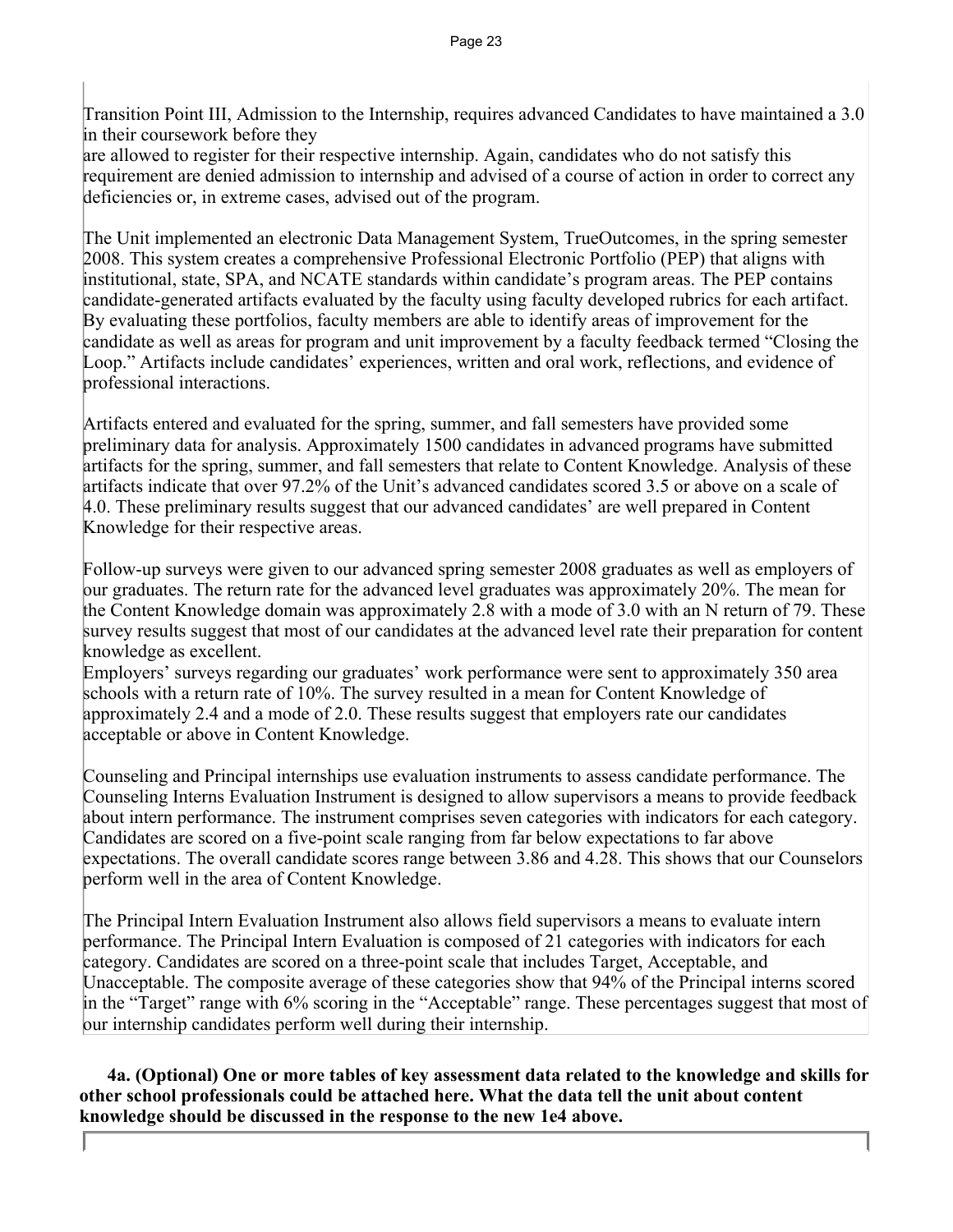| Advanced GPA.doc                          |  |  |  |
|-------------------------------------------|--|--|--|
| Advanced Employer Surveys.doc             |  |  |  |
| Advanced Graduate Surveys.doc             |  |  |  |
| Counseling Internship Evaluation Data.xls |  |  |  |

See **Attachments** panel below.

## **5. What data from key assessments indicate that these candidates know their students, families, and communities; use data and current research to inform practices; and use technology in their practices?**

Key assessments other than the state test that indicate the Unit's candidates in other school professional candidates are proficient in the areas of students, families, and communities; use data and current research to inform practices; and use technology in their practices include GPA, TrueOutcoems electronic portfolio, and internship evaluations.

GPA is collected for advanced candidates at Transition Points one-three. GPA is calculated at Transition Point I, admission to the Graduate School, from applicants' undergraduate coursework. GPA for regular admittance is 2.75 on a 4-scale. An analysis of Transition Point I suggests that most (approximately 92.4%) of the Unit's advanced candidates' GPAs exceed the minimum required for admission to Graduate School.

An evaluation of GPA also occurs at transition point II, advancement to candidacy. Candidates must complete 12 semester hours of required graduate courses with an average of at least 3.0. A number of these classes include the areas of students, families, and communities; use data and current research to inform practices; and use technology in their practices. Candidates who do not satisfy this requirement are denied admission candidacy and advised of a course of action in order to correct any deficiencies or, in extreme cases, advised out of the program. Analysis of GPA at transition point II indicates that approximately 91.5% of our candidates' average Major GPA is consistently 3.00 or higher.

Transition Point III, Admission to the Internship, requires advanced Candidates to have maintained a 3.0 in their coursework before they are allowed to register for their respective internship. Again, candidates who do not satisfy this requirement are denied admission to internship and advised of a course of action in order to correct any deficiencies or, in extreme cases, advised out of the program.

The Unit implemented an electronic Data Management System, TrueOutcomes, in the spring semester 2008. This system creates a comprehensive Professional Electronic Portfolio (PEP) that aligns with institutional, state, SPA, and NCATE standards within candidate's program areas. The PEP contains candidate-generated artifacts evaluated by the faculty using faculty developed rubrics for each artifact. By evaluating these portfolios, faculty members are able to identify areas of improvement for the candidate as well as areas for program and unit improvement by a faculty feedback termed "Closing the Loop." Artifacts include candidates' experiences, written and oral work, reflections, and evidence of professional interactions.

Artifacts entered and evaluated for the spring, summer, and fall semesters have provided some preliminary data for analysis. Approximately 1500 candidates in advanced programs have submitted artifacts for the spring, summer, and fall semesters related to classes that address the area of candidates' knowledge of students, families, and communities; use data and current research to inform practices; and use technology in their practices.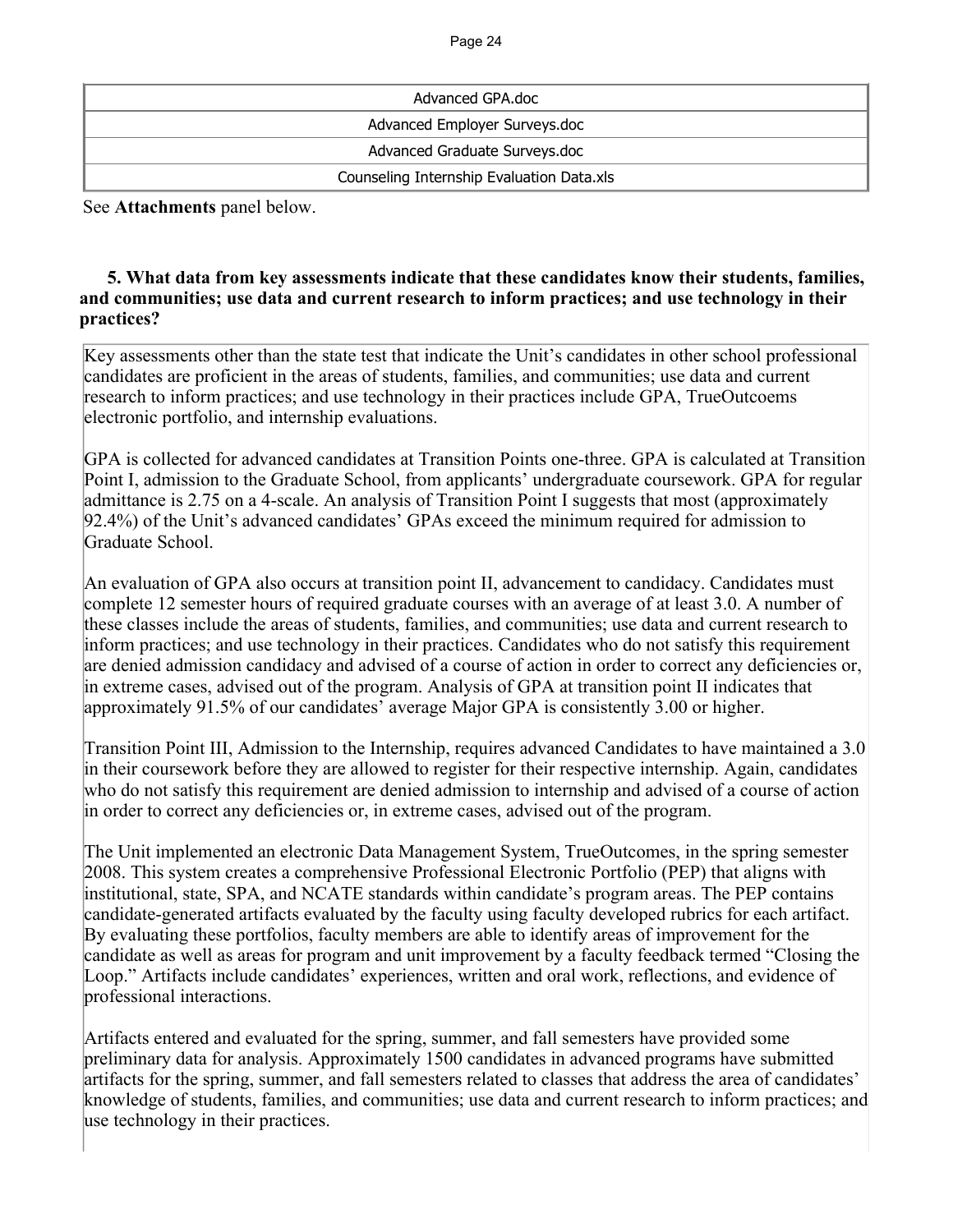Analysis of these artifacts indicate that approximately 97% of the Unit's advanced candidates scored 3.0 or above in this area. These preliminary results suggest that our advanced candidates' are well prepared in knowledge related to students, families, and communities; use data and current research to inform practices; and use technology in their practices for their respective areas.

Counseling and Principal internships use evaluation instruments to assess candidate performance. The Counseling Interns Evaluation Instrument is designed to allow supervisors a means to provide feedback about intern performance. The instrument comprises seven categories with indicators for each category. Candidates are scored on a five-point scale ranging from far below expectations to far above expectations. Domain 1. Basic Work Requirements, and Domain V, Interactions with Client, are related to candidates' knowledge of students, families, and communities; use data and current research to inform practices; and use technology in their practices. Candidates scored a mean of 4.28 and 4.12 respectively. This data shows that our Counselors perform well in these areas.

The Principal Intern Evaluation Instrument also allows field supervisors a means to evaluate intern performance. The Principal Intern Evaluation is composed of 21 categories with indicators for each category. Candidates are scored on a three-point scale that includes Target, Acceptable, and Unacceptable. The composite average of these categories show that 94% of the Principal interns scored in the "Target" range with 6% scoring in the "Acceptable" range. These percentages suggest that most of our internship candidates perform well during their internship including those categories related to candidates' knowledge of students, families, and communities; use data and current research to inform practices; and use technology in their practices.

 **5a. (Optional) One or more tables of key assessment data related to the knowledge and skills outlined in the 1e5 could be attached here. What the data tell the unit about content knowledge should be discussed in the response to 1e5 above.**

| Counseling Interns Evaluation Analysis.doc      |
|-------------------------------------------------|
| Adv GPA students, families, and communities.doc |

See **Attachments** panel below.

## **6. What do follow-up studies of graduates and employers indicate about graduates' preparation related to knowledge and skills for their field? If survey data are being reported, what was the response rate?**

Follow up surveys were given to our advanced graduates in the College of Education as well as employers of our graduates starting in the Spring Semester 2008 in order to assess their preparation in the content area, content knowledge and skills, professional and pedagogical knowledge, their ability to help all students learn, preparation related to knowledge and skills in their field, and their ability to create positive environments for student learning. The return rate for the advanced level graduates was approximately 20%. Knowledge and skills for their field was approximately 2.7 with a mode of 3.0 with an N return of 76. The survey results suggest that most of our candidates at the advanced level rate their preparation for positive environments for student learning is above the acceptable level.

We asked Employers to fill out surveys regarding our graduates' preparation in Content Area, Content Knowledge and Skills, Professional and Pedagogical Knowledge, their ability to help all students learn, Preparation related to Knowledge and skills in their Field, and their ability to create positive environments for student learning. Approximately 350 surveys were mailed to area schools with a return rate of 10%. A low return rate resulted due to several of these schools not having any of our graduates working on their campus at that time. The mean for knowledge and skills for their field was 2.3 with a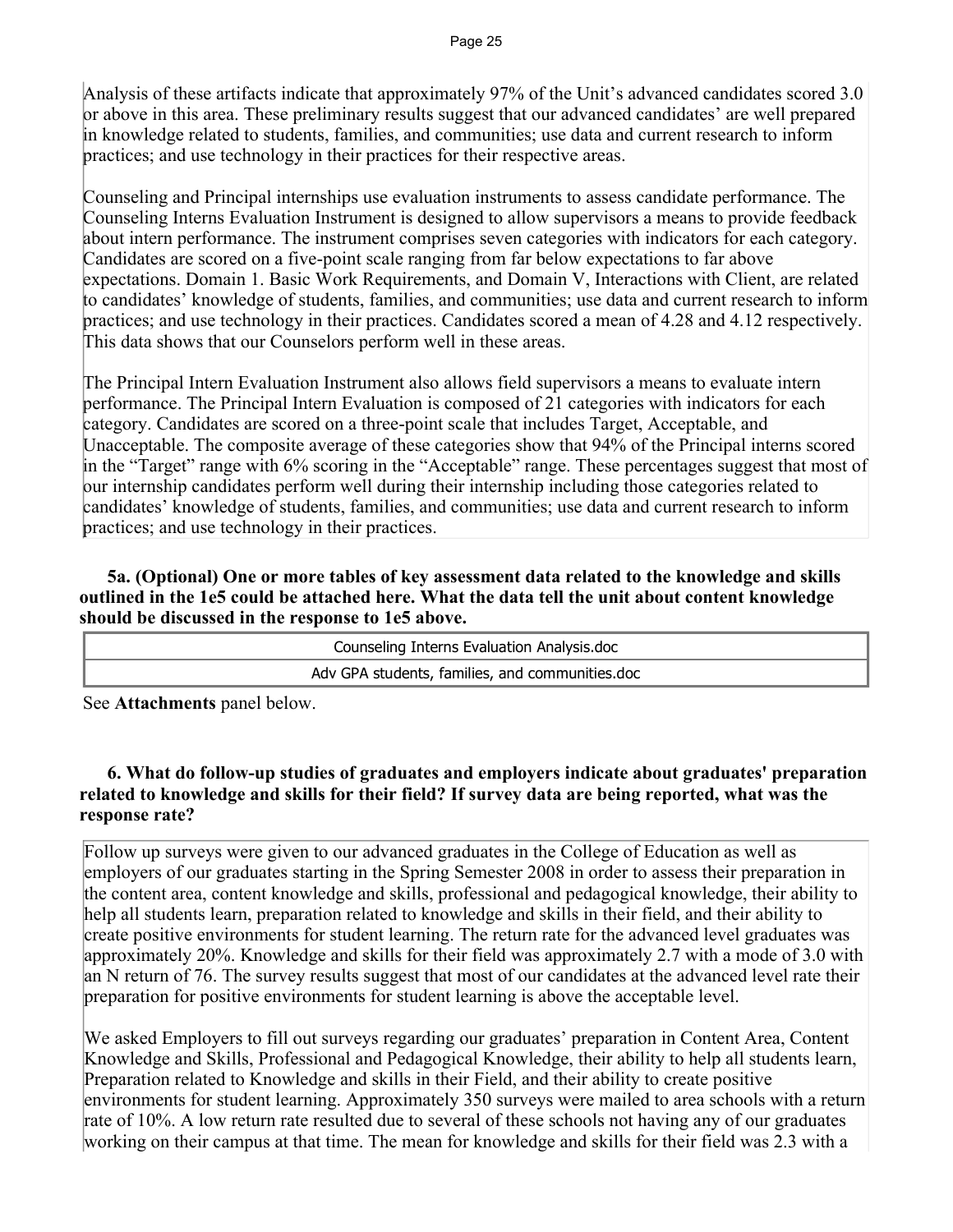#### Page 26

mode of 2.0 with an N return of 30. The survey results suggest that most of our candidates' employers at the advanced level rate our candidates preparation for knowledge and skills for their field as above the acceptable level.

## **7. A table summarizing the results of follow-up studies related to knowledge and skills for other school professionals could be attached here.**

| employer other pros survey.doc      |  |  |  |
|-------------------------------------|--|--|--|
| Advance knowledge skills survey.doc |  |  |  |

See **Attachments** panel below.

 **8. (Optional) Links to key exhibits related to the knowledge and skills of other school professionals could be attached here. (Links with descriptions must be typed into a Word document that can be uploaded here. The number of attached exhibits should be limited in number; BOE members should access most of the exhibits in the unit's electronic exhibit room.)**

#### **1f. Student Learning for Other School Professionals**

 **1. What data from key assessments indicate that candidates can create positive environments for student learning, including building on the developmental levels of students; the diversity of students, families, and communities; and the policy contexts within which they work? (Institutions that have submitted programs for national review or a similar state review are required to respond to this question only for programs not reviewed.)**

Key assessments that indicate the Unit's advanced program candidates create positive environments for student learning, including building on the developmental levels of students; the diversity of students, families, and communities; and the policy contexts within which they work include TExES, GPA at Transition Point II, and internship evaluations.

Advanced candidates' pass rates on the Texas Examination of Educator Standards (TExES) are used by the Unit as one measurement of candidate performance. The TExES examinations serve as an indicator of candidates' proficiency related to their chosen field of study. Analysis of the period from the fall 2005 semester until the 2007 fall semester shows an aggregate pass rate on the state certification TExES examinations for the Unit's advanced programs for approximately 90.1%. For the Counseling Program, 135 candidates took the test with 127 passing; resulting in a pass rate of 94. 1%. Similarly, 139 candidates in the Principal Program who took the state test with 121passing; resulting in a pass rate of 87. 1%. Only one candidate took the Superintendent test. Unfortunately, this single candidate failed the test resulting in a 0% pass rate. These pass rates suggest that our two largest advanced programs' candidates are well prepared in their respective fields. Moreover, the Superintendent Program's low number of candidates merits an evaluation of the viability of the program

An evaluation of GPA occurs at transition point II, advancement to candidacy. Because creating positive environments for student learning, the diversity of students, families, and communities; and policy contexts are integrated into candidates' required classes, GPA can be used to evaluate candidate progress in these areas. Candidates must complete 12 semester hours of required graduate courses in their chosen program with an average of at least 3.0. Candidates who do not satisfy this requirement are denied admission candidacy and advised of a course of action in order to correct any deficiencies or, in extreme cases, advised out of the program. Analysis of GPA at transition point II indicates that approximately 91.5% of our candidates' average Major GPA is consistently 3.00 or higher.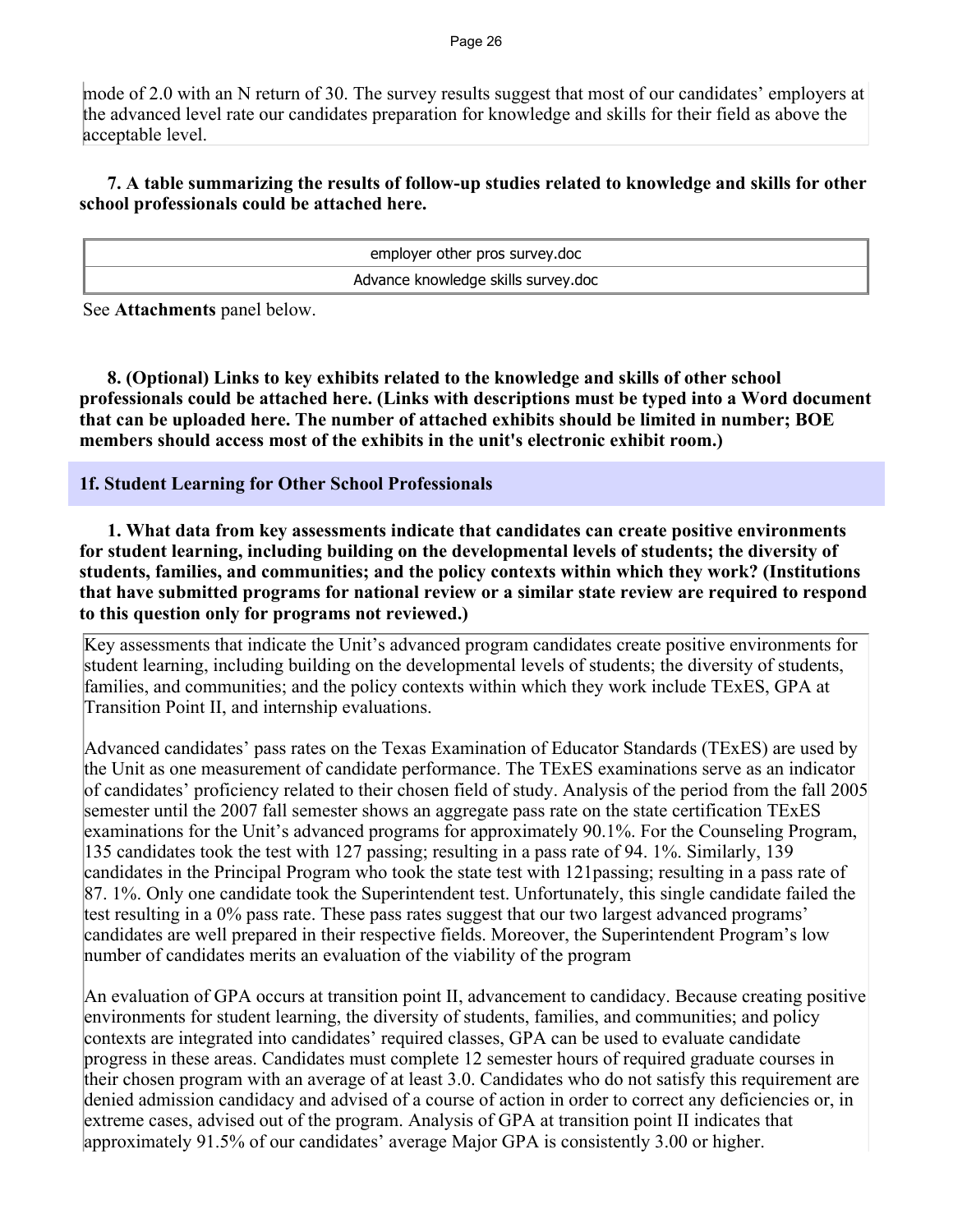Counseling and Principal internships use evaluation instruments to assess candidate performance. The Counseling Interns Evaluation Instrument is designed to allow supervisors a means to provide feedback about intern performance. The instrument comprises seven categories with indicators for each category. Candidates are scored on a five-point scale ranging from far below expectations to far above expectations. Domain 1. Basic Work Requirements, and Domain III, Interactions with Client, are related to candidates' knowledge of creating positive environments for student learning, including building on the developmental levels of students; the diversity of students, families, and communities; and the policy contexts within which they work. Candidates scored a mean of 4.28 and 4.12 respectively. This data suggests that our Counselors perform well in these areas.

The Principal Intern Evaluation Instrument allows field supervisors a means to evaluate intern performance. The Principal Intern Evaluation is composed of 21 categories with indicators for each category. Candidates are scored on a three-point scale that includes Target, Acceptable, and Unacceptable. The composite average of these categories show that 94% of the Principal interns scored in the "Target" range with 6% scoring in the "Acceptable" range. These percentages suggest that most of our internship candidates perform well during their internship including those categories related to creating positive environments for student learning, including building on the developmental levels of students; the diversity of students, families, and communities; and the policy contexts within which they work.

## **1a. (Optional) One or more tables of key assessment data related to other school professionals' support of student learning could be attached here. What the data tell the unit about student learning should be discussed in the response to 1f1 above.**

| Pass Rates 2005-2007 advanced.doc          |  |  |  |  |
|--------------------------------------------|--|--|--|--|
| Advanced GPA.doc                           |  |  |  |  |
| Counseling Interns Evaluation Analysis.doc |  |  |  |  |

See **Attachments** panel below.

## **2. What do follow-up studies of graduates and employers indicate about graduates' ability to create positive environments for student learning? If survey data are being reported, what was the response rate?**

Follow up surveys were given to our advanced graduates in the College of Education as well as employers of our graduates starting in the Spring Semester 2008 in order to assess their preparation in the content area, content knowledge and skills, professional and pedagogical knowledge, their ability to help all students learn, preparation related to knowledge and skills in their field, and their ability to create positive environments for student learning. The return rate for the advanced level graduates was approximately 20%. Candidates' ability to create positive environments for student learning was approximately 2.0 with a mode of 2.1 with an N return of 77. Although candidates rates this section as the lowest on the survey, the results suggest that most of our candidates at the advanced level rate their preparation for positive environments for student learning is at acceptable level or above.

We asked Employers to fill out surveys regarding our graduates' preparation in Content Area, Content Knowledge and Skills, Professional and Pedagogical Knowledge, their ability to help all students learn, Preparation related to Knowledge and skills in their Field, and their ability to create positive environments for student learning. Approximately 350 surveys were mailed to area schools with a return rate of 10%. A low return rate resulted due to several of these schools not having any of our graduates working on their campus at that time. The mean for their ability to create positive environments for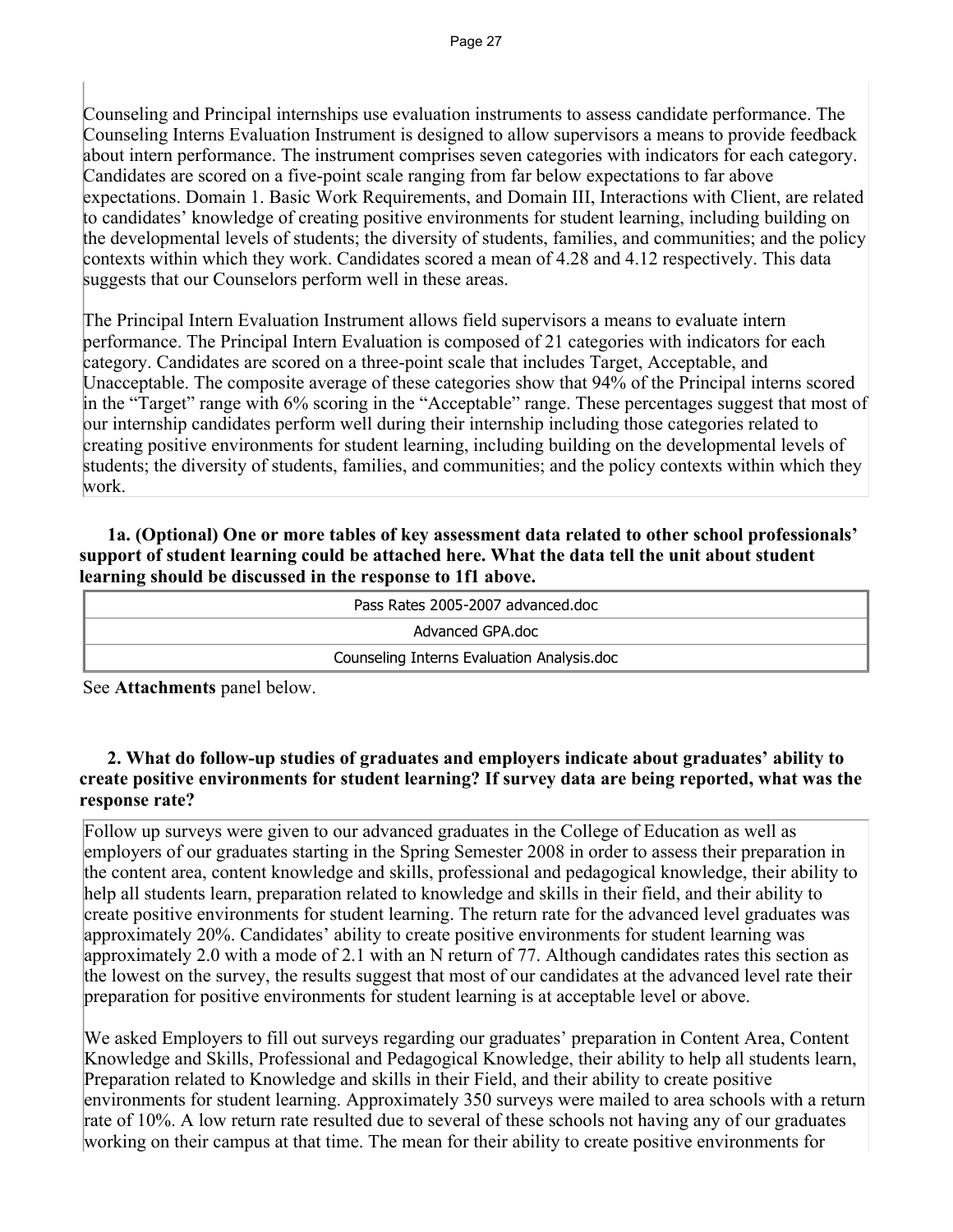student learning was 2.4 with a mode of 2.0 with an N return of 30. The survey results suggest that most of our candidates' employers at the advanced level rate our candidates' preparation for their ability to create positive environments for student learning as acceptable or above.

## **3. A table summarizing the results of follow-up studies related to support for student learning could be attached here.**

Advanced enviro survey.doc employer enviro survey.doc

See **Attachments** panel below.

 **4. (Optional) Links to key exhibits related to other school professionals' support of student learning could be attached here. (Links with descriptions must be typed into a Word document that can be uploaded here. The number of attached exhibits should be limited in number; BOE members should access most of the exhibits in the unit's electronic exhibit room.)**

## **1g. Professional Dispositions for All Candidates**

 Note: Indicate where the responses refer to initial teacher preparation, advanced preparation of teachers, or other school professionals, noting differences when appropriate.

## **1. What professional dispositions are candidates expected to demonstrate by completion of programs?**

Uses self reflection on previous experiences to refine personal and professional practices \*Practices meaningful reflective self-assessment.

\*Applies reflective thinking to improve student learning.

\*Seeks feedback from colleagues and supervisors for improvement of professional skills.

\*Responds proactively to assessments by supervisors to address areas of concern.

Understands student learning is the goal and the teacher or administrator's role is to maximize growth, development, and learning opportunities for each student.

\*Encourages classroom interaction.

\*Has high expectations for all students.

\*Treats students with dignity and respect at all times.

\*Arrives prepared and on time.

\*Creates and maintains a safe learning environment

Understands and demonstrates the use of instructional strategies including, motivational techniques to successfully and actively engage students in the learning process.

\*Is a thoughtful and responsive listener.

\*Uses a variety of strategies to optimize student learning.

\*Is sensitive to student differences.

\*Understands students have needs that must be met before learning can take place

Acknowledges the varied characteristics of all students and the need for instructional materials, which are developmentally appropriate.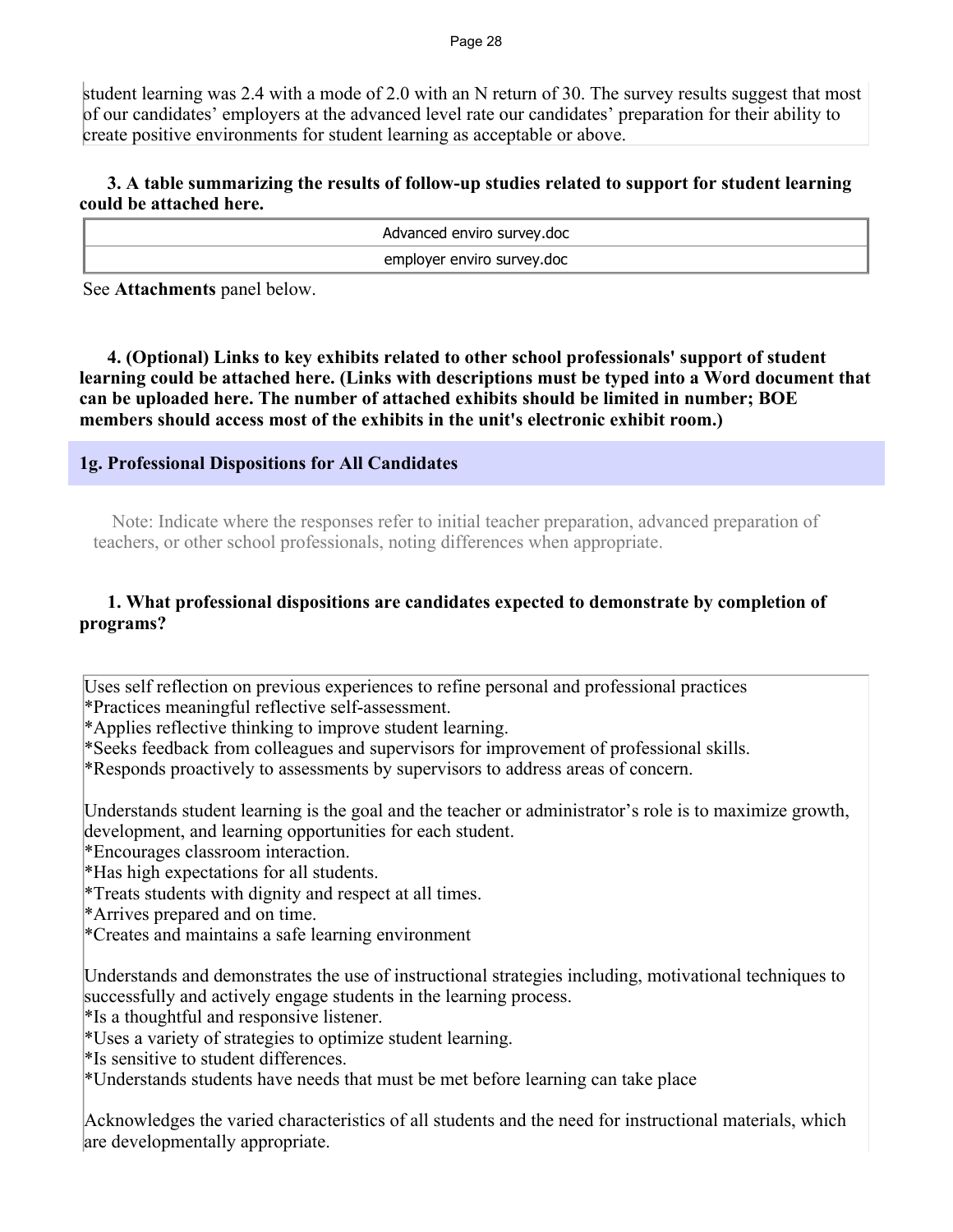\*Exhibits a caring attitude toward students and others.

\*Accepts and adapts to differences in learning styles, intelligence, and behaviors of others.

\*Is open to consideration of alternative ideas.

\*Adapts teaching to accommodate the needs of exceptional learners.

\*Treats others with diverse values, languages, cultures, and traditions with respect

Possesses a strong academic knowledge base in the subject area, across disciplines, and in life applications.

\*Creates connections to subject matter that are meaningful to students.

\*Collaborates with others in implementing a common curriculum

\*Initiates research when content and pedagogical knowledge is insufficient

\*Work indicates engagement in course content and process.

Understands the use of on-going assessments to identify P-12 students' strengths and challenges.

\*Is familiar with, and uses different kinds of assessments

\*Applies assessments before, during, and after the instructional process to evaluate learning progress

\*Knows how to prepare and use authentic assessments to measure performance-based learning tasks.

\*Understands norm-referenced testing and its application to instruction.

\*Uses evaluation and assessment to guide instruction.

\*Creates and uses scoring guides/rubrics to guide assessments.

Understands and demonstrates appropriate use of technology as part of the learning process

\*Provides different and alternate approaches to learning.

\*Stays abreast of educational technology innovations.

\*Uses technology to communicate effectively with students, parents, and peers.

Persistent in seeking different and varied methodologies, strategies, and technologies to address the needs of diverse learners through culturally relevant and sensitive curricula and pedagogies.

\*Demonstrates equitable treatment and respect for all individuals.

\*Adjusts and revises plans to meet student needs.

\*Demonstrates a commitment to equity in learning

Understands the role and importance of parents, staff, community members and other professionals in the learning process for students.

Communicates effectively with colleagues, parents, and students.

\*Respects the opinions and contribution of others.

\*Participates in group assignments, projects, or activities.

\*Makes significant contributions to group projects.

\*Serves as leader in group projects and workshop activities.

\*Designs and uses instructional collaborative activities and assignments.

Demonstrates ethical behavior in personal and professional relationships.

\*Complies with all legal requirements of the education profession.

\*Demonstrates academic and professional integrity.

\*Uses professional language to address students, peers and instructors.

\*Respects the ethical and moral values of the school and community.

\*Abides by the strictest standards of confidentiality with student records, parent communication, and collegial personal information.

\*Maintains appropriate professional appearance.

Seeks research and professionally based information to improve his/her educational practices.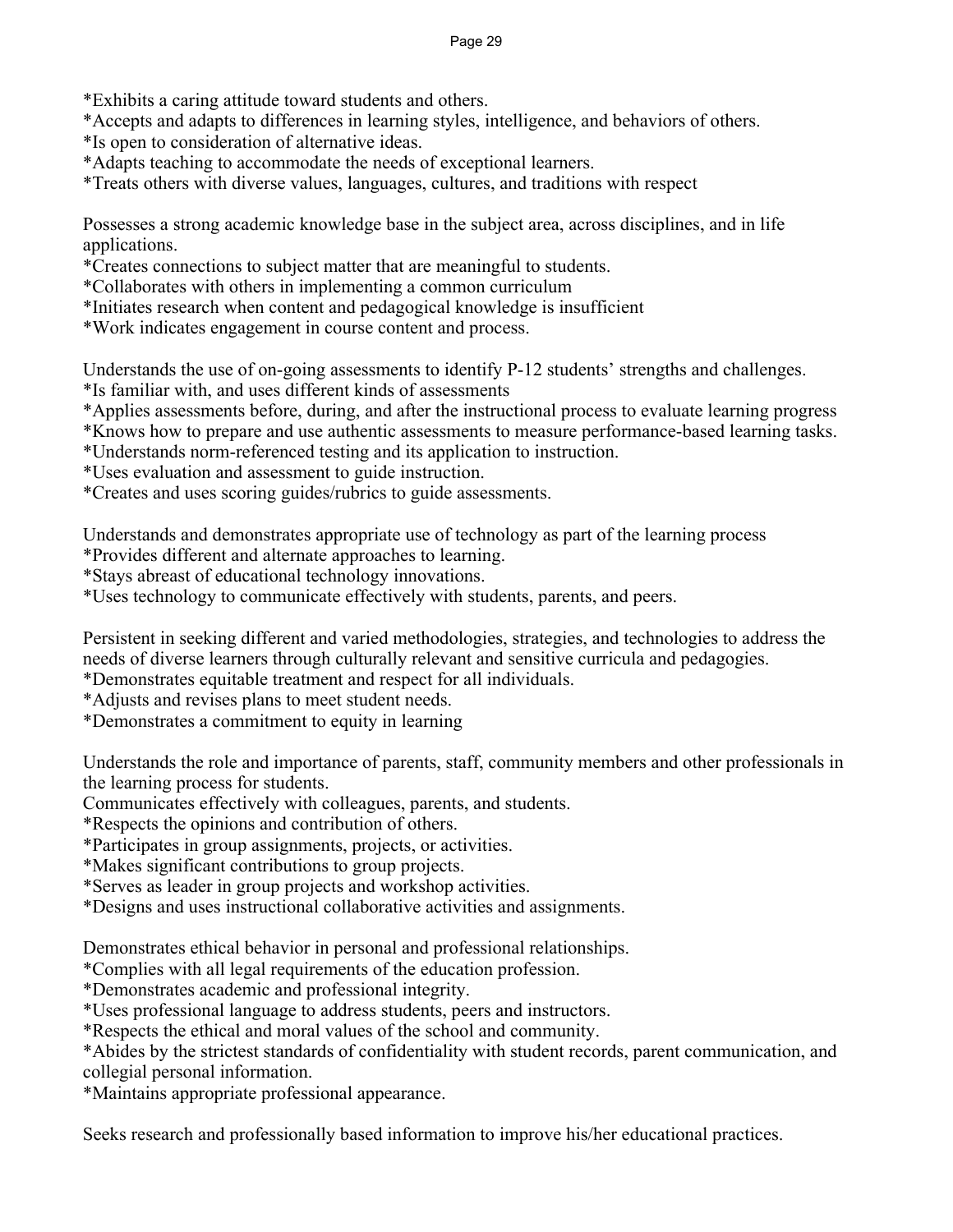#### Page 30

\*Is committed to study and self-discipline to gain knowledge.

\*Seeks the most current thought and modes of practice in the field of education.

\*Maintains an open mind to new ideas

\*Demonstrates a willingness to learn

Acts in a manner that shows a belief that that all children can learn, and demonstrates dedication,

enthusiasm and respect for the profession

\*Believes that all children can learn.

\*Embraces positive attitudes and a commitment to quality education.

\*Builds working relationships with others in the profession.

\*Participates in professional organizations.

\*Approaches professional tasks energetically.

\*Develops positive skills of leadership.

#### **2. What data from key assessments indicate that candidates demonstrate appropriate professional dispositions?**

Whitlowe R. Green College of Education defines dispositions as patterns of professional behaviors shown toward students, families, colleagues, and other members of learning communities. These dispositions affect student learning, motivation, and development in addition to having an impact on the candidate's professional growth. In addition to skill set related standards evaluated using programmatic assessments, the unit committees have agreed upon professional dispositions that reflect the core values of the Unit. These twelve core values outline the dispositions that the faculty, unit, and professional community value in teachers and other professional school personnel and are directly related to the Conceptual framework of the Unit. All candidates in the College of Education, both at the initial and advanced levels, are expected to demonstrate these dispositions. Each candidate's disposition is assessed by the candidate as well as the course instructor in order to ensure consistency and minimize bias. The results are a data set composed of the compounded average of a self assessment by the candidate's and the course instructor's assessment.

At this time, measurements have been conducted for spring, summer, and fall 2008 and is available in True Outcomes and the exhibit room. The roman numerals in the table correspond to the numbering of the questions on the disposition instrument for advanced candidates. The results of the analyses of our advanced candidates dispositions indicate that on the scale  $(0 = \text{unacceptable}, 1 = \text{acceptable}, \text{and } 2 = \text{output})$ target) over 98% are acceptable or are on target on every disposition assessed, and 99% are acceptable or are on target on the overall average disposition for each of the advanced programs. The minimum average value for the programs is 1.80 on a scale of 2.00. Follow-ups with individual candidates who were assessed as unacceptable are conducted by advisors at the end of each semester to address areas of weaknesses.

The attached table provides a summary of our initial candidates' disposition for Spring 2008. Similar measurements were conducted for summer and fall 2008 and available in TrueOutcomes and the exhibit room. The roman numerals in the table correspond to the numbering of the questions on the disposition instrument for initial candidates. The results of the analyses of our initial candidates' dispositions indicate that on the scale ( $0 =$  unacceptable,  $1 =$  acceptable, and  $2 =$  target) over 98% are acceptable or are on target on every disposition assessed, and 99% are acceptable or are on target on the overall average disposition for each of the initial programs. The minimum average value for the programs is 1.60 on a scale of 2.00. Follow up with individual candidates who were assessed as unacceptable are conducted to address areas of weaknesses.

In order to ensure consistency between the candidates' self-evaluation and the course instructor's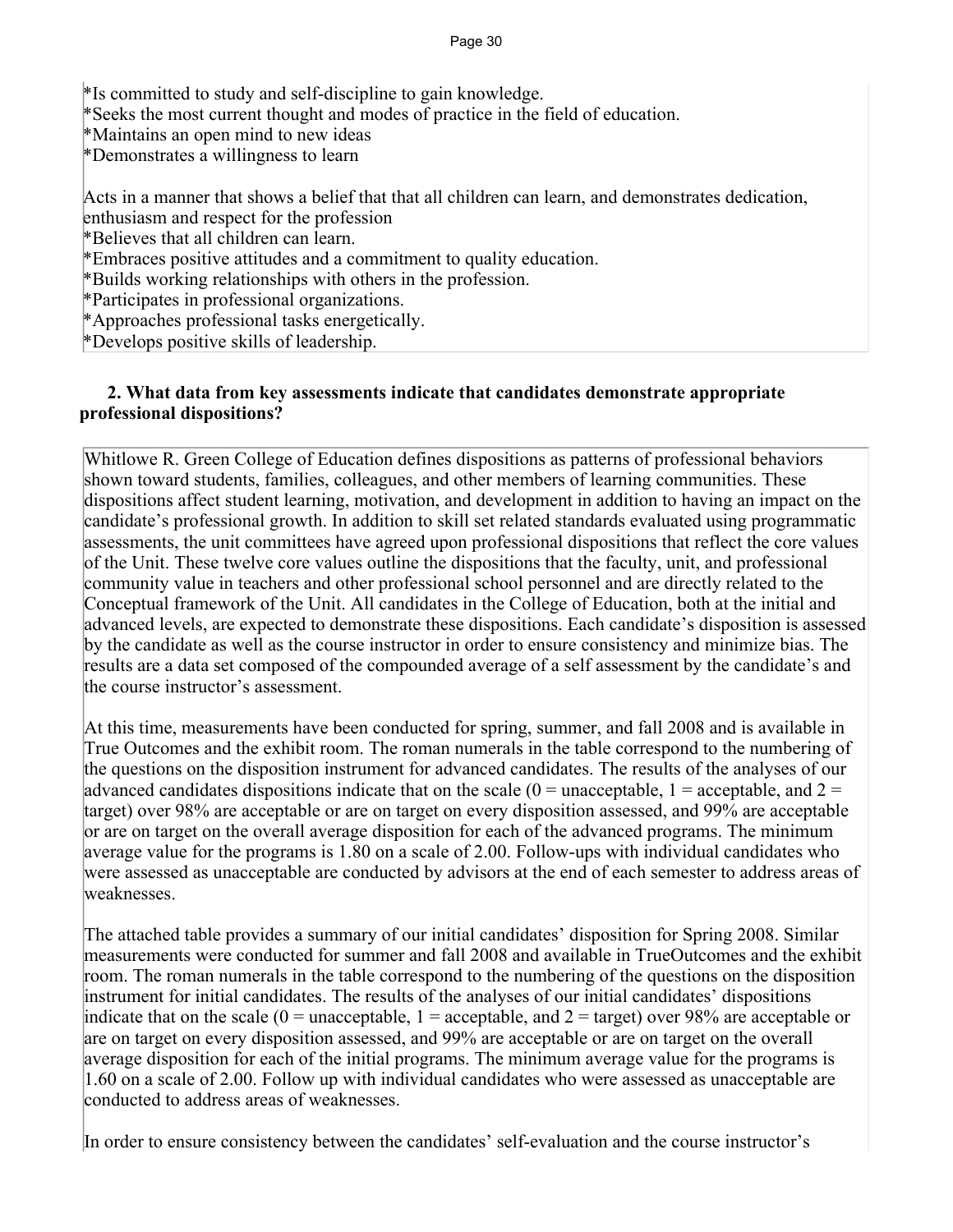evaluation, the evaluations of the candidates were statistically compared to those of the respective instructors of the courses over a period of two semesters. A stratified sample of ten courses from all the departments in the college was randomly selected and analyzed to compare the evaluation of the candidates to those of the course instructor for the spring and similarly for the summer semesters. The ttest (0.05 level) was used to compare the means of the averages of the candidates to that of the instructors, to see if there was a statistically significant difference between the scores.

The results of the evaluation for spring indicates that even though the means of the candidates selfevaluation (1.78) was higher than that of the instructors (1.55), there is no significant difference on the ttest ( $p = 0.59$ ,  $n=10$ ) between the means of the candidates self evaluation and that of the instructors evaluation. Similarly, the results of the evaluation for summer indicates that even though the means of the candidates self-evaluation (1.78) was higher than that of the instructors (1.70). Consequently, there is no significant difference on the t-test ( $p = 0.47$ ,  $n=10$ ) between the means of the candidates self evaluation and that of the instructors evaluation.

## **2a. (Optional) One or more tables of key assessment data related to professional dispositions could be attached here. What the data tell the unit about professional dispositions should be discussed in the response to 2g2 above.**

| Advanced Candidate Disposition Table.doc                   |  |  |  |
|------------------------------------------------------------|--|--|--|
| Initial Candidate Dispositions Table.doc                   |  |  |  |
| Disposition, Conceptual Framework and Unit Core Matrix.doc |  |  |  |
| Validation of Disposition Evaluation.doc                   |  |  |  |

See **Attachments** panel below.

## **3. In what ways do candidates demonstrate that they are developing professional dispositions related to fairness and the belief that all students can learn?**

A summary of 3377 disposition self and professor evaluations for advanced candidates regarding dispositions related to fairness and the belief that all students can learn for Spring 2008 indicates that on the scale (1 = unacceptable, 2 = acceptable, and 3 = target) over 86% are on target, 13% are acceptable, and only about 1% were rated as unacceptable. In addition, those candidates falling within the unacceptable range are required to participate in follow-up consultations with their major advisor to address identified areas for improvement

The results of the analyses of dispositions related to fairness and the belief that all students can learn for 534 of our initial candidates for Spring 2008 indicates that approximately 88% are on target, 11% are acceptable, with no candidates rated as unacceptable.

## **4. What do follow-up studies of graduates and employers indicate about graduates' demonstration of professional dispositions? If survey data are being reported, what was the response rate?**

Measurements have been conducted for spring, summer, and fall 2008 and is available in True Outcomes and the exhibit room. The results of the analyses of our advanced candidates dispositions indicate that on the scale (1 = unacceptable, 2 = acceptable, and 3 = target) over 98% are acceptable or are on target on every disposition assessed, and 99% are acceptable or are on target on the overall average disposition for each of the advanced programs. Follow-up meetings with individual candidates who were assessed as unacceptable were conducted by advisors at the end of the semester to address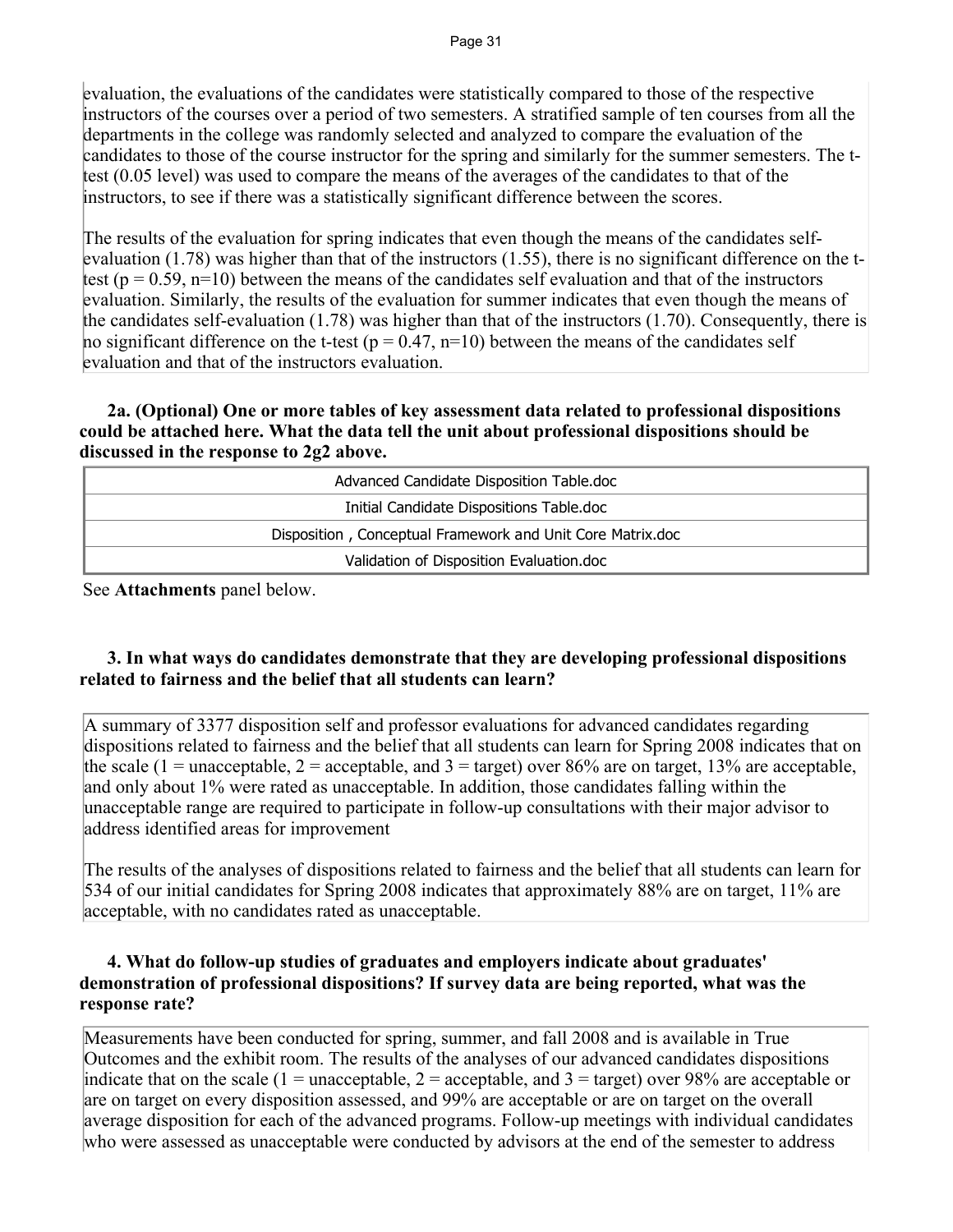areas of candidate weaknesses.

The results of the analysis of the follow-up survey for graduates for spring 2008 resulted in a (21% return rate. The survey measured graduates' perception regarding the quality of their programs and their level of preparation in the areas of knowledge, skills and dispositions indicate that overall graduating candidates perceive their respective programs as preparing them well for their job assignments (significantly above acceptable). Question 13 asked for graduates, perception regarding professional dispositions. The disposition question resulted in an mean of 2.75 with and a mode of 3.0, which suggests our graduates competency of our graduates.

The survey results indicated that there are no areas of major concern; however, efforts are currently underway to infuse more technology related assignments into courses to give our advanced teacher educators greater exposure to the use of modern technology in management. Based on input from the faculty, the current survey is being revised to include the gender and ethnicity of the respondents so we can dig deeper in our efforts to find areas for improvement in our programs.

## **5. A table summarizing the results of follow-up studies related to professional dispositions could be attached here.**

| TOTAL DISPOSITION SUMMER 2008.xls                          |
|------------------------------------------------------------|
| Disposition, Conceptual Framework and Unit Core Matrix.doc |
| Dispositions Initial and Advanced.doc                      |

See **Attachments** panel below.

 **6. (Optional) Links to key exhibits related to professional dispositions could be attached here. (Links with descriptions must be typed into a Word document that can be uploaded here. The number of attached exhibits should be limited in number; BOE members should access most of the exhibits in the unit's electronic exhibit room.)**

## **Optional**

## **1. What does your unit do particularly well related to Standard 1?**

The Department of Curriculum and Instruction emphasizes culturally responsive teaching in methods courses at the initial level. The Department also prepares their candidates to take the State examination by having candidates complete practice tests and class activities in preparation for the licensure examinations they must pass in order to be certified in the state.

In addition, the Educational Diagnostician candidates have consistently passed the State examination at a rate of 80% to 100% for the last five years. We encourage our candidates to consider their role as an expanding one in that they will be consultants who will be advocates for a diverse student population particularly, those students misdiagnosed and placed into special education.

The department of Health and Human Performance successfully researched and implemented use of the disposition surveys to candidates and closed the loop in TrueOutcomes electronic data management system. The department met to discuss candidates' knowledge, skills and dispositions in September 2007 and developed a strategy to improve our candidate's learning and improve our instructional methodology. In addition, the department has infused assignments to strengthen critical thinking and increase candidate's knowledge base regarding health and physical education content, institutional, state, and national standards.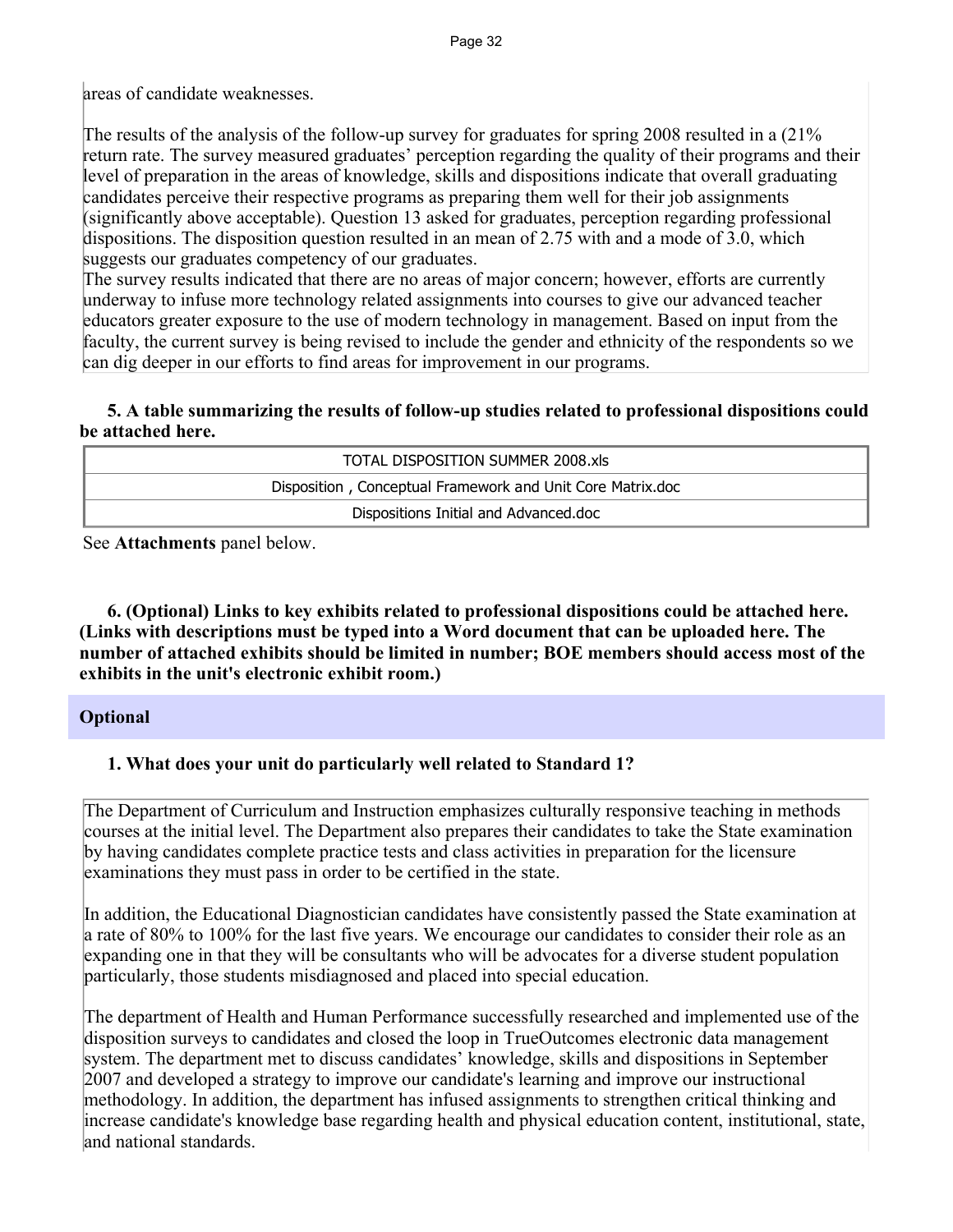In addition, faculty are participating in on-going faculty development to increase their knowledge base of our content area to increase our capacity to educate our candidates, infuse culturally responsive teaching to our candidates, increase pass rates of our candidates in health and human performance, as well as increase our candidates' employment rates.

#### **2. What research related to Standard 1 is being conducted by the unit?**

The Department of Curriculum and Instruction evaluates instruction for individual classes and make adjustments as needed. The faculty meets regularly to discuss data trends in state test data and offer suggestions for greater emphasis in classes. We are re-considering the entry criteria for admission into teacher education in the initial program by investigating the predictability of current criteria and passing of the state examination.

Educational Administration & Leadership faculty developed an ELCC Survey to examine the usefulness of ELCC Standards for candidates who are serving as school leaders. There is an abundance of learning communities research for undergraduate candidates; but, little research has been conducted in graduate courses. Therefore, to increase content and professional knowledge, communication skills and cultural understanding research is being conducted in specific graduate courses to investigate the impact of Learning Communities with graduate candidates.

## **STANDARD 2. ASSESSMENT SYSTEM AND UNIT EVALUATION**

 **The unit has an assessment system that collects and analyzes data on the applicant qualifications, the candidate and graduate performance, and unit operations to evaluate and improve the unit and its programs.**

[Note: Include programs for teachers, including graduate programs for licensed teachers, and other school professionals, noting differences when appropriate.]

#### **2a. Assessment System**

#### **1. How is the unit assessment system evaluated and continuously improved? Who is involved and how?**

The Prairie View Teacher Education Unit Assessment System is designed to measure and evaluate candidate knowledge, skills, and dispositions as well as to guide Unit improvement The System operates at two distinct levels, one on programs and the other on the unit. Program-level assessment data on candidate performance and relevant operations are disaggregated by program and reviewed in order (a) to make decisions and provide feedback to individual candidates on program progress as well as (b) used to judge the effectiveness of specific programs and guide program improvement. Unit-level assessment utilizes data on unit operations as well as candidate performance data aggregated across programs to examine Unit effectiveness. The data management is overseen by the Office of Accreditation, Assessment and Data Management (OAADM).All data gathered from key assessments channeled through the OAADM and disseminated to the respective department heads and committees for analysis. Program Committees (PCs), functioning as assessment review committees for specific programs,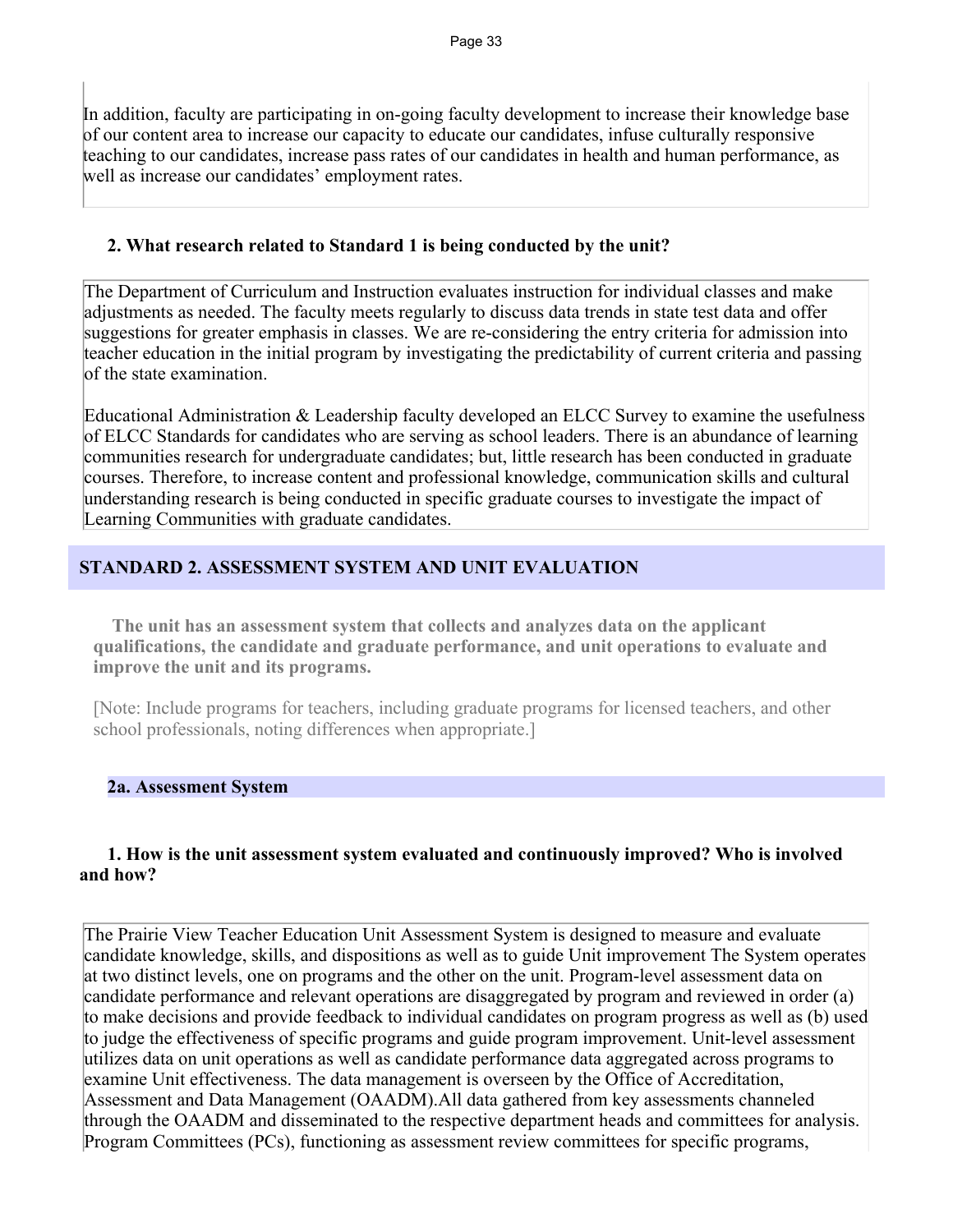examine aggregated program, candidate performance, and relevant unit data to make judgments about program effectiveness and any needed changes. The Unit Assessment Committee (UAC) examines unit operations and candidate assessment data, aggregated across programs, to make judgments about unit effectiveness.

To guide program reviews, the UAS specifies that each unit program (initial and advanced), through its PC, establishes and maintains a Program Assessment Plan (PAP) and conducts a program assessment review at least once annually in accordance with that plan. A minimum requirement of a PAP is to review programs' transition points, program admission, admission to clinical practice/internship, exit from clinical practice, and program exit. At each transition point, candidates are to be informed of their program status, and the options for candidates who fail to meet established criteria. To implement its PAP, each PC has identified transition points and associated evaluations/criteria and identified/developed standards-related assessments and associated rubrics. Assessment data is collected and periodically aggregated and reports generated for PCs to review and make recommendations. An electronic Data Management System, TrueOutcomes, was set in place in fall 2007across the university. TrueOutcomes allows candidates to keep a record of artifacts, the courses they have completed, create a electronic portfolio, and plan future courses to help them meet their career goals. Administrators and instructors have access to real-time information and statistics to track candidates' progress and achievement, which allows instructors and advisers to monitor candidates progress, and provide remediation if needed.The system also generates relevant reports that support candidate progress decisions as well as initial and advanced program reviews and are used to make decisions about candidates, programs and the unit.

 **2. Please complete the following table (Table 6) to indicate the key assessments used by the unit and its programs to monitor candidate performance at transition points such as those listed in Table 6?**

| Programs                 | Admission                                                                                         | Entry to clinical<br>practice                                              | Exit from clinical<br>practice | Program completion                                               | After program<br>completion                       |
|--------------------------|---------------------------------------------------------------------------------------------------|----------------------------------------------------------------------------|--------------------------------|------------------------------------------------------------------|---------------------------------------------------|
| <b>Initial Programs</b>  | Core GPA                                                                                          | <b>CUIN GPA</b>                                                            | <b>PDAS</b>                    | Cumulative GPA<br>(Completion of all<br>Program<br>Requirements) | <b>TExES Content Area</b><br>Test (By Program),   |
|                          | Disposition<br>Assessment                                                                         | Complete CUIN<br>pedagogy courses (12<br>hours                             |                                | Electronic Portfolio<br>Review                                   | Preparation &<br>Responsibilities (By<br>Program) |
|                          | Electronic Portfolio<br>Review                                                                    | Electronic Portfolio<br>Review                                             | Electronic Portfolio<br>Review | <b>Disposition</b><br>Assessment                                 | Graduate Survey,<br><b>Employer Survey</b>        |
| All Advanced<br>Programs | Bachelor's Degree<br>GPA 2.5 or above<br>Official Transcript<br>Application to<br>Graduate School | 12 semester hours of<br>required graduate<br>courses with a GPA of<br>3.0. | Internship evaluation          | Program GPA<br>(Completion of all<br>Program<br>Requirements)    | <b>TExES Content Area</b><br>Test (By Program)    |
|                          |                                                                                                   | Electronic Portfolio<br>Review                                             | Electronic Portfolio<br>Review | Electronic Portfolio<br>Review                                   | Graduate Survey                                   |
|                          |                                                                                                   | Disposition<br>Assessment                                                  |                                | Disposition<br>Assessment                                        | <b>Employer Survey</b>                            |
|                          |                                                                                                   |                                                                            | Secure Employment              | 6 Observations by<br><b>University Supervisors</b>               |                                                   |

## **Table 6 Unit Assessment System: Transition Point Assessments**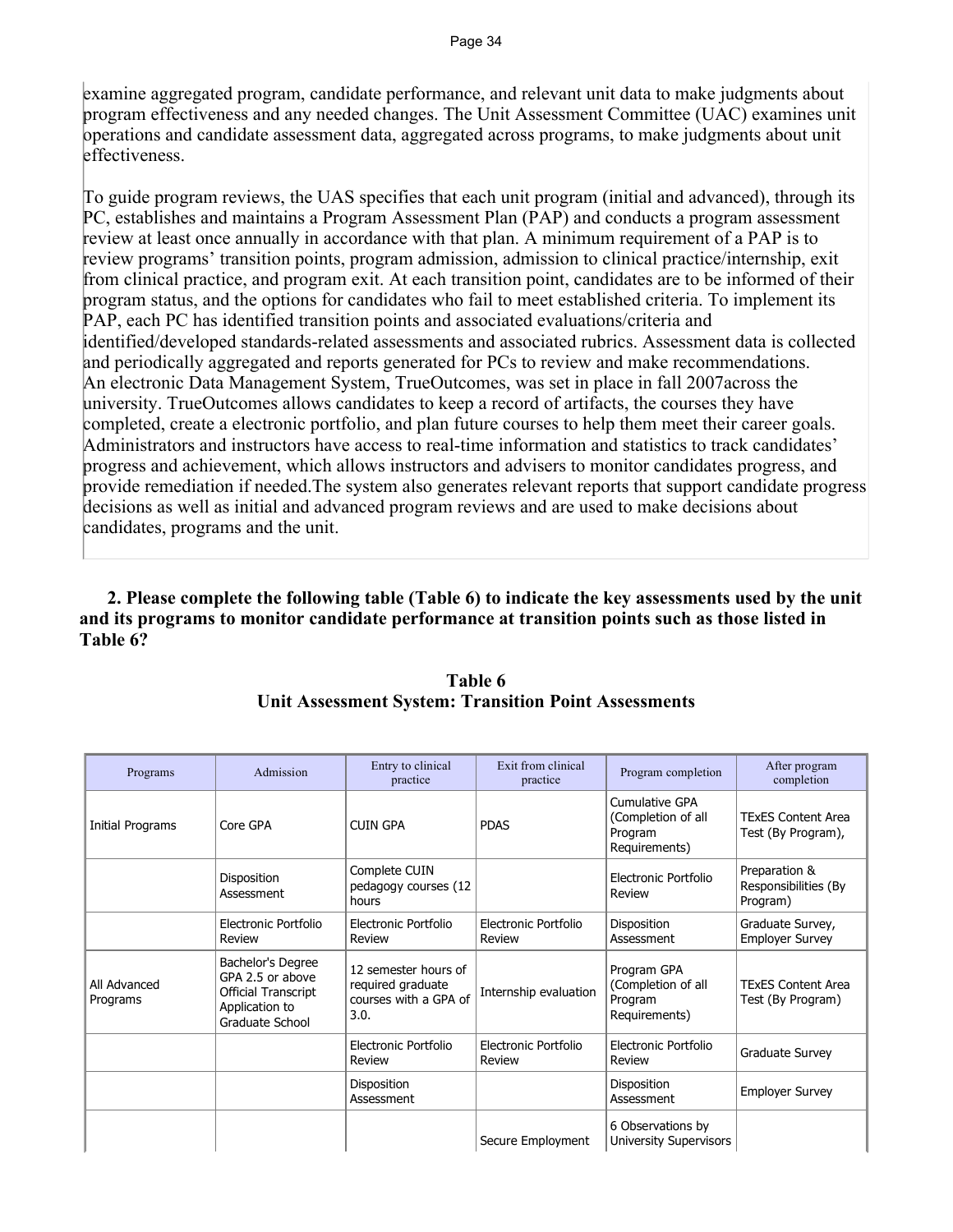| Alternative<br>Certification Program | Bachelor's Degree<br>GPA 2.5 or above<br><b>Official Transcript</b><br>THEA Math 230<br>Reading 260 Writing<br>220 Complete ATCP<br>Application to<br>Graduate School and<br><b>ATCP</b> | Letter of Acceptance<br>Orientation Sign<br><b>Intern Commitment</b><br>Form 30 Hours Field<br>Experience Begin 6<br>hours of University<br>Coursework Attend<br>required TExES<br><b>Review Sessions Pass</b><br>the TExES Content<br>Examination | with a school district<br>Sign Financial<br>Contract for payroll<br>deduction for<br>program fees<br>Complete<br>probationary period<br>with SBEC Register<br>for final 6 hours of<br>University coursework<br>Pass TExES PP-R<br>Examination | Interns submit<br>completed<br>Documentation Books<br>Principal completes<br>and submits<br>Recommendation for<br>Certification Form<br>Intern completes the<br><b>Standard Certification</b><br><b>Application University</b><br>recommends intern<br>for Standard<br>Certification | Intern completes<br>Follow-up Form<br>Contact is made to<br>determine job status<br>of Intern The Intern's<br>Audit Folder is kept<br>on file for a period of<br>5 years |
|--------------------------------------|------------------------------------------------------------------------------------------------------------------------------------------------------------------------------------------|----------------------------------------------------------------------------------------------------------------------------------------------------------------------------------------------------------------------------------------------------|-----------------------------------------------------------------------------------------------------------------------------------------------------------------------------------------------------------------------------------------------|--------------------------------------------------------------------------------------------------------------------------------------------------------------------------------------------------------------------------------------------------------------------------------------|--------------------------------------------------------------------------------------------------------------------------------------------------------------------------|
|--------------------------------------|------------------------------------------------------------------------------------------------------------------------------------------------------------------------------------------|----------------------------------------------------------------------------------------------------------------------------------------------------------------------------------------------------------------------------------------------------|-----------------------------------------------------------------------------------------------------------------------------------------------------------------------------------------------------------------------------------------------|--------------------------------------------------------------------------------------------------------------------------------------------------------------------------------------------------------------------------------------------------------------------------------------|--------------------------------------------------------------------------------------------------------------------------------------------------------------------------|

#### **3. How does the unit ensure that the assessment system collects information on candidate proficiencies outlined in the unit's conceptual framework, state standards, and professional standards?**

The professional education unit adheres to the following assessment timeline effective Fall 2007:

Prior to the beginning of each semester: The university technology specialist migrates course offering information from Banner to TrueOutcomes.

During each fall and spring semester: Data are collected via TrueOutcomes. According to dates identified by the program coordinators and the technology specialist.

During each spring semester: Progress of advanced graduate candidates at designated transition points are monitored in a meeting of all program faculty members.

Within four weeks after the final exam each semester: The OAADM office aggregates the data from the common unit assessments for the unit and disaggregates the unit data for each program; and aggregates the program data from the specific program assessments.

Within five weeks after the final exam each semester: The OAADM office forwards the aggregated unit data to the dean of the Whitlowe R. Green College of Education, and forwards the disaggregated unit data and the aggregated specific program data to the program coordinators.

By January 31 for the fall semester, by June 1 for the spring semester, and by September 15 for the summer semester: Each program coordinator submits a report to the dean of the Whitlowe R. Green College of Education addressing the disaggregated unit data and the aggregated specific program data for the semester using a prescribed format.

By March 1 for the fall semester, by July 1 for the spring semester, and by October 1 for the summer semester: Dean of the Whitlowe R. Green College of Education prepares a report addressing the aggregated unit data for the semester using a prescribed format.

Each March, September, and October: Unit and program assessment reports are presented by the dean of the Whitlowe R. Green College of Education at the monthly College of Education faculty meeting and at the Local Cooperative Council meeting.

The unit and program assessment reports, along with the recommendations of the Professional Education Board, are shared by the dean with the program coordinators and department chairs outside the Whitlowe R. Green College of Education and with the provost.

By November 1 each year: Dean of the Whitlowe R. Green College of Education prepares an Annual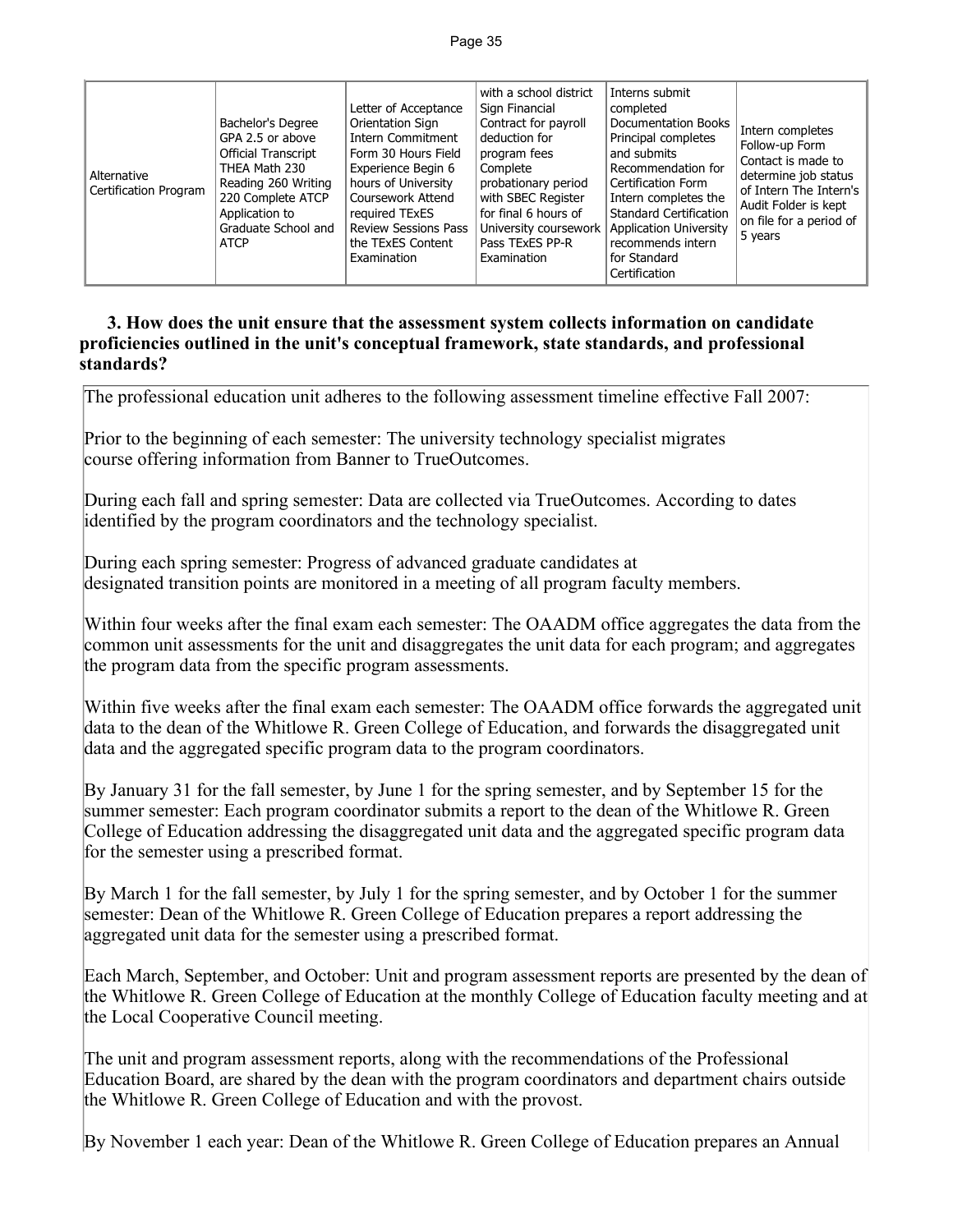Report on candidate performance for the unit for the academic year covering fall, spring, and summer semesters.

## **4. How does the unit ensure its assessment procedures are fair, accurate, consistent, and free of bias?**

Unit faculty members are committed to a standard of equity and fairness in assessing candidates' performance in coursework as they progress through the program. To ensure fairness, accuracy, and consistency among all classes, programs, and faculty, the Unit faculty developed common syllabi and rubrics for each course. These common elements form the foundation or candidates' professional, electronic portfolio. During the development of the rubrics, there was 100% agreement on the overall and summary analysis and there was 80% agreement on using the three-point rubric for assessing the course outcomes. Further, no score included more than a one-point differential.

To make certain faculty understood the procedures and expectations of the electronic portfolio, faculty were trained in the use and scoring of assignments using the common developed rubrics in an online environment. In addition, for each major artifact graded as part of the electronic portfolio, inter-rater reliability data are collected each semester starting in spring 2008.

All electronic portfolios at both the initial and advanced levels are created in TrueOutcomes and graded as individual assignments by the professors assigned to teach the courses. The various artifact scores are compiled as a dataset presented and presented to the Unit Assessment Committee (UAS) for analysis. The UAS compares the scores for each artifact across sections and professors. Artifact scores for individual classes and sections that fall outside the standard deviation of similar artifacts or sections are treated as outliers and further analyzed to determine appropriate changes to the assignment or if further training for the professor is necessary.

Upon completion, the final portfolio grade is determined by an average of the compiled artifacts that were graded individually by various professors over the course of the candidate's program. Consequently, this process eliminates the necessity for grading complete portfolios, which serves to reduce the bias because the portfolios are never graded by a single evaluator.

Also, The Prairie View A & M University Student Information System (SIS) collects and maintains institutional and candidate data, including but not limited to, names, contact information, diversity information (e.g., race, gender), GPA, transcript data (e.g., major, degree or non-degree seeking, course lists, grades), and test scores (e.g., SAT, MAT, GRE, and THEA). Faculty members can access their advisees' information stored in SIS via the Internet, and data can be imported into EXCEL spreadsheets (or into TrueOutcomes ) to monitor candidate progress at the transition points.

The existing databases in SIS, are in a state of transition to Banner in Fall 2008 as the University moves toward a more sophisticated and user friendly system that will permit integration and aggregation of data to examine developmental trends across the programs.

## **5. What assessments and evaluations are used to manage and improve the operations and programs of the unit?**

The Prairie View A & M University Student Information System (SIS) collects and maintains institutional and candidate data, including but not limited to, names, contact information, diversity information (e.g., race, gender), GPA, transcript data (e.g., major, degree or non-degree seeking, course lists, grades), and test scores (e.g., SAT, MAT, GRE, and THEA). Faculty members can access their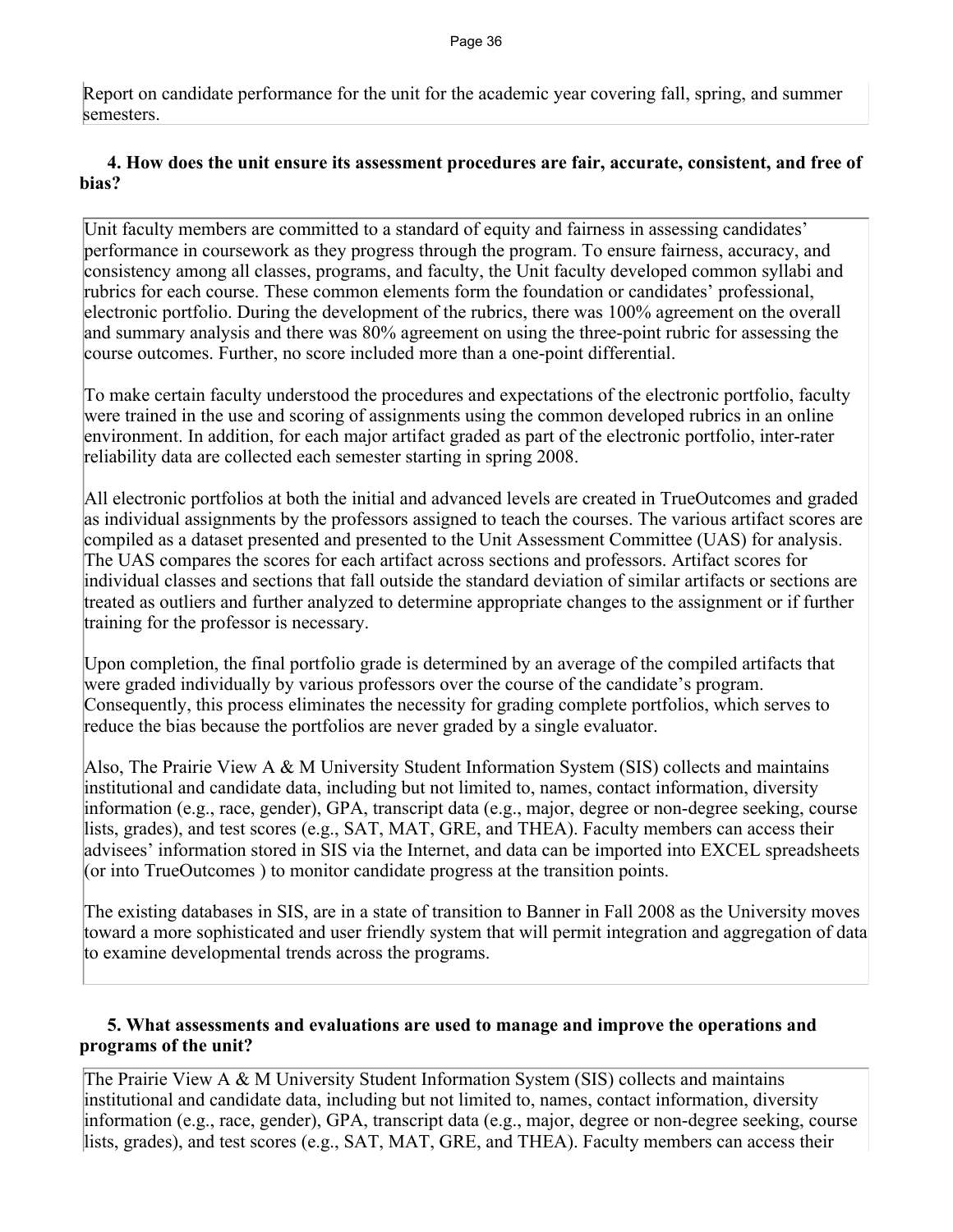advisees' information stored in SIS via the Internet, and data can be imported into EXCEL spreadsheets (or into TrueOutcomes to monitor candidate progress at the transition points.

The existing databases in SIS, are in a state of transition to Banner in Fall 2008 as the University moves toward a more sophisticated and user friendly system that will permit integration and aggregation of data to examine developmental trends across the programs.

Each course that a professor teaches at PVAMU has incorporated in it an assessment of the overall course, the professor's efforts, the classroom activities, the skills and disposition of the professor, and the professionalism of the professor. The Student Opinion Survey (SOS) is primarily designed to allow candidates to provide feedback to the professor on the efforts, professional knowledge, skills, and dispositions of the professor.

The Student Opinion Survey, which is a university wide assessment instrument completed by candidates in each course at the end of each semester, is a collection of questions designed to evaluate the material presented in the course and the effectiveness of the instructors delivery. The data is analyzed by the Office for Institutional Research and the results are disseminated to the instructors via the various divisions, schools and departments. The results show a comparison of the instructors mean score for each item compared to the college mean and university mean. Sample copies of the instrument and evaluations are available in the various departments and in the Office for Institutional Research.

The results from the SOS indicate that for the last five semesters our faculty have been rated by candidates as between very good and excellent each semester, and in addition our average faculty rating has been above the university average each semester. Samples of the instrument, and detailed reports are available in the exhibit room.

TrueOutcomes, an electronic data management system was implemented by the Unit in the spring semester 2008. TrueOutcomes allows candidates to keep a record of completed artifacts, the courses they have completed, create a Professional Electronic Portfolio (PEP), and plan future courses to help them meet their career goals. The PEP provides the faculty member a copy of the candidate's work. It is comprehensive in nature and addresses institutional, state, SPA, and NCATE standards identified within the candidate's program area of study.

The PEP contains candidate-generated artifacts directly aligned with the program area for review by the faculty. Faculty members review the PEPs and identify areas of improvement for the candidate and area (s) for program improvement determined by "Closing the Loop." This process ensures the quality or our graduates. PEP artifacts are graded using rubrics that faculty members have developed for each artifact. In addition, the PEPs are accessible throughout their academic careers' and into their professional career. Artifacts included in the PEPs include candidates' field journals, written and oral work, and evidence of professional interactions.

Although implemented in spring 2008, the artifacts entered and evaluated for the spring, summer, and fall semesters have provided some preliminary data for analysis. Planned to start in the spring 2009 semester, the Arts and Science programs do not yet require teacher education candidates to submit Artifacts in TrueOutcomes. At this time, approximately 1,000 candidates in the initial programs have submitted artifacts for the spring and summer semesters that relate to content knowledge. Analysis of these artifacts indicate that over 95% of the Unit's initial candidates scored 3.5 or above on a scale of 4.0.

 **6. (Optional) One or more tables and links to key exhibits related to the unit assessment system could be attached here. Data in tables should be discussed in the appropriate prompt of 2a. (Links with descriptions must be typed into a Word document that can be uploaded here. The number of**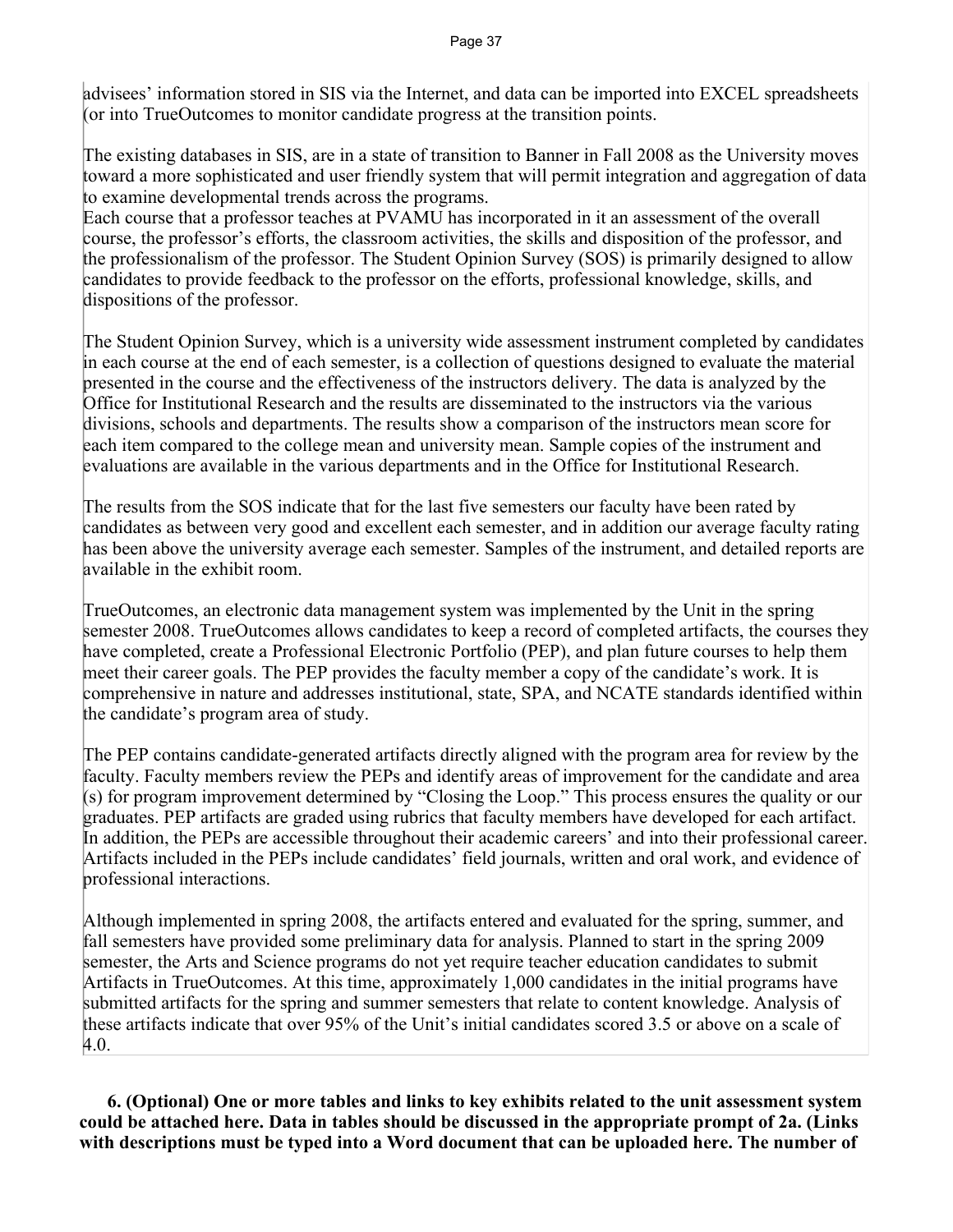| SOS Results.doc                 |  |  |  |  |
|---------------------------------|--|--|--|--|
| Assessment System Overview .doc |  |  |  |  |
| Counseling Alignment .xls       |  |  |  |  |
| Early Childhood Alignment.xls   |  |  |  |  |
| Ed ADMN Alignment.xls           |  |  |  |  |
| Health Alignment .xls           |  |  |  |  |
| History Program Alignment.xls   |  |  |  |  |
| PE Alignment .xls               |  |  |  |  |
| Special Ed Alignment.xls        |  |  |  |  |

#### **attached exhibits should be limited in number; BOE members should access most of the exhibits in the unit's electronic exhibit room.)**

See **Attachments** panel below.

**2b. Data Collection, Analysis, and Evaluation**

 **1. What are the processes and timelines used by the unit to collect, compile, aggregate, summarize, and analyze data on candidate performance, unit operations, and program quality?** 

- ! **How are the data collected?**
- ! **How often are the data summarized and analyzed?**
- ! **Whose responsibility is it to summarize and analyze the data? (Dean, assistant dean, data coordinator, etc.)**
- ! **In what formats are the data summarized and analyzed? (Reports, tables, charts, graphs, etc.)**
- ! **What information technologies are used to maintain the unit's assessment system?**

Analysis of the Data Collection, Analysis, and Dissemination Process

Step one (1A-1C) is the initial collection of data.

• Data from external sources, i.e. the Texas Education Agency (TEA) accreditation agency reports and Graduate and Employer Surveys

are forwarded to the Unit head.

• Data from both internal and external sources are forwarded to the Unit head, i.e. survey results from the office of Office for Institutional

Research, state and federal mandates, accrediting agency reports.

• Data from internal sources, i.e. professional and content specific examinations, professional dispositions assessments, internship ratings

are collected in the departments and colleges.

Step two (2)

Data collected in step one is sent to the Assessment Committee for analysis.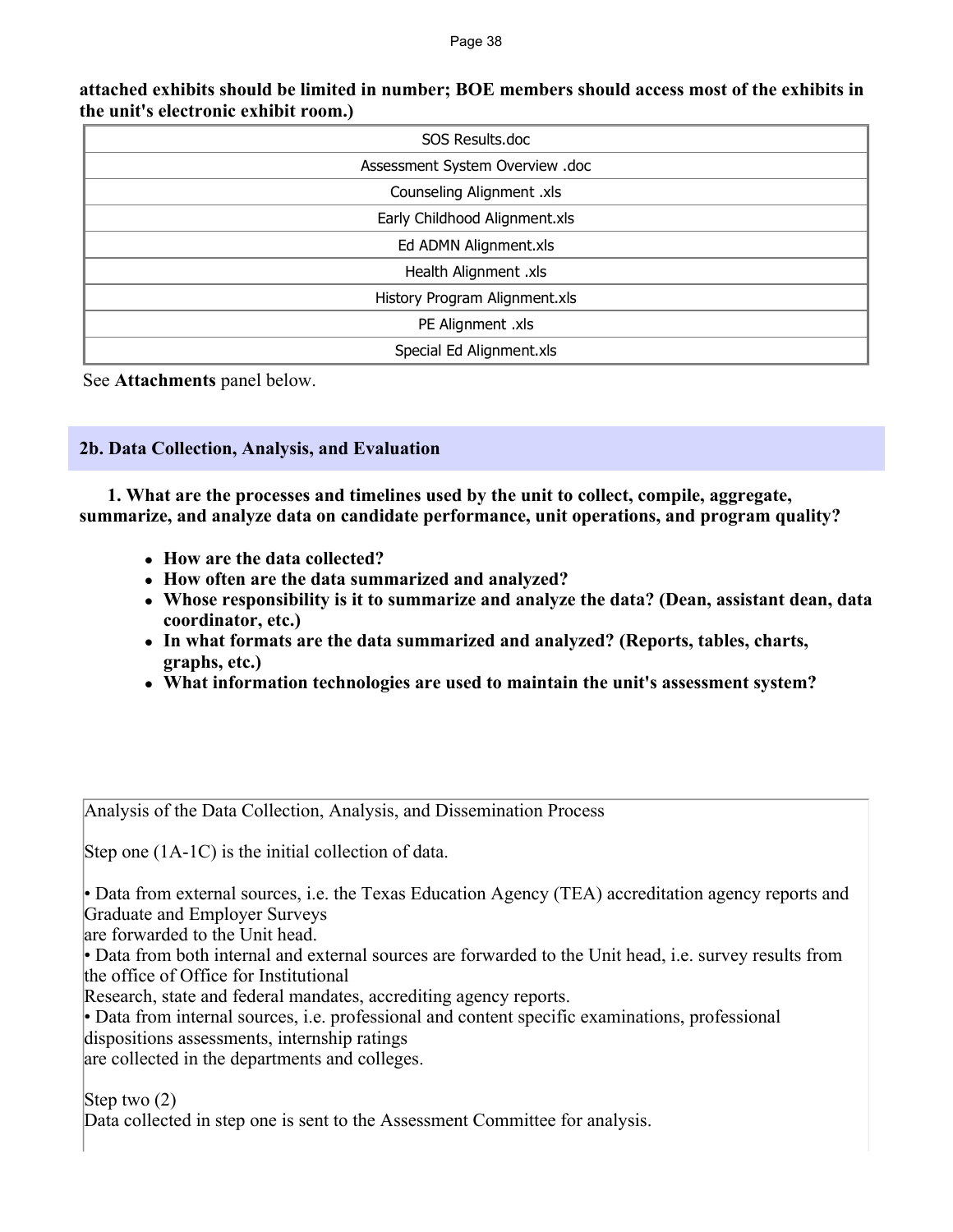## Step three (3)

Analysis reports are sent to the Unit head and department chairs by the Assessment Committee.

## Step four (4)

Analysis reports are analyzed in faculty/ discipline/ departmental meeting to determine if change is needed. If no change is needed the process stops here. If change is needed the faculty/ discipline/ departmental members develop a proposal for the change. The proposal specifies if the change is for an individual program or a Unit change across all programs.

## Step five (5)

Proposals of change are presented to the College of Education Executive Committee. If approved in the College of Education Executive Committee the proposal is presented to the appropriate academic committee for approval.

## Step six (6)

Undergraduate program changes are presented before the Undergraduate Committee. Graduate program changes are presented before the Graduate Committee. Changes approved by these committees are forwarded to the Unit head. The Unit head disseminates the information to the appropriate department chairs for dissemination to faculty/discipline/departmental members. Step (7)

Prior to the beginning of each semester: The university technology specialist migrates course offerings and proposed changes into Banner and TrueOutcomes. The changes are also integrated into faculty syllabi.

## Time line

During each fall and spring semester: Data are collected via TrueOutcomes. According to dates identified by the program coordinators and the technology specialist.

During each spring semester: Progress of advanced graduate candidates at designated transition point is monitored in a meeting of all program faculty members.

Within four weeks after the final exam each semester: The Office of Accreditation, Assessment and Data Management (OAADM) aggregates the data from the common unit assessments for the unit and disaggregates the unit data for each program; and aggregates the program data from the specific program assessments.

Within five weeks after the final exam each semester: The OAADM forwards the aggregated unit data to the dean of the Whitlowe R. Green College of Education, and forwards the disaggregated unit data and the aggregated specific program data to the program coordinators.

By January 31 for the fall semester, by June 1 for the spring semester, and by September 15 for the summer semester: Each program coordinator submits a report to the dean of the Whitlowe R. Green College of Education addressing the disaggregated unit data and the aggregated specific program data for the semester using a prescribed format.

By March 1 for the fall semester, by July 1 for the spring semester, and by October 1 for the summer semester: Dean of the Whitlowe R. Green College of Education prepares a report addressing the aggregated unit data for the semester using a prescribed format.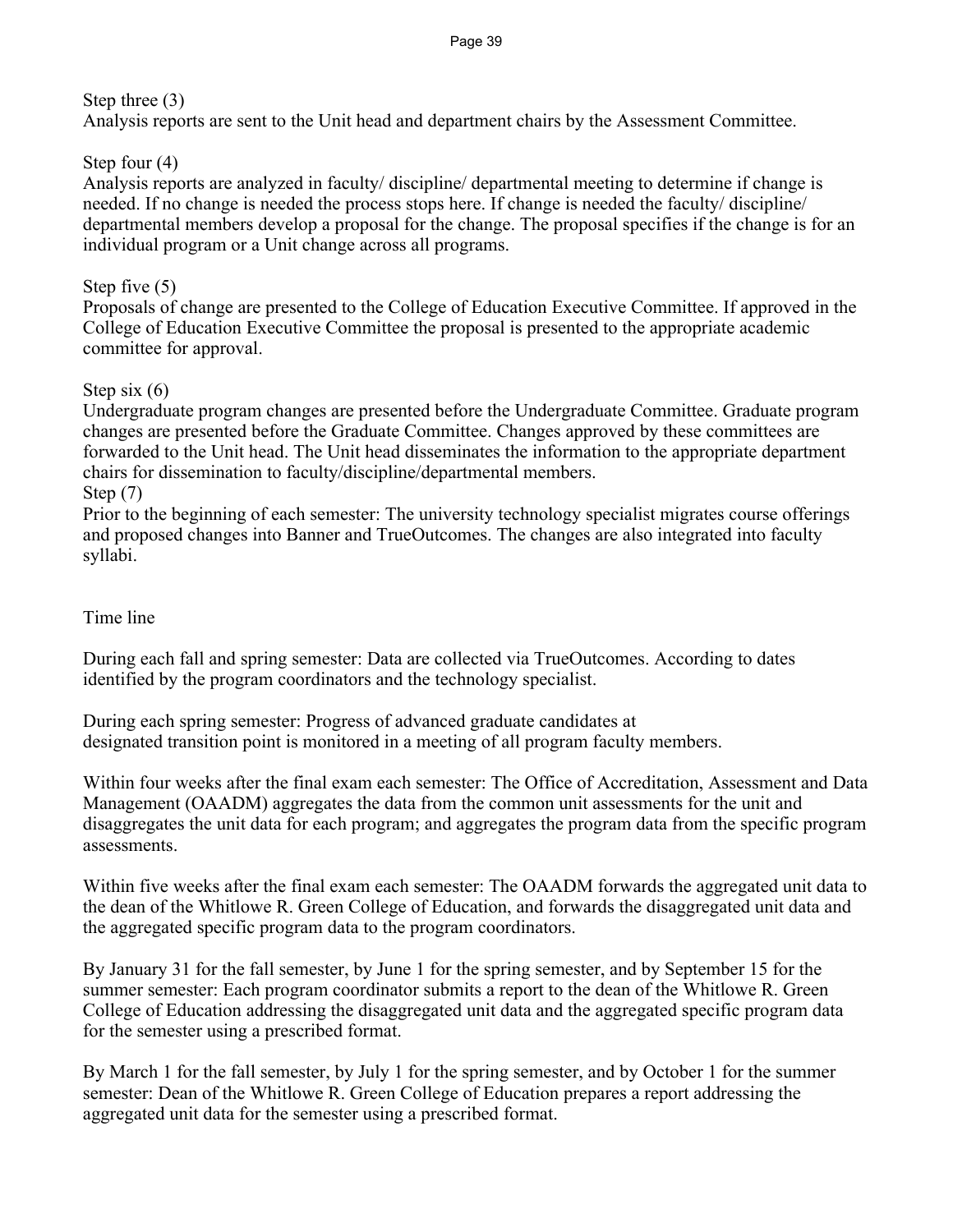Each March, September, and October: Unit and program assessment reports are presented by the dean of the Whitlowe R. Green College of Education at the monthly College of Education faculty meeting and at the Local Cooperative Council meeting.

The unit and program assessment reports, along with the recommendations of the Professional Education Board, are shared by the dean with the program coordinators and department chairs outside the Whitlowe R. Green College of Education and with the provost.

By November 1 each year: Dean of the Whitlowe R. Green College of Education or his designee prepares an Annual Report on candidate performance for the unit for the academic year covering fall, spring, and summer semesters.

## **2. How does the unit maintain records of formal candidate complaints and their resolutions?**

Generally, candidate complaints about grades or other class related performance assessments can be addressed by the instructor of record and the candidate. When that cannot be achieved, the candidate may have his/her complaint addressed by the procedure outlined below. Faculty, other classroom professionals, and candidates' rights are to be protected and their human dignity respected. Grading and other class related complaints are to be filed initially within thirty days following the alleged precipitating action on which the complaint is based. Except where extenuating circumstances render it unreasonable, the outcome of a complaint that reaches the level of department/division will be reviewed within thirty days and a written notification of outcome will be provided to the candidate.

2. If the instructor is no longer at the university or if the subject of the grievance arises when faculty are not expected to be on duty for a week or more, the candidate should report to his or her advisor or the absent faculty member's immediate supervisor (department head, division head, or dean.

. 3. If the issue is not resolved at the faculty level and the candidate wishes to pursue the issue beyond the instructor, he/she should meet with his/her academic advisor even if the grade or other issue is not in the department, division, school, or college in which the candidate's class is being offered. The advisor will intervene appropriately, but if unable to negotiate an agreement between the candidate and his/her instructor, will direct the candidate to follow each level of the appeals procedures items 4 through 10 below.

4. If no agreement can be reached following discussion among the advisor, the candidate, and the instructor, the candidate should write a letter to the instructor's immediate supervisor. In the School of Architecture; or School of Nursing the Dean; in all other colleges the immediate supervisor of faculty, teaching assistants, laboratory assistants

and other classroom professionals is the department or division head. The letter or form should present the grievance, the rationale for it, and the remedy sought. The letter or form should be sent at least one week prior to the candidate's scheduled appointment to meet with the instructor's immediate supervisor. 5. If the instructor's immediate supervisor cannot resolve the issue to the candidate's satisfaction and the candidate wishes to pursue the matter, the instructor's immediate supervisor will refer the matter to a three to five person faculty appeals panel, one of whom must be a part-time faculty person if part-time faculty members are employed in the department, school, or college..

7. If the candidate believes that the decision of the highest official in the College or School, the dean, deserves further review due to flaws in the previous reviews or due to his/her having information of such nature as to potentially impact the outcome, the candidate should provide a written request for review to the Provost and Vice President for Academic Affairs who will employ a review process appropriate to the situation and notify the dean of the outcome. The dean will notify the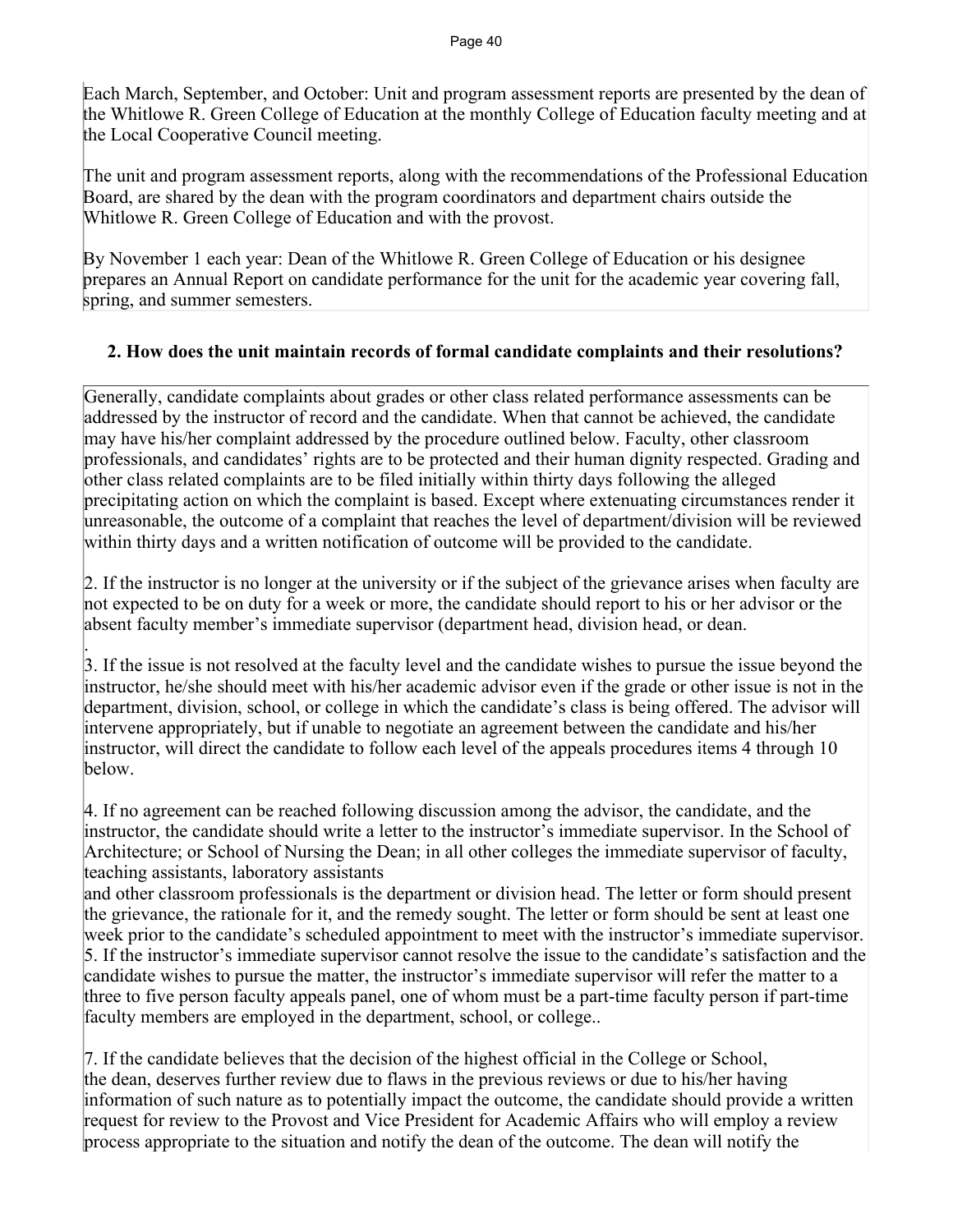candidate of the outcome. A decision that has reached review by the Admissions and Academic Standards Committee is final.

8. Grading and other class related academic issues are referred in writing to the Office of the President only in instances where a preponderance of the evidence reveals that a candidate's Constitutional rights or human dignity may have been violated. The Provost and Vice President for Academic Affairs will transmit to the President the entire record of reviews conducted at each level if requested by the President following his/her receipt of the candidate's written appeal. The President will employ a review process appropriate to the matter presented and notify the Provost and Vice President for Academic Affairs and dean of the outcome. The dean will notify the candidate of the outcome.

9. If the class related complaint is related to issues including but not limited to sexual harassment, violence, drug use, possession of firearms, or other behaviors prohibited by federal law, state law, Texas A&M University System policy or University regulations, the candidate may select one of the following options: Option A: Report the incident, in writing, to the instructor's or other classroom professional's immediate supervisor (department head, division head, or dean).

Option B: Report the incident, in writing, to the Director of Human Resources in Room 122 W.R. Banks Building or to the Provost and Vice President for Academic Affairs in Room 214 A.I. Thomas Building. Academic Information and Regulations

 **3. (Optional) One or more tables and links to key exhibits related to the data collection, analysis, and evaluation could be attached here. Data in tables should be discussed in the appropriate prompt of 2b. (Links with descriptions must be typed into a Word document that can be uploaded here.)**

> Assessment Manual 10\_7\_08.pdf Assessment System Overview .doc

See **Attachments** panel below.

#### **2c. Use of Data for Program Improvement**

#### **1. What are assessment data indicating about candidate performance on the main campus, at off-campus sites, and in distance learning programs?**

Key assessments that are used to evaluate the Unit's candidates at off-campus site include Texas Examination of Educator Standards (TExES), GPA, TrueOutcomes electronic portfolio, internship evaluations, as well as graduate and employer surveys.

Advanced candidates' pass rates on the Texas Examination of Educator Standards (TExES) are used by the Unit at off site locations as one measurement of candidate performance. The TExES examinations serve as an indicator of candidates' proficiency related to their chosen field of study. Analysis of the period from the fall 2005 semester until the 2007 fall semester shows an aggregate pass rate on the state certification TExES examinations for the Unit's advanced programs for approximately 90.1%. For the Counseling Program, 135 candidates took the test with 127 passing; resulting in a pass rate of 94. 1%. Similarly, 139 candidates in the Principal Program who took the state test with 121passing; resulting in a pass rate of 87. 1%. Only one candidate took the Superintendent test. Unfortunately, this single candidate failed the test resulting in a 0% pass rate. These pass rates suggest that our two largest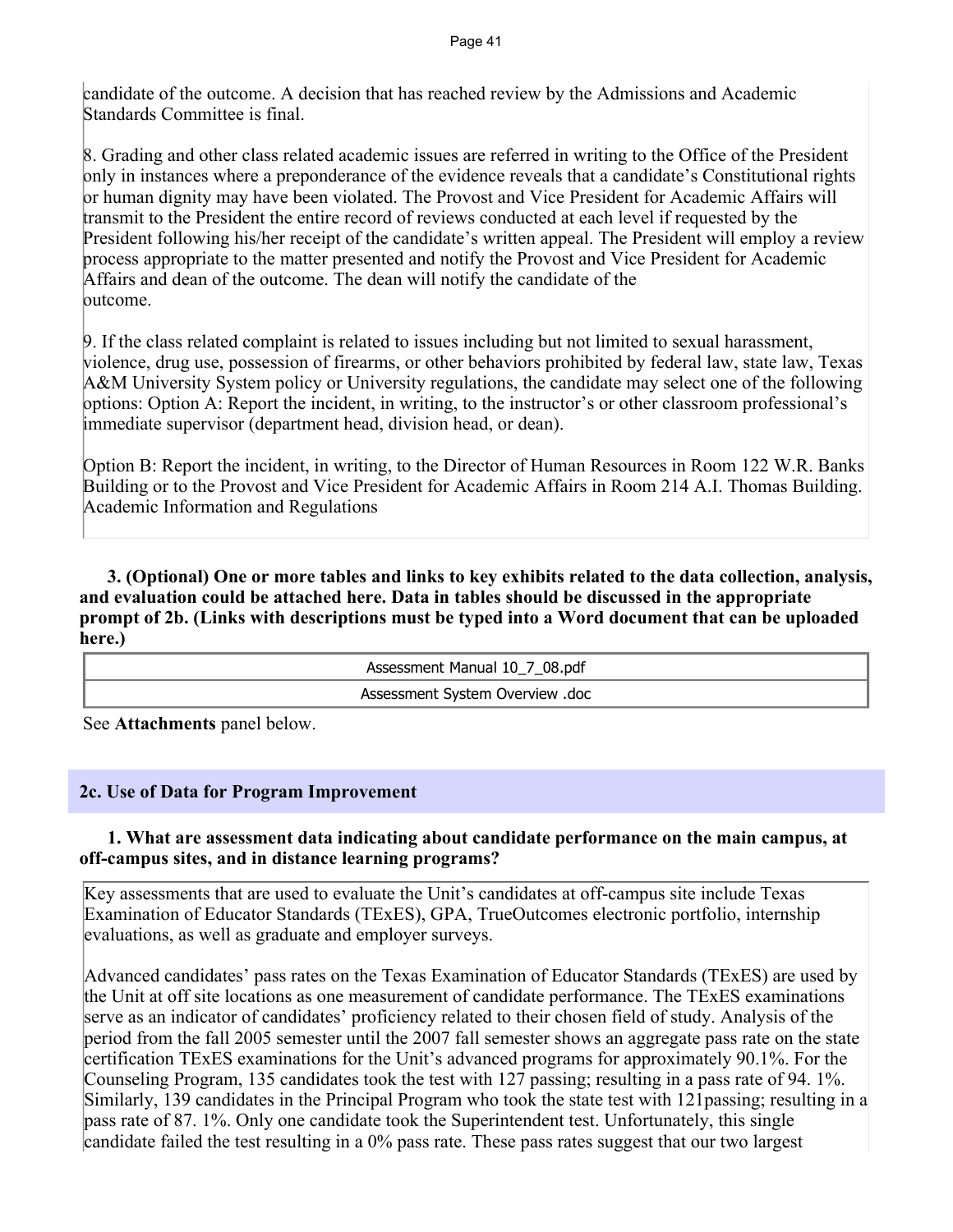advanced programs' candidates are well prepared in their respective fields. Moreover, the Superintendent Program's low number of candidates merits an evaluation of the viability of the program

The unit utilizes GPAs to convert numerical percentages of examinations and assignments to grades that identify students' mastery of the respective instructional areas within the unit. GPAs are applied in good faith by instructors to critique candidates' performance, which allows the instructor to identify categories of performance.(i.e. A=Excellent, B=Good, C=Average, D=Poor, and F=failing). Ultimately, GPA determines if candidates demonstrate of their respective subject areas or academic failure. Consequently, GPA produces data that allows dentification of a range of students' mastery of various content areas and will identify gaps in achievement; identifying areas for program improvement

GPA is collected for all advanced candidates at Transition Points one-three. GPA is calculated at Transition Point I, admission to the Graduate School, from applicants' undergraduate coursework. GPA for regular admittance is 2.75 on a 4-scale; however, candidates can be admitted into advanced programs with "Special Student Classification" with a 2.4. An analysis of Transition Point I suggests that most (approximately 92.4%) of the Unit's advanced candidates' GPAs exceed the minimum required for admission to Graduate School.

An evaluation of GPA also occurs at transition point II, advancement to candidacy.

Candidates must complete 12 semester hours of required graduate courses with an average of at least 3.0. Candidates who do not satisfy this requirement are denied admission candidacy and advised of a course of action in order to correct any deficiencies or, in extreme cases, advised out of the program. Analysis of GPA at transition point II indicates that approximately 91.5% of our candidates' average Major GPA is consistently 3.00 or higher.

Transition Point III, Admission to the Internship, requires advanced Candidates to have maintained a 3.0 in their coursework before they are allowed to register for their respective internship. Again, candidates who do not satisfy this requirement are denied admission to internship and advised of a course of action in order to correct any deficiencies or, in extreme cases, advised out of the program.

The Unit implemented an electronic Data Management System, TrueOutcomes, in the spring semester 2008. This system creates a comprehensive Professional Electronic Portfolio (PEP) that aligns with institutional, state, SPA, and NCATE standards within candidate's program areas. The PEP contains candidate-generated artifacts evaluated by the faculty using faculty developed rubrics for each artifact. By evaluating these portfolios, faculty members are able to identify areas of improvement for the candidate as well as areas for program and unit improvement by a faculty feedback termed "Closing the Loop." Artifacts include candidates' experiences, written and oral work, reflections, and evidence of professional interactions.

Artifacts entered and evaluated for the spring, summer, and fall semesters have provided some preliminary data for analysis. Approximately 1500 candidates in advanced programs have submitted artifacts for the spring, summer, and fall semesters that relate to Content Knowledge. Analysis of these artifacts indicate that over 97.2% of the Unit's advanced candidates scored 3.5 or above on a scale of 4.0. These preliminary results suggest that our advanced candidates' are well prepared in Content Knowledge for their respective areas.

Follow-up surveys were given to our advanced spring semester 2008 graduates as well as employers of our graduates. The return rate for the advanced level graduates was approximately 20%. The mean for the Content Knowledge domain was approximately 2.8 with a mode of 3.0 with an N return of 79. These survey results suggest that most of our candidates at the advanced level rate their preparation for content knowledge as excellent.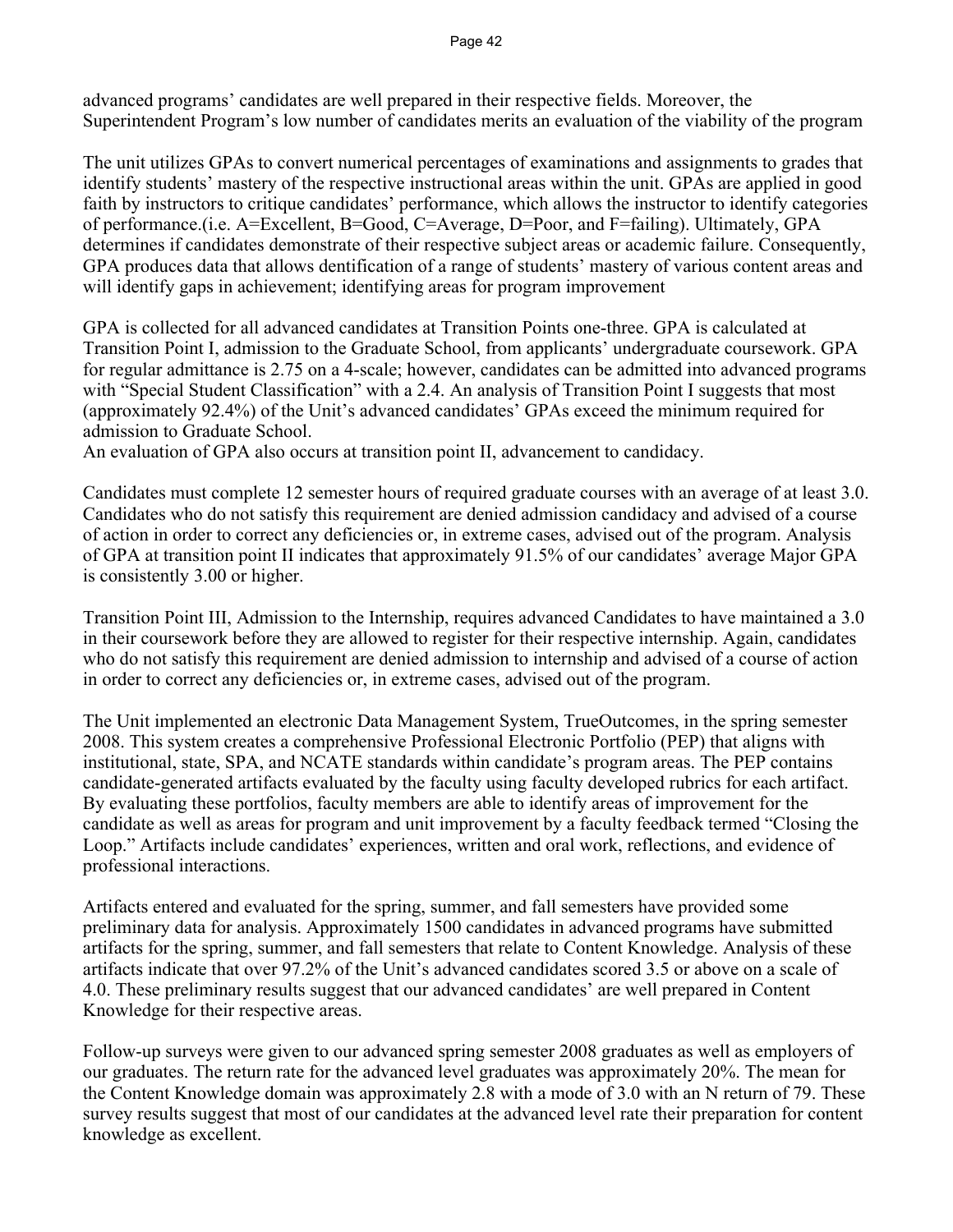Employers' surveys regarding our graduates' work performance were sent to approximately 350 area schools with a return rate of 10%. The survey resulted in a mean for Content Knowledge of approximately 2.4 and a mode of 2.0. These results suggest that employers rate our candidates acceptable or above in Content Knowledge.

Counseling and Principal internships use evaluation instruments to assess candidate performance. The Counseling Interns Evaluation Instrument is designed to allow supervisors a means to provide feedback about intern performance. The instrument comprises seven categories with indicators for each category. Candidates are scored on a five-point scale ranging from far below expectations to far above expectations. The overall candidate scores range between 3.86 and 4.28. This shows that our Counselors perform well in the area of Content Knowledge.

The Principal Intern Evaluation Instrument also allows field supervisors a means to evaluate intern performance. The Principal Intern Evaluation is composed of 21 categories with indicators for each category. Candidates are scored on a three-point scale that includes Target, Acceptable, and Unacceptable. The composite average of these categories show that 94% of the Principal interns scored in the "Target" range with 6% scoring in the "Acceptable" range. These percentages suggest that most of our internship candidates perform well during their internship.

## **2. How are data regularly used by candidates and faculty to improve their performance?**

Candidates' performance is assessed through multiple strategies to assess proficiency levels. Candidates at all levels are required to reflect upon their teaching experiences and cite ways to improve their performance. Data from assessments such as GPA, internship Evaluations, electronic portfolios, and Student Opinion Surveys are used to generate candidate and faculty improvement plans as appropriate.

An evaluation of GPA also occurs at transition point II, advancement to candidacy. Candidates must complete 12 semester hours of required graduate courses with an average of at least 3.0. Candidates who do not satisfy this requirement are denied admission candidacy and advised of a course of action in order to correct any deficiencies or, in extreme cases, advised out of the program.

Counseling and Principal internships use evaluation instruments to assess candidate performance. The Counseling Interns Evaluation Instrument is designed to allow supervisors a means to provide feedback about intern performance. The instrument comprises seven categories with indicators for each category. Candidates are scored on a five-point scale ranging from far below expectations to far above expectations. The overall candidate scores range between 3.86 and 4.28. This shows that our Counselors perform well in the area of Content Knowledge.

The Principal Intern Evaluation Instrument also allows field supervisors a means to evaluate intern performance. The Principal Intern Evaluation is composed of 21 categories with indicators for each category. Candidates are scored on a three-point scale that includes Target, Acceptable, and Unacceptable. The composite average of these categories show that 94% of the Principal interns scored in the "Target" range with 6% scoring in the "Acceptable" range. These percentages suggest that most of our internship candidates perform well during their internship.

The Unit implemented an electronic Data Management System, TrueOutcomes, in the spring semester 2008. This system creates a comprehensive Professional Electronic Portfolio (PEP) that aligns with institutional, state, SPA, and NCATE standards within candidate's program areas. The PEP contains candidate-generated artifacts evaluated by the faculty using faculty developed rubrics for each artifact.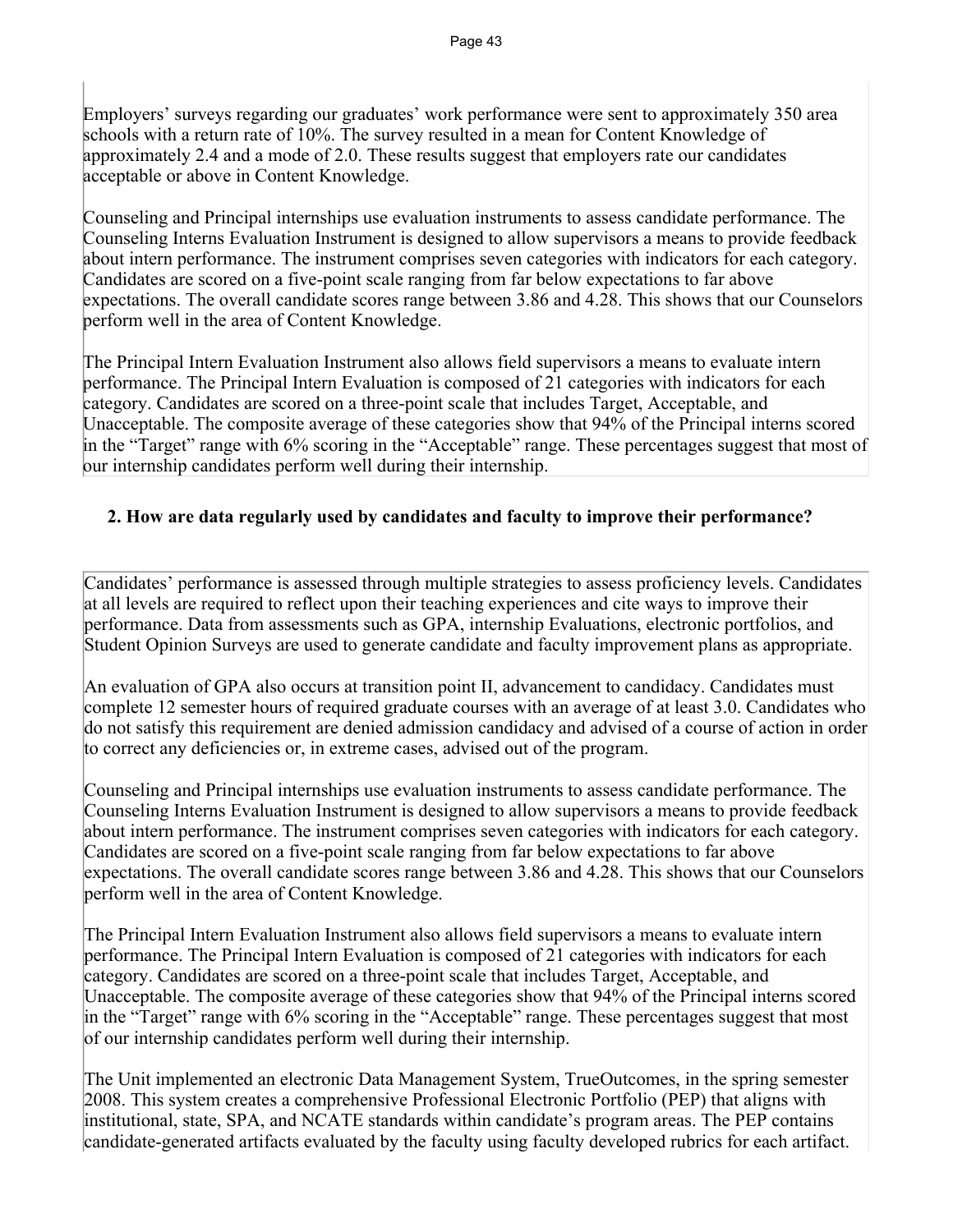By evaluating these portfolios, faculty members are able to identify areas of improvement for the candidate as well as areas for program and unit improvement by a faculty feedback termed "Closing the Loop." Artifacts include candidates' experiences, written and oral work, reflections, and evidence of professional interactions.

The Student Opinion Survey which is a university wide assessment instrument completed by candidates in each course at the end of each semester, is a collection of questions designed to evaluate the material presented in the course and the effectiveness of the instructors delivery. It affords our candidates the opportunity to provide feedback to faculty.

## **3. How are data used to discuss or initiate program or unit changes on a regular basis?**

Many program and unit changes have occurred within the Whitlowe R. Green College of Education since the installation of a new Dean and Associate Dean in January 2008. Examples of program changes are standardization of critical artifacts within and across course sections, the standardization of rubrics for these artifacts, hiring an new interim Director of Student Teaching and data reports that are regularly shared with faculty and community stakeholders. Examples of unit changes are the development of the website, implementation of an electronic data management system, TrueOutcomes, a summer retreat to discuss data and other NCATE related items, and the initiation of the weekly department chair meetings.

## **4. What data-driven changes have occurred over the past three years?**

Since the January 2008 has undergone a number of critical changes : • A new dean has been hired for the College of Education.

• An associate dean was hired for the College

• A new Director of Teacher Education, was hired

• The roles of the Office of Data Management, Accreditation and Assessment have been clarified.

• The Dean's Executive Council has assumed temporary responsibility for data analysis and decision until a viable, permanent committee can be established.

## **5. How are assessment data shared with candidates, faculty, and other stakeholders?**

For both initial and advanced programs, the Whitlowe R. Green College of Education Performance Assessment System collects data from each checkpoint and uses it to inform both the candidate and the program. Data summaries are compiled from the program requirements, state tests and electronic portfolio. The resulting data provides feedback to the candidate for the purpose of facilitating the candidate's growth during the preparation process. By providing these assessment checkpoints for candidates, the program exemplifies the conceptual framework. Candidate, program, and external data are aggregated across semesters and academic years and disaggregated by program area.

In addition, program data is disaggregated by standards, allowing the unit to identify successful or problematic areas. Using the evaluation process, the department reviews the data and determines areas of strength, areas in need of improvement, and the impact on the program. Recommendations are then made to corresponding areas of the unit. This becomes the feedback loop in which aggregate and disaggregated data are reviewed for overall unit effectiveness. The feedback impacts decisions regarding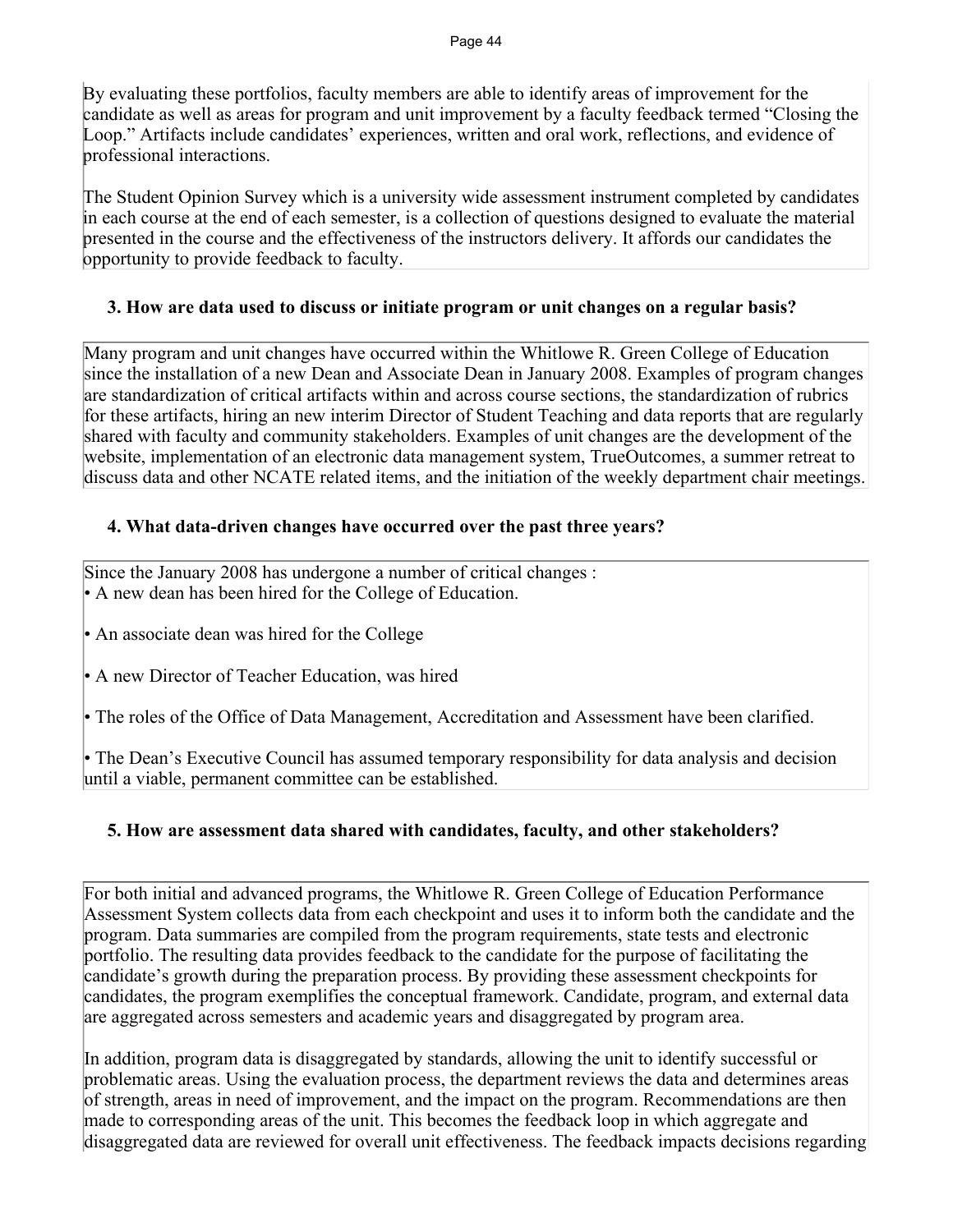assessment, curriculum, field and clinical experiences, faculty teaching, policy, and/or the development of new programs. This refinement process provides quality assurance for the program and focuses the direction of the unit toward improving the preparation effectiveness for both Initial and Advanced programs.

Assessment data is shared with unit faculty and staff, relevant institution faculty and staff, and with community stakeholders through regularly scheduled departmental meetings, retreats, and Teacher Education Committee, and Graduate Education Committee meetings. In addition, the unit meets annually in August for a two-day retreat. Data from both initial and advanced programs undergo exhaustive review. Insights from faculty are shared and action plans for each of the candidate outcomes and program goals are designed to respond to areas of concern noted from the data.

These action plans are targets for immediate implementation for the next academic year and also become a part of the strategic planning process of the unit. The annual reports for the initial and advanced programs document planned changes in the programs resulting from the analyses, resources needed to implement the proposed changes, and means of assessing whether the changes have produced the desired outcome.

 **6. (Optional) One or more tables and links to key exhibits related to the use of data for program improvement could be attached here. Data in tables should be discussed in the appropriate prompt of 2c. (Links with descriptions must be typed into a Word document that can be uploaded here. The number of attached exhibits should be limited in number; BOE members should access most of the exhibits in the unit's electronic exhibit room.)**

## **Optional**

#### **1. What does your unit do particularly well related to Standard 2?**

Using the new TrueOutcomes electronic data management system to inform instruction and program and unit changes. Unit faculty examined assessments already in place and considered what needed to be added to create a more complete cycle of information to assist our advanced programs. The Department of Educational Leadership and Counseling (ELC) has put departmental artifacts and rubrics in place to measure teaching and learning. Convesations surrounding candidate data such as the results of candidates' TExES scores are discussed in departmental meeting to see how we can increase passage rates as well as assist those who did not pass the TExES. As a result, a schedule of review sessions have been implemented.

The department of Health and Human Performance reviews candidates' dispositions and makes program improvement decisions. The faculty self evaluate, review the dispositons of the candidates, and evaluate the data from the course (grades on examinations and assignments) to determine where the gaps are in order to improve delivery of information to future candidates. Thus, these actions improve program performance of future candidates, which should lead to a program based on best practices.

## **2. What research related to Standard 2 is being conducted by the unit?**

We utilize data to help inform instruction. We make certain our candidates are reflecting the values illustrated by the Unit's conceptual framework and dispositions through class assignments, grades on artifacts, observations, and interviews of those professionals in the field who work with our candidates. In addition, in order to examine the impact of distant learning courses on candidate knowledge in, faculty and candidates were surveyed and the results published and presented at national and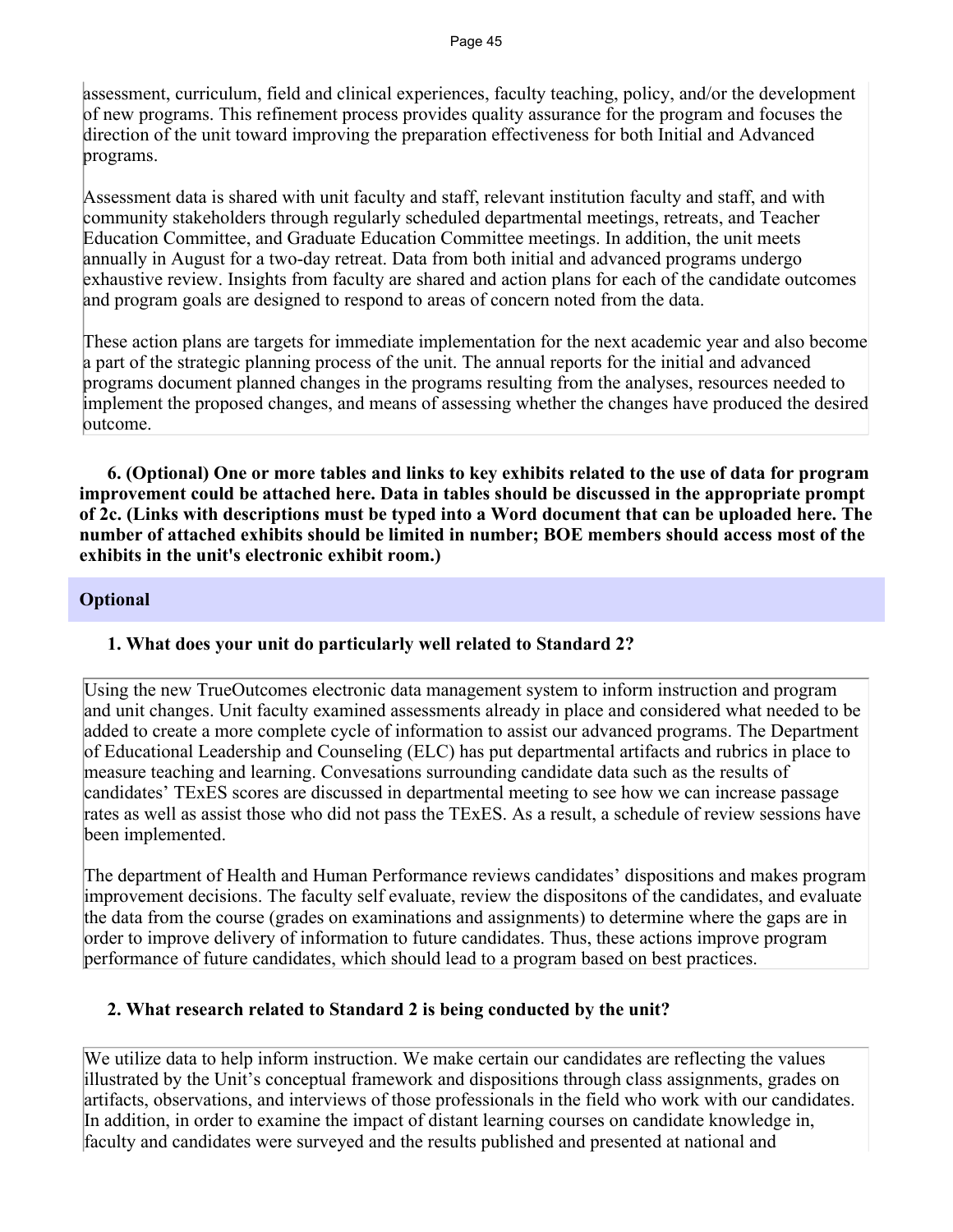international conferences. The purpose of the study as to identify "successes and pitfalls" of distant learning courses at HBCUs. We are also planning to conduct a study regarding the transition to an electronic assessment system.

#### **STANDARD 3. FIELD EXPERIENCES AND CLINICAL PRACTICE**

 **The unit and its school partners design, implement, and evaluate field experiences and clinical practice so that teacher candidates and other school personnel develop and demonstrate the knowledge, skills, and dispositions necessary to help all students learn.** 

**[Note: In this section institutions must address (1) initial and advanced programs for teachers, (2) programs for other school professionals, and (3) off-campus and distance learning programs.]**

#### **3a. Collaboration between Unit and School Partners**

 **1. Who are the unit's partners in the design, delivery, and evaluation of the unit's field and clinical experiences?**

 **2. In what ways have the unit's partners contributed to the design, delivery, and evaluation of the unit's field and clinical experiences?**

 **3. What is the role of the unit and its school partners in determining how and where candidates are placed for field experiences, student teaching, and internships?**

 **4. How do the unit and its school partners share expertise and resources to support candidates' learning in field experiences and clinical practice?**

 **5. What differences, if any, exist in collaboration with school partners in programs for other school professionals, off-campus programs, and distance learning programs?**

 **6. (Optional) One or more tables and links to key exhibits related to collaboration between unit and school partners could be attached here. Data in tables should be discussed in the appropriate prompt of 3a. (Links with descriptions must be typed into a Word document that can be uploaded here. The number of attached exhibits should be limited in number; BOE members should access**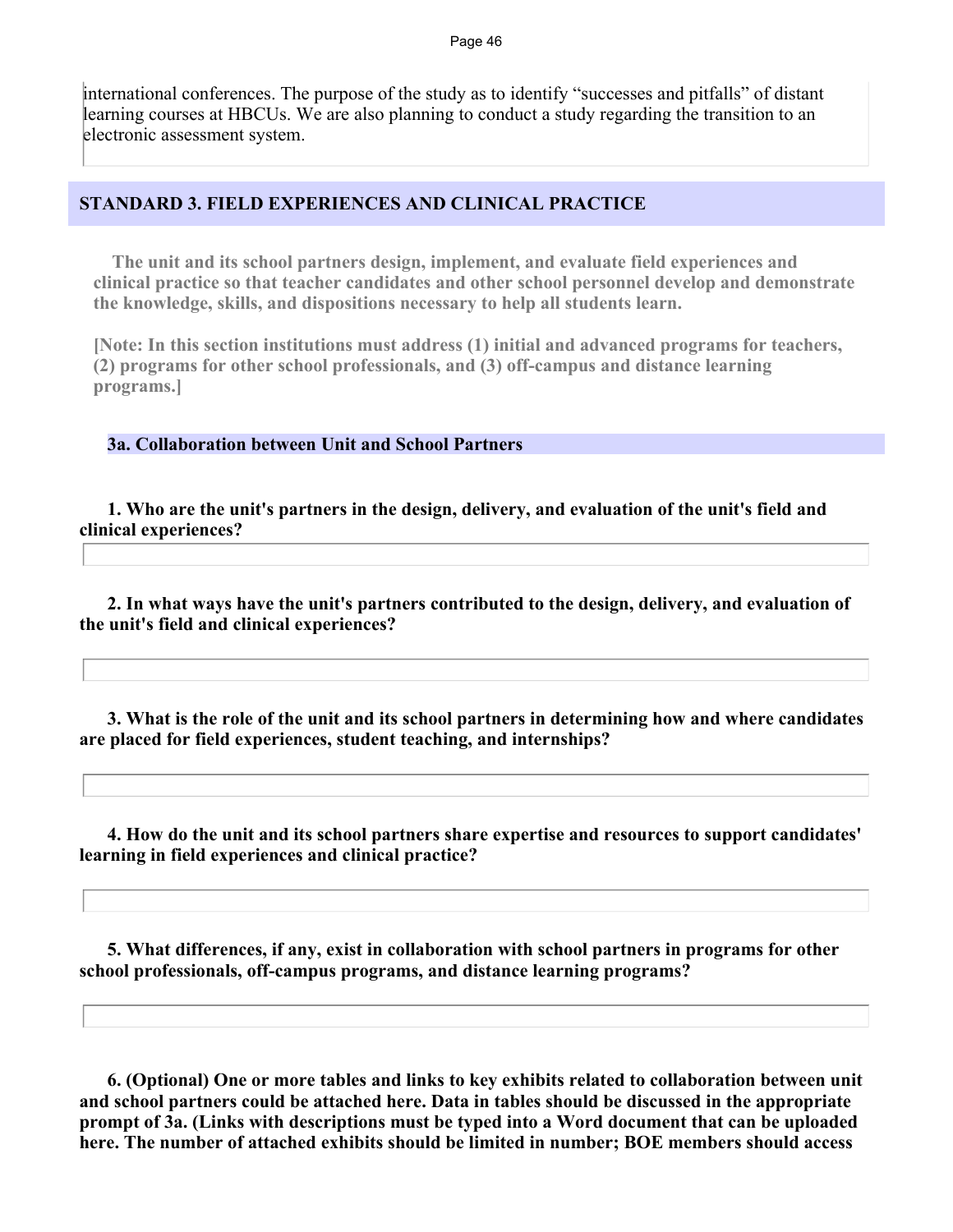Page 47

**most of the exhibits in the unit's electronic exhibit room.)**

**3b. Design, Implementation, and Evaluation of Field Experiences and Clinical Practice**

 **1. Please complete the following table (Table 7) to identify the field experiences and clinical practice required for each program or categories of programs (e.g., secondary) at both the initial teacher preparation and advanced preparation levels, including graduate programs for licensed teachers.**

#### **Table 7 Field Experiences and Clinical Practice by Program**

| Programs | Field Experiences | Clinical Practice (Student Teaching<br>or Internship) | <b>Total Number of Hours</b> |
|----------|-------------------|-------------------------------------------------------|------------------------------|
|          |                   |                                                       |                              |

 **2. How does the unit systematically ensure that candidates develop proficiencies outlined in the unit's conceptual framework, state standards, and professional standards through field and clinical experiences in initial and advanced preparation programs?**

 **3. How does the unit systematically ensure that candidates use technology as an instructional tool during field experiences and clinical practice?**

 **4. What criteria are used in the selection of school-based clinical faculty? How are the criteria implemented? What evidence suggests that school-based clinical faculty members are accomplished school professionals?** 

 **5. What preparation and ongoing professional development activities does school-based clinical faculty receive to prepare them for roles as clinical supervisors?** 

 **6. What evidence demonstrates that clinical faculty provides regular and continuous support for student teachers, licensed teachers completing graduate programs, and other school professionals?**

 **7. What differences, if any, exist in the design, implementation, and evaluation of field experiences and clinical practice for programs for other school professionals, off-campus programs, and distance learning programs?**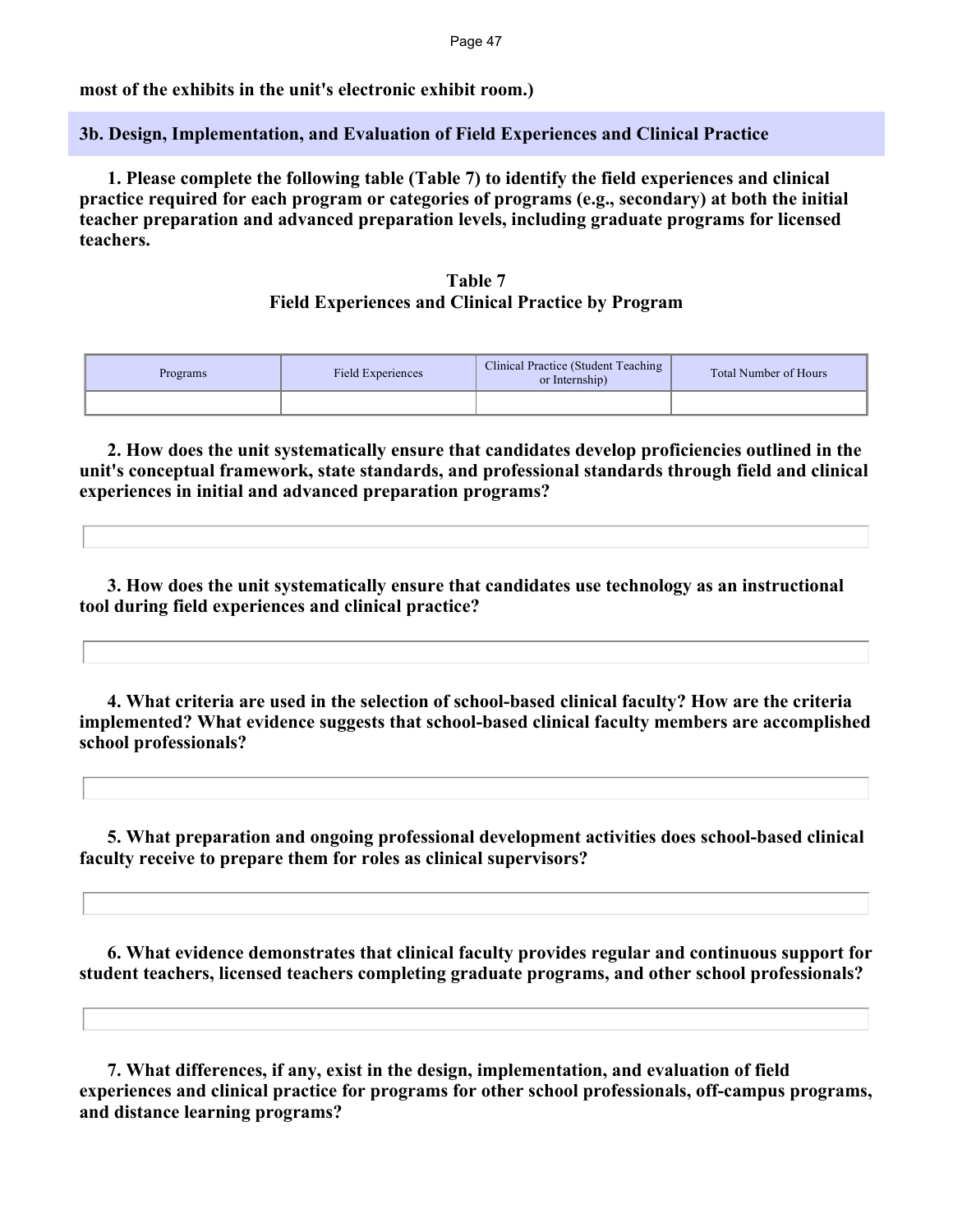**8. (Optional) One or more tables and links to key exhibits related to the development and demonstration of knowledge, skills, and professional dispositions in field experiences and clinical practice could be attached here. Data in tables should be discussed in the appropriate prompt of 3b. (Links with descriptions must be typed into a Word document that can be uploaded here. The number of attached exhibits should be limited in number; BOE members should access most of the exhibits in the unit's electronic exhibit room.)**

**3c. Candidates' Development and Demonstration of Knowledge, Skills, and Professional Dispositions to Help All Students Learn**

 **1. What are the entry requirements for clinical practice? How many candidates are eligible for clinical practice each semester or year? How many complete successfully?**

 **2. What is the role of candidates, university supervisors, and school-based faculty in assessing candidate performance and reviewing the results during clinical practice?** 

 **3. How is time for reflection and feedback from peers and clinical faculty incorporated into field experiences and clinical practice?**

 **4. What data provide evidence that candidates demonstrate the knowledge, skills, and professional dispositions for helping all students learn in field experiences and clinical practice?**

 **5. What is the process for candidates to collect and analyze data on student learning and reflect on those data and improve learning during clinical practice?**

 **6. What differences, if any, exist in the ways candidates develop and demonstrate their knowledge, skills, and professional dispositions to help all students learn in field experiences and clinical practice in programs for other school professionals, off-campus programs, and distance learning programs?**

 **7. (Optional) One or more tables and links to key exhibits related to the development and demonstration of knowledge, skills, and professional dispositions for helping all student learn could be attached here. Data in tables should be discussed in the appropriate prompt of 3c. (Links with descriptions must be typed into a Word document that can be uploaded here. The number of attached exhibits should be limited in number; BOE members should access most of the exhibits in**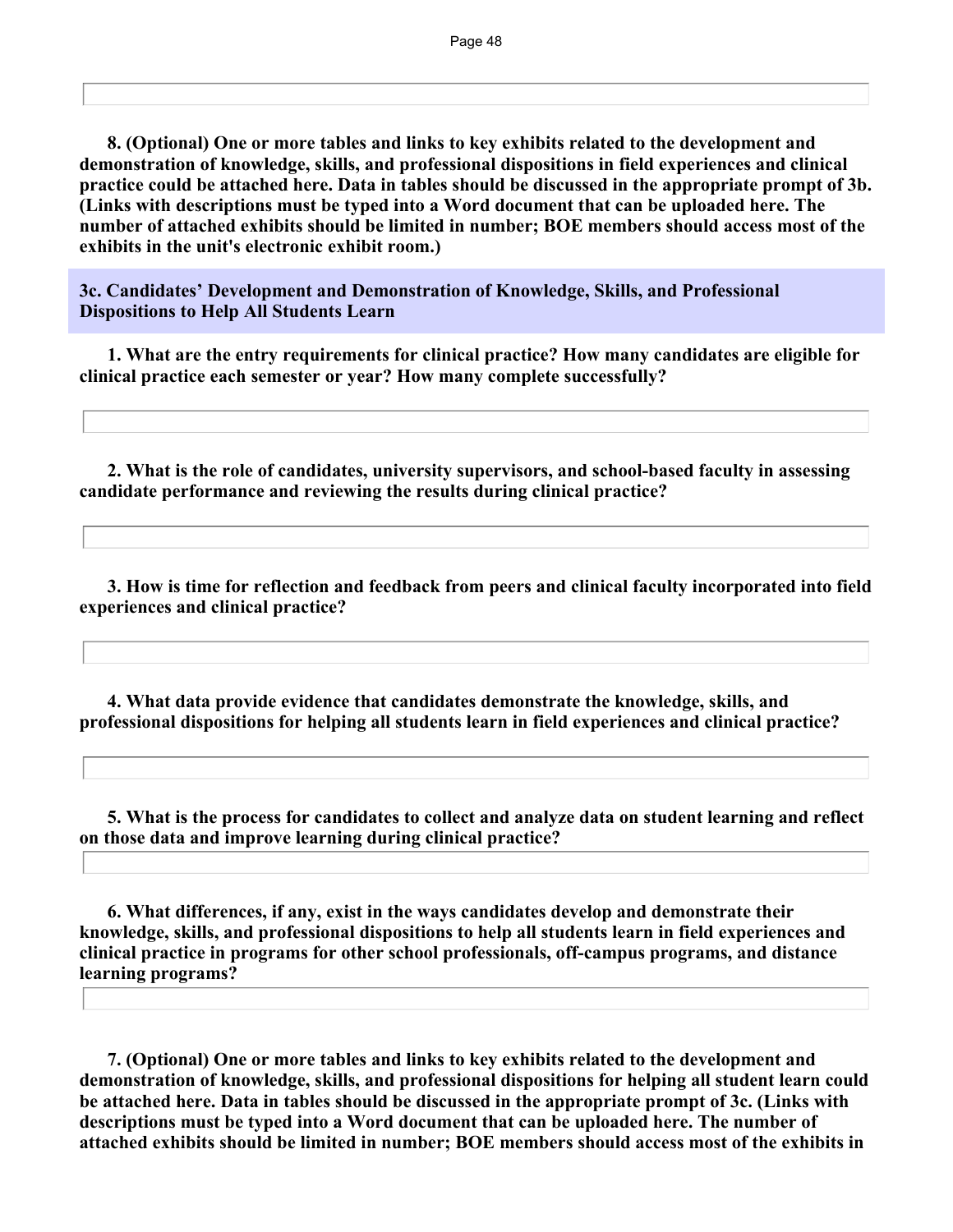#### **the unit's electronic exhibit room.)**

#### **Optional**

**1. What does your unit do particularly well related to Standard 3?**

**2. What research related to Standard 3 is being conducted by the unit?**

#### **STANDARD 4. DIVERSITY**

 **The unit designs, implements, and evaluates curriculum and provides experiences for candidates to acquire and demonstrate the knowledge, skills, and professional dispositions necessary to help all students learn. Assessments indicate that candidates can demonstrate and apply proficiencies related to diversity. Experiences provided for candidates include working**  with diverse populations, including higher education and P-12 school faculty; candidates; and **students in P-12 schools.**

**[NOTE: In this section, institutions must address (1) initial and advanced programs for teachers, (2) programs for other school professionals, and (3) off-campus and distance learning programs. Institutions should review NCATE's definition of diversity as this section is written.]**

**4a. Design, Implementation, and Evaluation of Curriculum and Experiences**

#### **1. What proficiencies related to diversity are candidates expected to develop and demonstrate?**

 **2. What required coursework and experiences enable teacher candidates and candidates for other professional school roles to adapt instruction to different learning styles, connect instruction or services to students' experiences and cultures, communicate with students and families in culturally sensitive ways, incorporate multiple perspectives into teaching, develop a classroom and school climate that values diversity, demonstrate behaviors consistent with the ideas of fairness and the belief that all students can learn?** 

 **2a. (Optional) One or more tables related to coursework and experiences for developing diversity proficiencies could be attached here. What the data tell the unit about student learning should be discussed in the response to 4a2 above.**

 **3. What data from key assessments indicate that candidates demonstrate proficiencies related to diversity, including English language learners and students with exceptionalities?**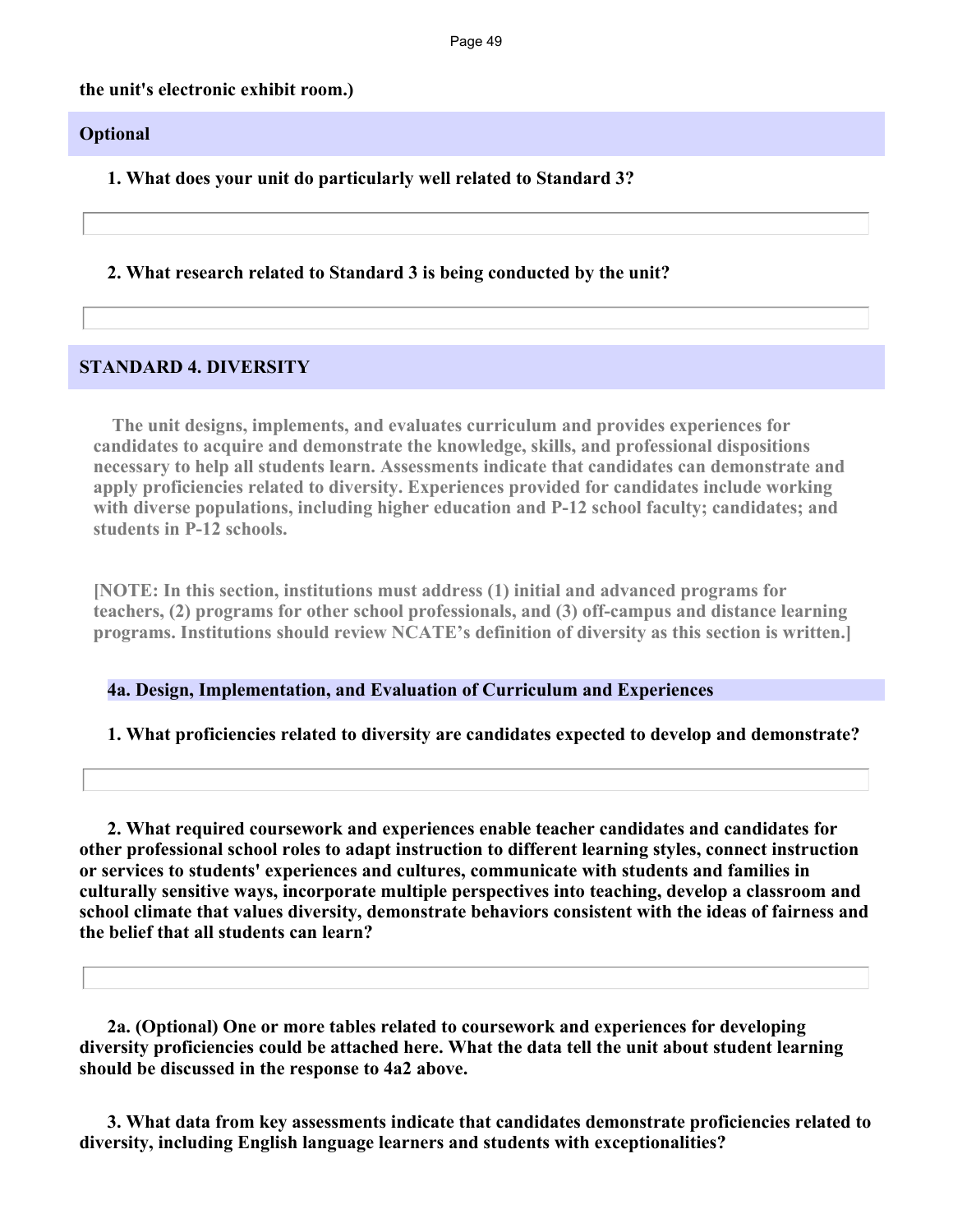**3a. (Optional) One or more tables of key assessment data related to candidates' demonstration of proficiencies related to diversity, including English language learners and students with exceptionalities, could be attached here. What the data tell the unit about diversity proficiencies should be discussed in the response to 4a3 above.**

 **4. What differences, if any, exist in the ways candidates develop and demonstrate their proficiencies related to diversity in programs for other school professionals, off-campus programs, and distance learning programs?**

 **4a. (Optional) One or more tables that disaggregate data on diversity proficiencies by oncampus, off-campus, and distance learning programs could be attached here. What the data tell the unit about any differences in performance should be discussed in the response to 4a4 above.**

 **5. (Optional) Links to key exhibits related to diversity proficiencies and assessments could be attached here. (Links with descriptions must be typed into a Word document that can be uploaded here. The number of attached exhibits should be limited in number; BOE members should access most of the exhibits in the unit's electronic exhibit room.)**

**4b. Experiences Working with Diverse Faculty**

 **1. What educational interactions do candidates (including candidates at off-campus sites and/or in distance learning programs) have with higher education and school-based faculty from diverse groups?** 

 **2. What knowledge and experiences do unit and clinical faculty have related to preparing candidates to work with students from diverse groups?** 

**3. What efforts does the unit make to recruit and retain a diverse faculty?**

 **4. Please complete the following table (Table 8) to identify the gender, ethnic, and racial diversity of professional education faculty members using the U.S. Census categories.**

> **Table 8 Faculty Demographics**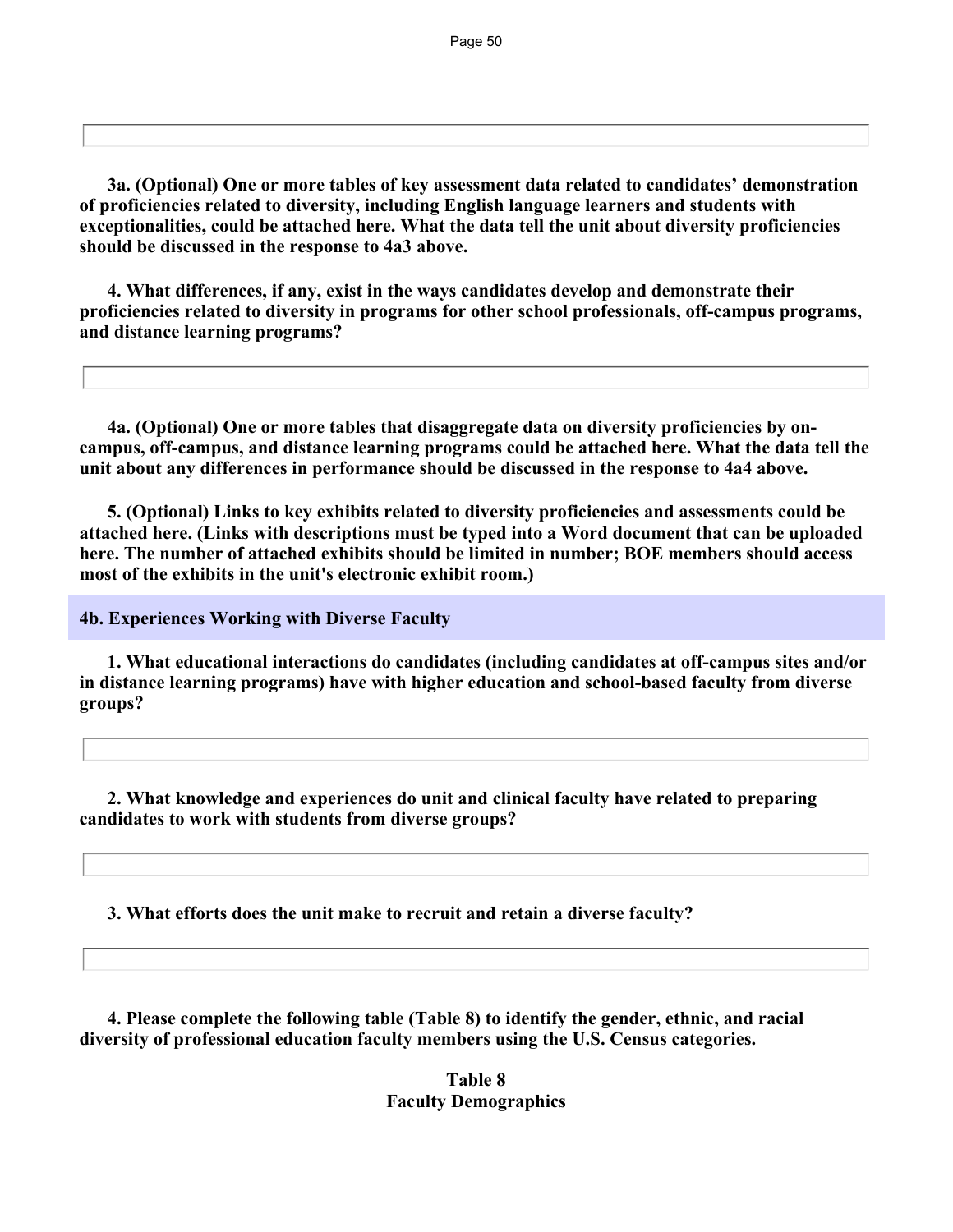| Table                    | Prof. Ed. Faculty in Initial Teacher Preparation<br>Programs<br>$n$ (%) | Prof. Ed. Faculty in Advanced<br>Programs<br>$n$ (%) | All Faculty in the<br>Institution<br>$n$ (%) | School-based<br>faculty<br>$n$ (%) |
|--------------------------|-------------------------------------------------------------------------|------------------------------------------------------|----------------------------------------------|------------------------------------|
| American Indian or       |                                                                         |                                                      |                                              |                                    |
| Alaskan Native           |                                                                         |                                                      |                                              |                                    |
| Asian                    |                                                                         |                                                      |                                              |                                    |
| Black, non-Hispanic      |                                                                         |                                                      |                                              |                                    |
| Native Hawaiian or Other |                                                                         |                                                      |                                              |                                    |
| Pacific Islander         |                                                                         |                                                      |                                              |                                    |
| Hispanic                 |                                                                         |                                                      |                                              |                                    |
| White, non-Hispanic      |                                                                         |                                                      |                                              |                                    |
| Two or more races        |                                                                         |                                                      |                                              |                                    |
| Other                    |                                                                         |                                                      |                                              |                                    |
| Total                    |                                                                         |                                                      |                                              |                                    |
| Female                   |                                                                         |                                                      |                                              |                                    |
| Male                     |                                                                         |                                                      |                                              |                                    |
| Total                    |                                                                         |                                                      |                                              |                                    |

 **5. What do the data in Table 8 tell the unit about its faculty? Diversity characteristics beyond those in Table 8 should be discussed.**

 **6. (Optional) One or more tables and links to key exhibits related to faculty diversity could be attached here. Data in tables should be discussed in the appropriate prompt of 4b. (Links with descriptions must be typed into a Word document that can be uploaded here. The number of attached exhibits should be limited in number; BOE members should access most of the exhibits in the unit's electronic exhibit room.)**

#### **4c. Experiences Working with Diverse Candidates**

 **1. What educational interactions do candidates (including candidates at off-campus sites and/or in distance learning programs) have with peers from diverse groups?**

**2. What efforts does the unit make to recruit and retain candidates from diverse groups?**

 **3. Please complete the following table (Table 9) to identify the gender, ethnic, and racial diversity of candidates preparing to work in P-12 settings using the U.S. Census categories.**

#### **Table 9 Candidate Demographics**

|                                              | Candidates in Initial Teacher<br>Preparation Programs<br>$n$ (%) | Candidates In Advanced<br>Preparation Programs<br>$n$ (%) | All Students in the<br>Institution<br>$n$ (%) | Diversity of Geographical Area<br>Served by Institution<br>$(\%)$ |
|----------------------------------------------|------------------------------------------------------------------|-----------------------------------------------------------|-----------------------------------------------|-------------------------------------------------------------------|
| American Indian or<br>Alaskan Native         |                                                                  |                                                           |                                               |                                                                   |
| $\text{Asian}$                               |                                                                  |                                                           |                                               |                                                                   |
| Black, non-Hispanic                          |                                                                  |                                                           |                                               |                                                                   |
| Native Hawaiian or Other<br>Pacific Islander |                                                                  |                                                           |                                               |                                                                   |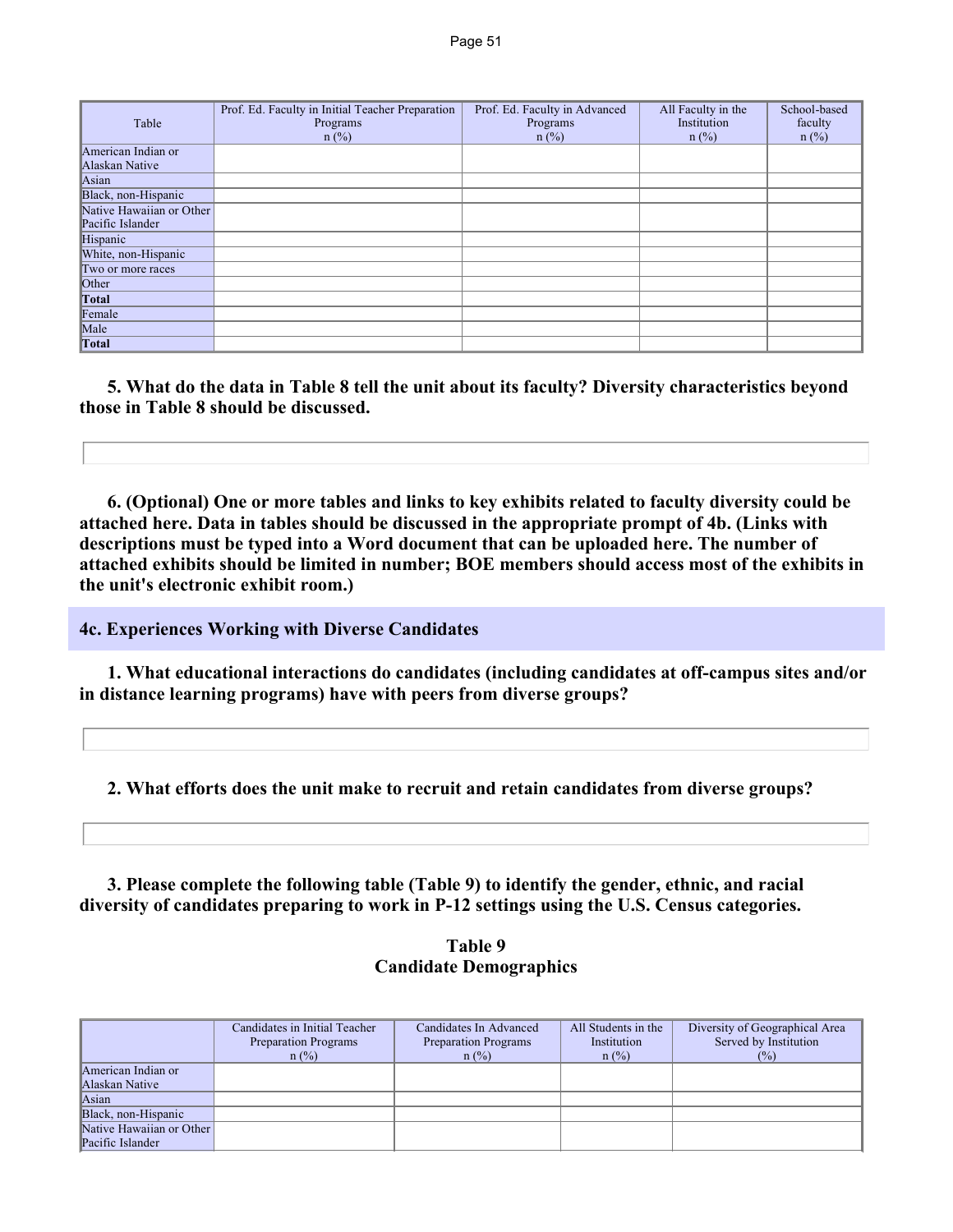| Hispanic<br>White, non-Hispanic<br>Two or more races |  |  |
|------------------------------------------------------|--|--|
|                                                      |  |  |
|                                                      |  |  |
| Other<br>Race/ethnicity unknown                      |  |  |
|                                                      |  |  |
|                                                      |  |  |
| Total<br>Female                                      |  |  |
| Male<br>Total                                        |  |  |
|                                                      |  |  |

 **4. How diverse are candidates in the initial teacher preparation and advanced preparation programs? Diversity characteristics beyond those in Table 9 should be discussed. What do the data in Table 9 tell the unit about its candidates?** 

 **5. (Optional) One or more tables and links to key exhibits related to candidate diversity could be attached here. Data in tables should be discussed in the appropriate prompt of 4c. (Links with descriptions must be typed into a Word document that can be uploaded here. The number of attached exhibits should be limited in number; BOE members should access most of the exhibits in the unit's electronic exhibit room.)**

**4d. Experiences Working with Diverse Students in P-12 Schools**

 **1. How does the unit ensure that each candidate has at least one field/clinical experience with students from ethnic/racial groups different than his/her own, English language learners, students with exceptionalities, and students from different socioeconomic groups?**

 **2. How does the unit ensure that candidates develop and practice their knowledge, skills, and professional dispositions related to diversity during their field experiences and clinical practice?**

 **3. How does the unit ensure that candidates use feedback from peers and supervisors to reflect on their skills in working with students from diverse groups?**

 **4. Please complete the following table (Table 10) to identify the diversity of P-12 students based on their gender, ethnicity, racial, and socioeconomic levels, native language and exceptionalities in the schools in which education candidates do their clinical practice.**

> **Table 10 Demographics on Sites for Clinical Practice in Initial and Advanced Programs**

|  |  |  |  | лиэ<br>. |  |
|--|--|--|--|----------|--|
|  |  |  |  |          |  |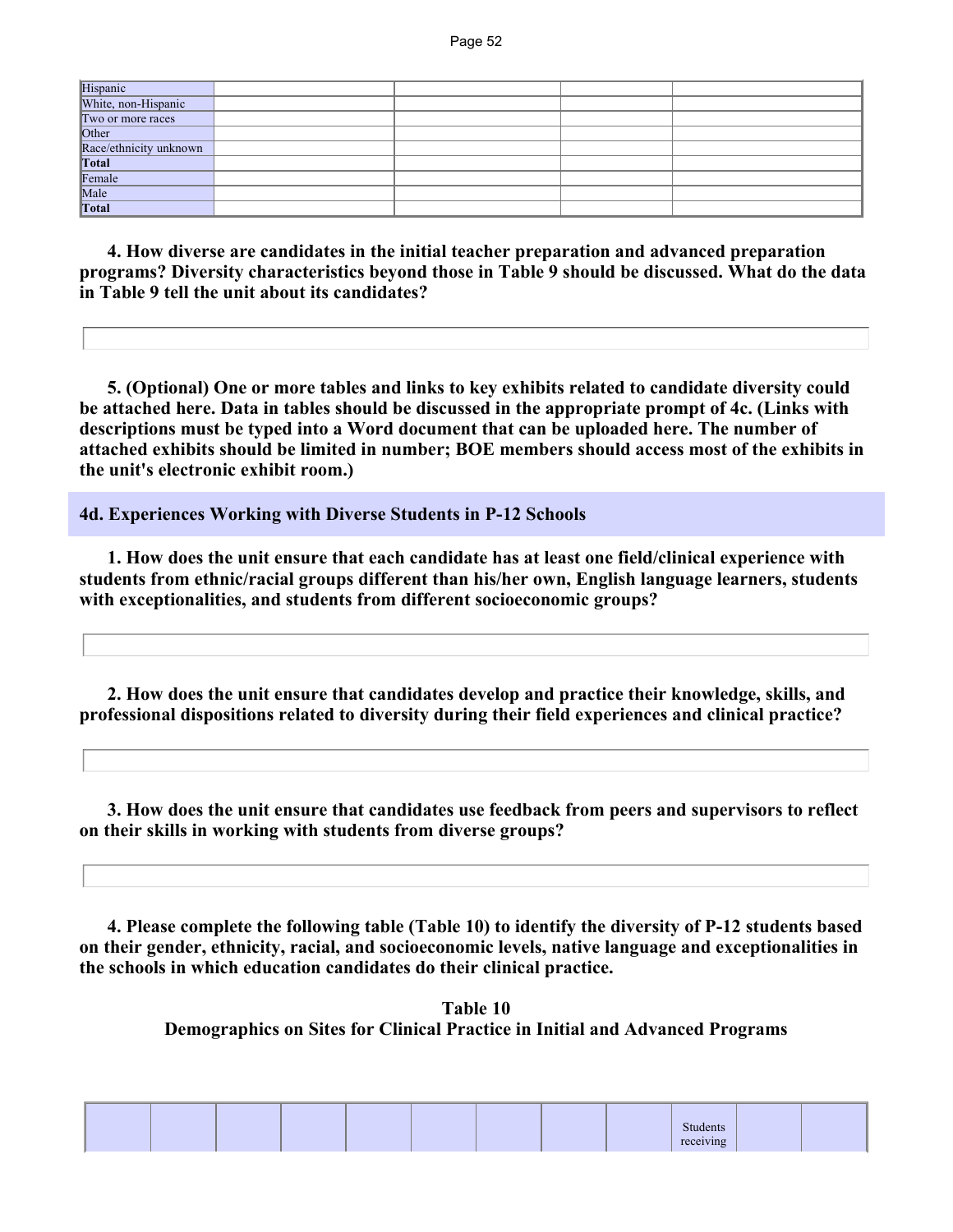| Name of<br>school | American<br>Indian or<br>Alaskan<br>Native | Asian | Black,<br>non-<br>Hispanic | Native<br>Hawaiian<br>or Other<br>Pacific<br>Islander | Hispanic | White,<br>non-<br>Hispanic | Other | Race/<br>ethnicity<br>unknown | free/<br>reduced<br>price lunch<br>(student)<br>$socio-$<br>economic<br>status) | English<br>Language<br>Learners | Students<br>with<br>Disabilities |
|-------------------|--------------------------------------------|-------|----------------------------|-------------------------------------------------------|----------|----------------------------|-------|-------------------------------|---------------------------------------------------------------------------------|---------------------------------|----------------------------------|
|                   |                                            |       |                            |                                                       |          |                            |       |                               |                                                                                 |                                 |                                  |

 **5. What do the data in Table 10 tell the unit about the diversity of students in the schools in which candidates do their clinical practice?** 

 **6. (Optional) One or more tables and links to key exhibits related to the diversity of P-12 students in schools in which education candidates do their field experiences and clinical practice could be attached here. Data in tables should be discussed in the appropriate prompt of 4d. (Links with descriptions must be typed into a Word document that can be uploaded here. The number of attached exhibits should be limited in number; BOE members should access most of the exhibits in the unit's electronic exhibit room.)**

#### **Optional**

**1. What does your unit do particularly well related to Standard 4?**

**2. What research related to Standard 4 is being conducted by the unit?**

## **STANDARD 5. FACULTY QUALIFICATIONS, PERFORMANCE, AND DEVELOPMENT**

 Faculty are qualified and model best professional practices in scholarship, service, and teaching, including the assessment of their own effectiveness as related to candidate performance; they also collaborate with colleagues in the disciplines and schools. The unit systematically evaluates faculty performance and facilitates professional development.

[NOTE: In this section, institutions must address (1) initial and advanced programs for teachers, (2) programs for other school professionals, and (3) off-campus and distance learning programs.]

#### **5a. Qualified faculty**

 **1. Please complete the following table (Table 11) to identify the qualifications of the full- and part-time professional education faculty. (These data may be compiled from the tables submitted earlier for national program review by clicking on "Import" below.)**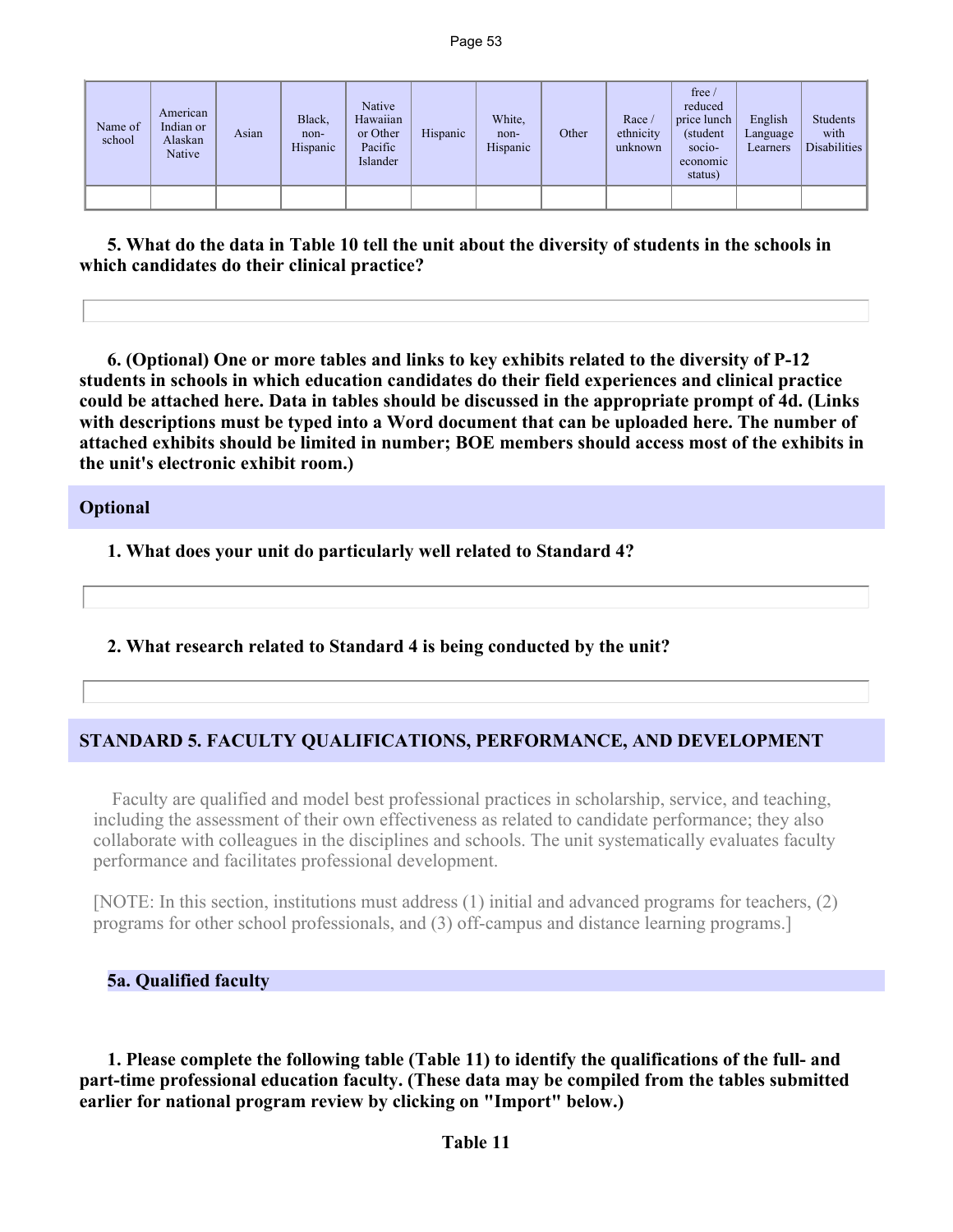#### **Faculty Qualification Summary**

**2. What do the data in Table 11 tell the unit about the qualifications of its faculty?**

**3. What expertise qualifies faculty members without terminal degrees for their assignments?**

 **4. How does the unit ensure that school faculty members are licensed in the areas they teach or are supervising?** 

 **5. What contemporary professional experiences in school settings does higher education clinical faculty have?**

 **6. (Optional) One or more tables and links to key exhibits related to faculty qualifications could be attached here. Data in tables should be discussed in the appropriate prompt of 5a. (Links with descriptions must be typed into a Word document that can be uploaded here. The number of attached exhibits should be limited in number; BOE members should access most of the exhibits in the unit's electronic exhibit room.)**

**5b. Modeling Best Professional Practices in Teaching**

 **1. How does instruction by professional education faculty reflect the conceptual framework as well as current research and developments in the fields?** 

 **2. How does unit faculty encourage the development of reflection, critical thinking, problem solving, and professional dispositions?** 

**3. What types of instructional strategies and assessments do unit faculty model?**

 **4. How does unit faculty instruction reflect their knowledge and experiences in diversity and technology?**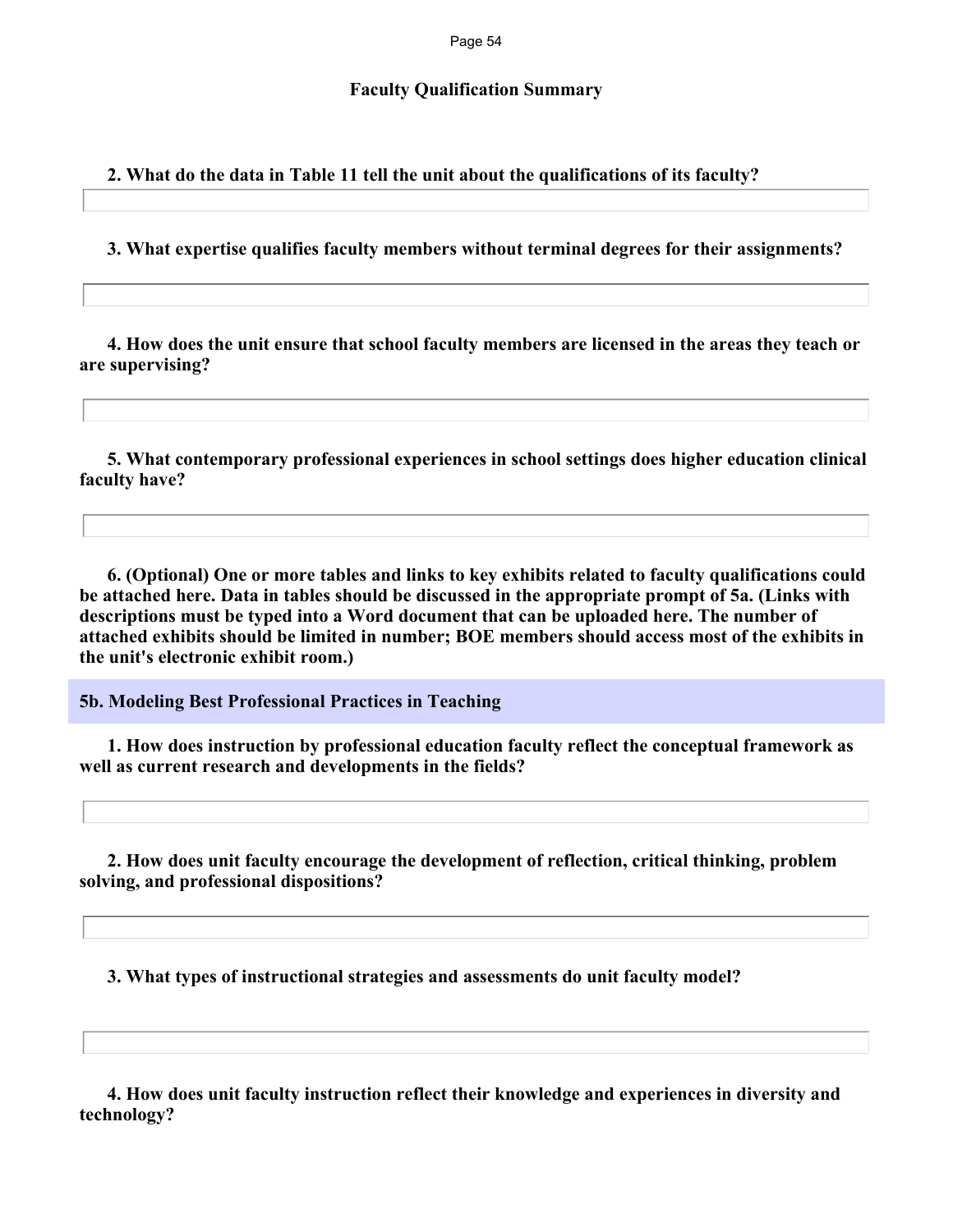**5. How does unit faculty systematically engage in self-assessment of their teaching?**

 **6. (Optional) One or more tables and links to key exhibits related to faculty teaching could be attached here. Data in tables should be discussed in the appropriate prompt of 5b. (Links with descriptions must be typed into a Word document that can be uploaded here. The number of attached exhibits should be limited in number; BOE members should access most of the exhibits in the unit's electronic exhibit room.)**

**5c. Modeling Best Professional Practices in Scholarship**

**1. What types of scholarly work are expected as part of the institution's and unit's mission?** 

 **2. In what types of scholarship activities are faculty engaged? How is their scholarship related to teaching and learning? What percentage of the unit's faculty is engaged in scholarship? [NOTE: Review the definition of scholarship in the NCATE glossary]** 

 **3. (Optional) One or more tables and links to key exhibits related to faculty scholarship could be attached here. Data in tables should be discussed in the appropriate prompt of 5c. (Links with descriptions must be typed into a Word document that can be uploaded here. The number of attached exhibits should be limited in number; BOE members should access most of the exhibits in the unit's electronic exhibit room.)**

**5d. Modeling Best Professional Practices in Service**

**1. What types of service are expected as part of the institution's and the unit's mission?** 

 **2. In what types of service activities are faculty engaged? Provide examples of faculty service related to practice in P-12 schools and service to the profession at the local, state, national, and international levels (e.g., through professional associations). What percentage of the faculty is actively involved in these various types of service activities?** 

 **3. (Optional) One or more tables and links to key exhibits related to faculty service could be attached here. Data in tables should be discussed in the appropriate prompt of 5d. (Links with descriptions must be typed into a Word document that can be uploaded here.)**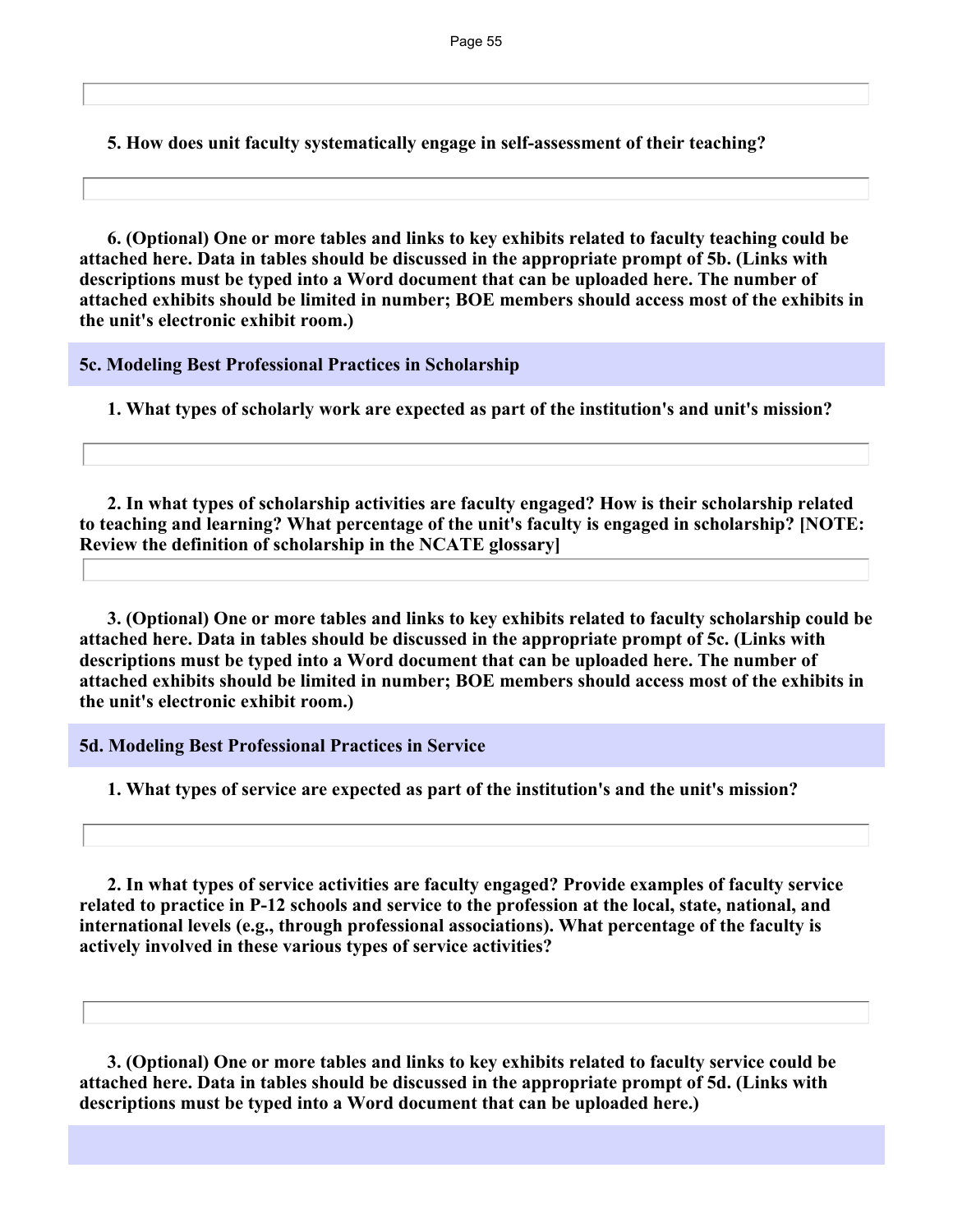#### **5e. Unit Evaluation of Professional Education Faculty Performance**

 **1. How are faculty evaluated? How regular, systematic, and comprehensive are the faculty evaluations for adjunct/part-time, tenured, and non-tenured faculty, as well as for graduate teaching assistants?**

 **2. How well do faculty perform on the unit's evaluations? (A table summarizing faculty performance could be attached at the end of Element 5e.)**

**3. How are faculty evaluations used to improve teaching, scholarship, and service?** 

 **4. (Optional) One or more tables and links to key exhibits related to the unit's evaluation of professional education faculty could be attached here. Data in tables should be discussed in the appropriate prompt of 5e. (Links with descriptions must be typed into a Word document that can be uploaded here. The number of attached exhibits should be limited in number; BOE members should access most of the exhibits in the unit's electronic exhibit room.)**

**5f. Unit Facilitation of Professional Development**

 **1. How is professional development related to needs outlined in faculty evaluations? How does this happen?** 

 **2. What professional development activities are offered to faculty related to performance assessment, diversity, technology, emerging practices, and the unit's conceptual framework? What, if any, other professional development activities have been available to faculty over the past 2-3 years?**

 **3. How often does faculty participate in professional development activities both on and off campus? [Note: Include adjunct/part-time, tenured, and non-tenured faculty, as well as graduate teaching assistants.]**

 **6. (Optional) One or more tables and links to key exhibits related to the unit's facilitation of professional development could be attached here. Data in tables should be discussed in the appropriate prompt of 5f. (Links with descriptions must be typed into a Word document that can be uploaded here. The number of attached exhibits should be limited in number; BOE members should access most of the exhibits in the unit's electronic exhibit room.)**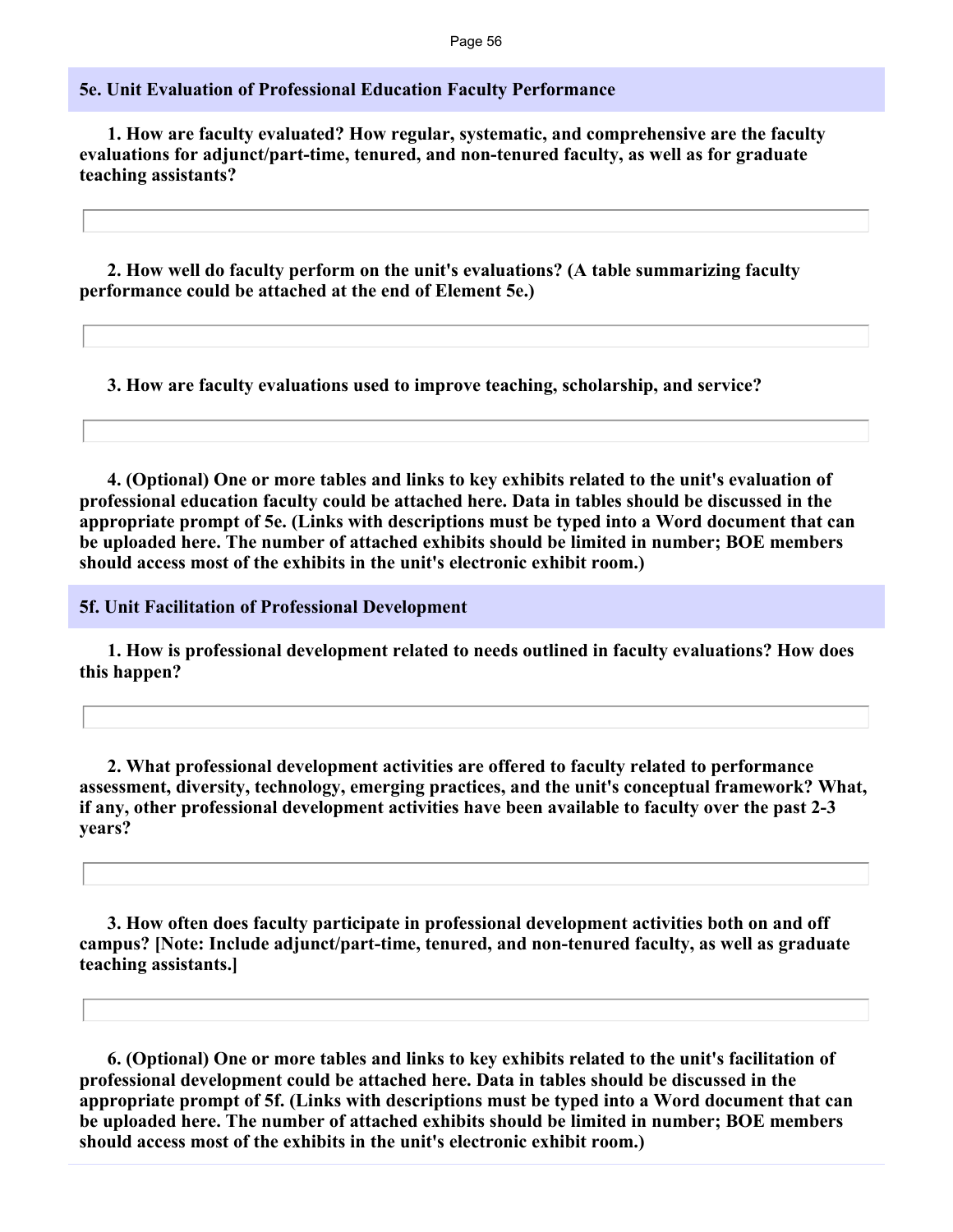#### **Optional**

**1. What does your unit do particularly well related to Standard 5?**

#### **2. What research related to Standard 5 is being conducted by the unit?**

#### **STANDARD 6. UNIT GOVERNANCE AND RESOURCES**

 The unit has the leadership, authority, budget, personnel, facilities, and resources, including information technology resources, for the preparation of candidates to meet professional, state, and institutional standards.

[NOTE: In this section, institutions must address (1) initial and advanced programs for teachers, (2) programs for other school professionals, and (3) off-campus and distance learning programs.]

**6a. Unit Leadership and Authority**

 **1. How does the unit manage or coordinate the planning, delivery, and operation of all programs at the institution for the preparation of educators?** 

 **2. What members of the professional community participate in program design, implementation, and evaluation? In what ways do they participate?** 

 **3. How does the unit ensure that candidates have access to student services such as advising and counseling?**

 **4. What are the unit's recruiting and admissions policies? How does the unit ensure that they are clearly and consistently described in publications and catalogues?**

 **5. How does the unit ensure that its academic calendars, catalogues, publications, grading policies, and advertising are accurate and current?**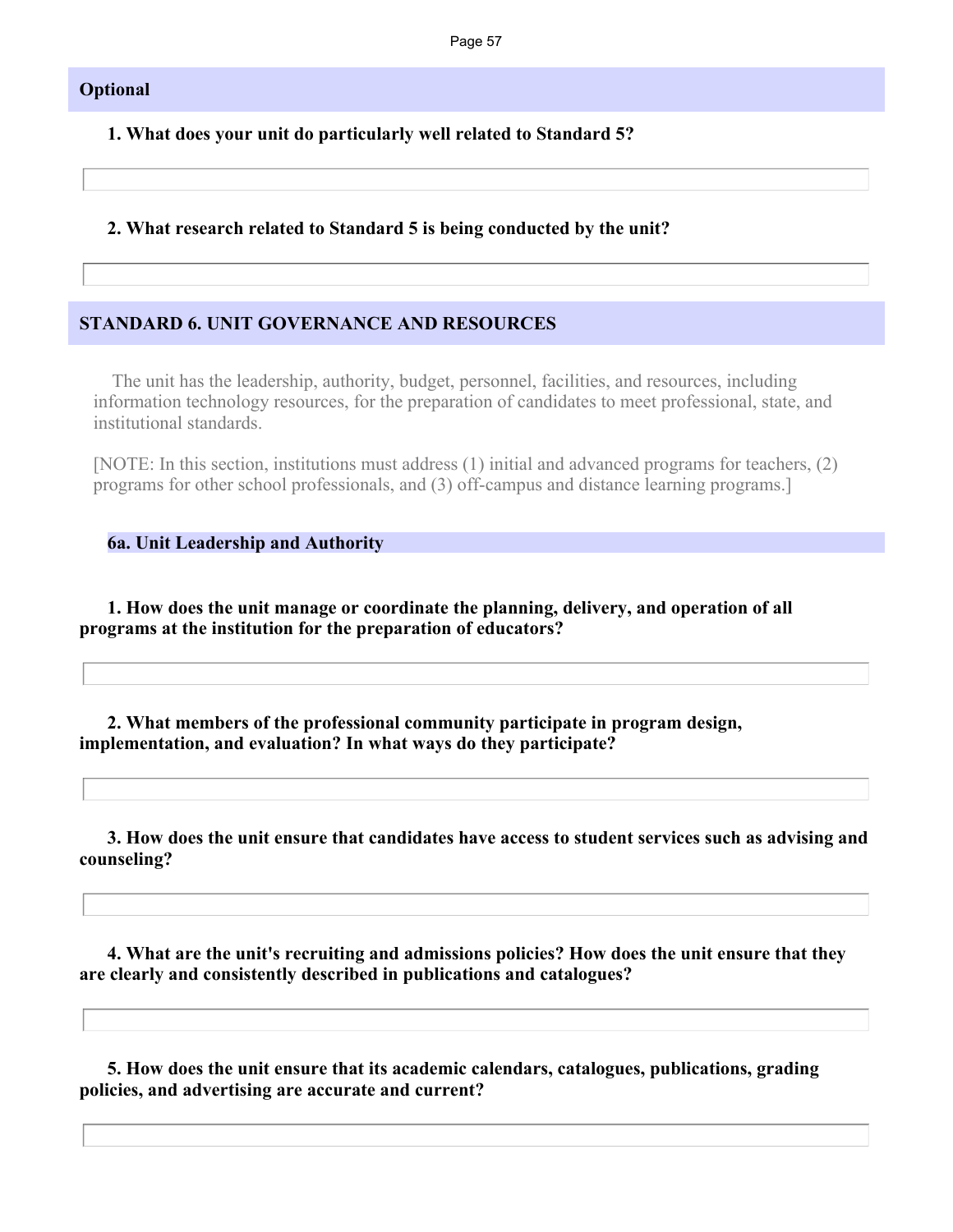**6. (Optional) One or more tables and links to key exhibits related to unit leadership and authority could be attached here. Data in tables should be discussed in the appropriate prompt of 6a. (Links with descriptions must be typed into a Word document that can be uploaded here. The number of attached exhibits should be limited in number; BOE members should access most of the exhibits in the unit's electronic exhibit room.)**

#### **6b. Unit Budget**

 **1. What is the budget available to support programs preparing candidates to meet standards? How does the unit's budget compare to the budgets of other units with clinical components on campus or similar units at other institutions?**

 **2. What changes to the budget over the past few years have affected the quality of the programs offered?** 

 **3. (Optional) One or more tables and links to key exhibits related to the unit's budget could be attached here. Data in tables should be discussed in the appropriate prompt of 6b. (Links with descriptions must be typed into a Word document that can be uploaded here. The number of attached exhibits should be limited in number; BOE members should access most of the exhibits in the unit's electronic exhibit room.)**

#### **6c. Personnel**

 **1. What are the institution's workload policies? What are the unit's workload policies? What is included in the workloads of faculty (e.g., hours of teaching, advising of candidates, supervising student teachers, work in P-12 schools, independent study, research, and dissertation advisement)? How do workload policies differentiate between types of faculty positions?**

**2. What are the workloads of faculty for teaching and clinical supervision?** 

 **3. To what extent do workloads and class size allow faculty to be engaged effectively in teaching, scholarship, and service (including time for such responsibilities as advisement, developing assessments, and online courses)?**

 **4. How does the unit ensure that the use of part-time faculty contributes to the integrity, coherence, and quality of the unit and its programs?**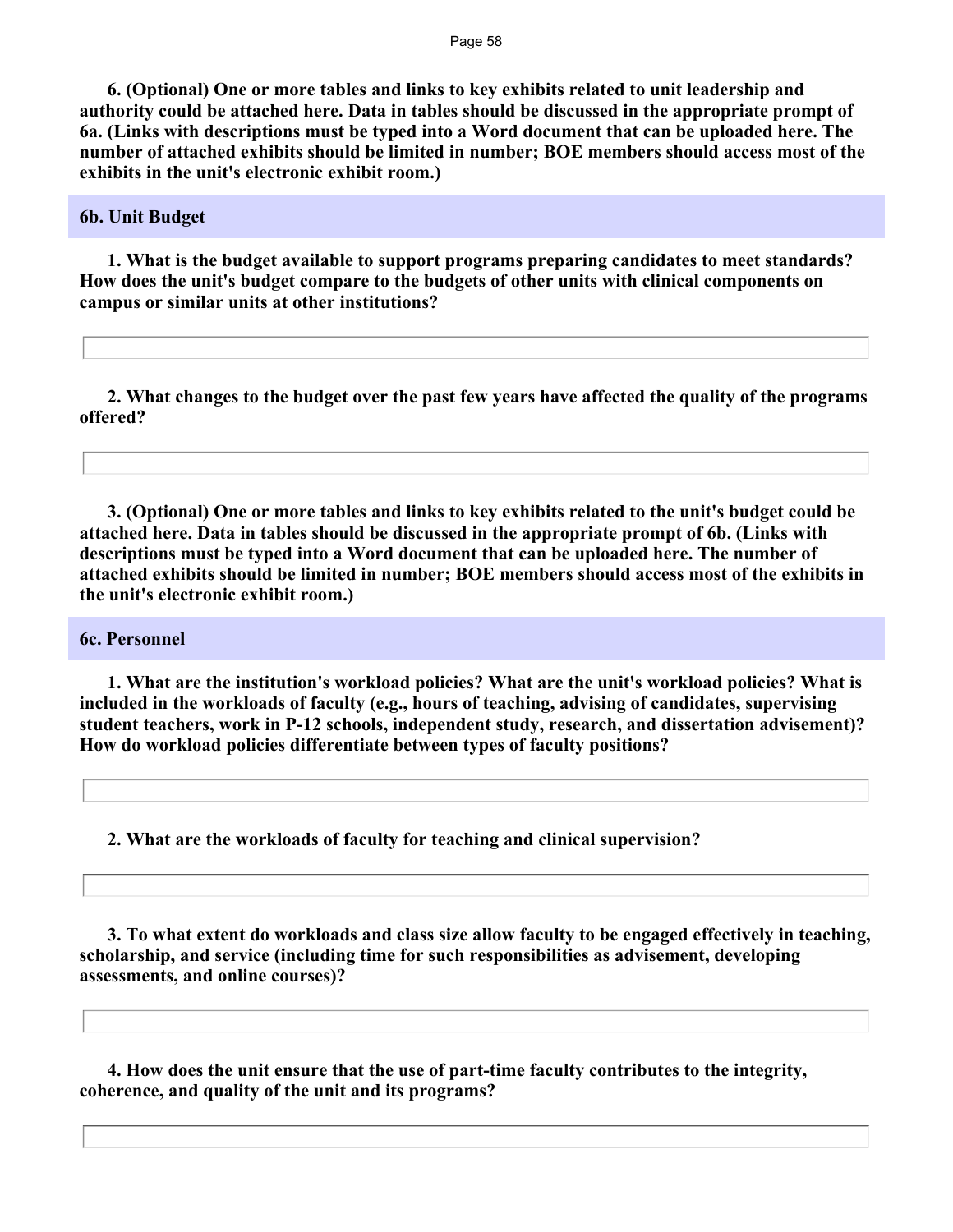**5. What personnel provide support for the unit? How does the unit ensure that it has an adequate number of support personnel?**

**6. What financial support is available for professional development activities for faculty?**

 **7. (Optional) One or more tables and links to key exhibits related to personnel could be attached here. Data in tables should be discussed in the appropriate prompt of 6c. (Links with descriptions must be typed into a Word document that can be uploaded here.)**

#### **6d. Unit facilities**

 **1. How adequate are unit facilities--classrooms, faculty offices, library/media center, and school facilities--to support teaching and learning? [Note: Describe facilities on the main campus as well as the facilities at off-campus sites if they exist.]**

 **2. (Optional) One or more tables and links to key exhibits related to unit facilities could be attached here. Data in tables should be discussed in the appropriate prompt of 6d. (Links with descriptions must be typed into a Word document that can be uploaded here.)**

**6e. Unit resources including technology**

 **1. What information technology resources support faculty and candidates? What evidence shows that candidates and faculty use these resources?**

 **2. What resources are available for the development and implementation of the unit's assessment system?**

 **3. What library and curricular resources exist at the institution? How does the unit ensure they are sufficient and current? How does the unit ensure the accessibility of resources to candidates, including candidates in off-campus and distance learning programs, through electronic means?** 

 **4. (Optional) One or more tables and links to key exhibits related to unit resources, including technology, could be attached here. Data in tables should be discussed in the appropriate prompt of 6e. (Links with descriptions must be typed into a Word document that can be uploaded here.)**